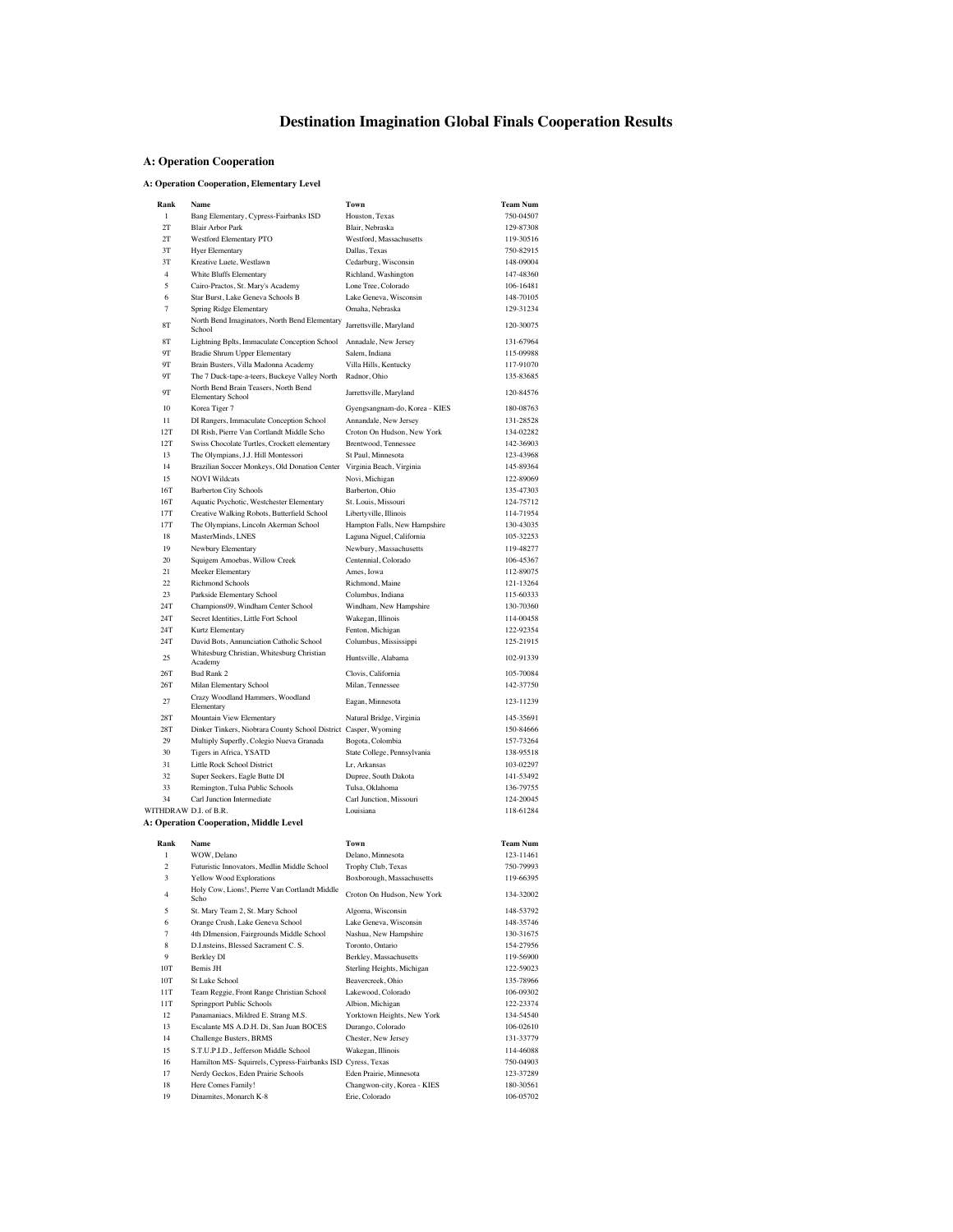### **Destination Imagination Global Finals FullTilt Results**

#### **X: Full Tilt**

#### **X: Full Tilt, University Level**

| <b>Name</b>             | Town | <b>Team Num</b> |
|-------------------------|------|-----------------|
| Matilda and the Hatters |      | 999-00201       |
| Fail Conglomerate       |      | 999-00205       |
| Pyloric XXX             |      | 999-00203       |
| Kid Meets Robot         |      | 999-00206       |
| Fallen Knight           |      | 999-00204       |
| Crayon Pilot            |      | 999-00207       |
| Smokey Gators           |      | 999-00202       |
|                         |      |                 |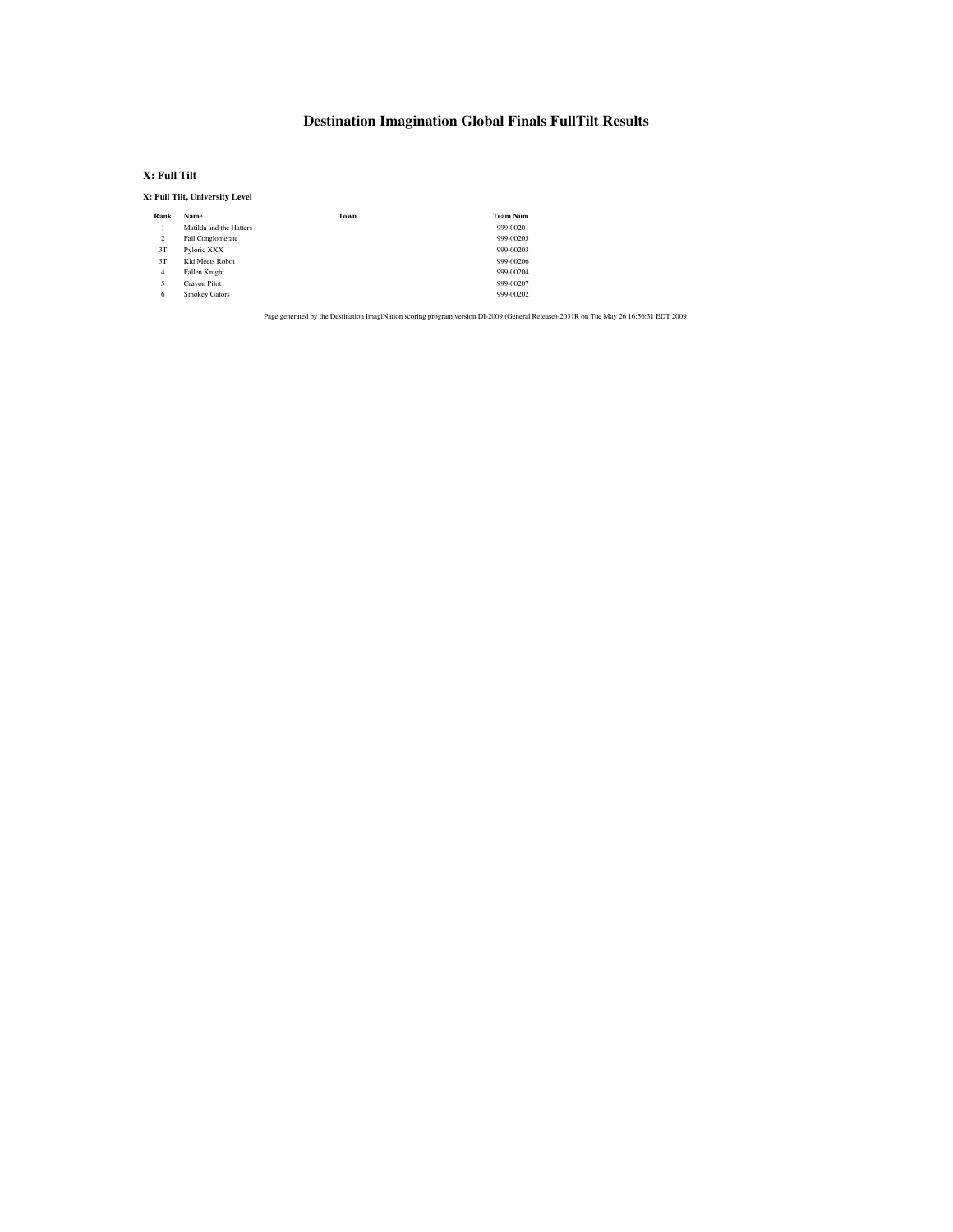# **Destination Imagination Global Finals Charge Results**

# **pO: Take Charge!**

# **pO: Take Charge!, Middle Level**

| <b>Classitica</b> Name<br>tion |                                                                     | <b>Town</b>                  | <b>Team</b><br><b>Num</b> |
|--------------------------------|---------------------------------------------------------------------|------------------------------|---------------------------|
| ng                             | Outstandi Fabulously Dramatic American Gir,<br>Somers Middle School | Mahopac, New York            | 134-035<br>13             |
| ng                             | Outstandi The Sensational Six, Pierce Middle<br>School              | Grosse Pointe Park, Michigan | 122-787<br>96             |
| Outstandi<br>ng                | Nauset Regional Middle School                                       | West Dennis, Massachusetts   | 119-642<br>07             |
| ng                             | Outstandi Healthy Heros, East Middle School<br>A - Plymouth         | Canton, Michigan             | 122-172<br>99             |
| ng                             | Outstandi Fatalis Nam Opulentia, Maple<br>Grove Junior High         | Maple Grove, Minnesota       | 123-871<br>53             |
| ng                             | Outstandi Caldwell MS-The Fruit Salads,<br>Caldwell Middle School   | Caldwell, Texas              | 750-355<br>29             |
| ng                             | Outstandi Play With Your Food, ocean view<br>elementary             | Arroyo Grande, California    | 105-697<br>48             |
| Excellent                      | Inter-lakes 6th Grade Team, Inter-<br>Lakes                         | Meredith, New Hampshire      | 130-650<br>35             |
| Excellent                      | Destination: Fitting Pants, West<br><b>Central School District</b>  | Hartford, South Dakota       | 141-748<br>70             |
| Excellent                      | The Rainbow Recruiters, William<br>Dunbar PS                        | Pickering, Ontario           | 154-333<br>91             |
|                                | Excellent Longfellow Middle School                                  | Mclean, Virginia             | 145-923<br>95             |
|                                | Excellent Lynnfield School DI Program                               | Lynnfield, Massachusetts     | 119-863<br>54             |
|                                | <b>Excellent Bean Elementary</b>                                    | Spring Arbor, Michigan       | 122-880<br>01             |
|                                | Excellent Huntington MS, Huntington Int MS Hungtington, Texas       |                              | 750-757<br>20             |
| Excellent                      | The Fitness Outreachers, Plaza<br>Middle School                     | Virginia Beach, Virginia     | 145-007<br>70             |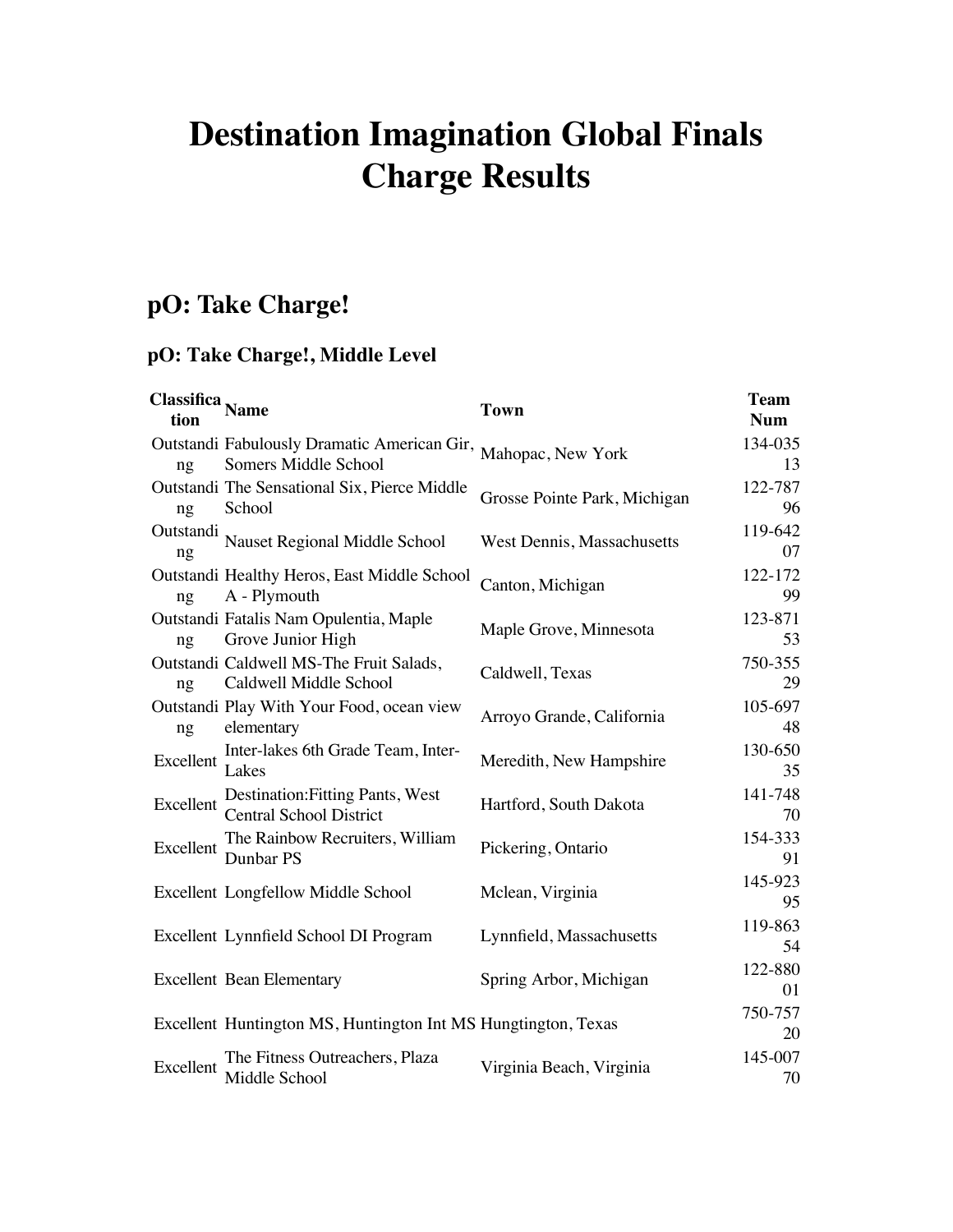| Sterling Hghts, Michigan  | 122-347 |
|---------------------------|---------|
| Good Bemis Jr High School | 59      |

# **pO: Take Charge!, Secondary Level**

| Classitica <sub>Name</sub><br>tion |                                                                  | Town                      | <b>Team</b><br><b>Num</b> |
|------------------------------------|------------------------------------------------------------------|---------------------------|---------------------------|
| $n_{\mathfrak{L}}$                 | Outstandi Dana Hills Project Outreach, Dana<br>Hills High School | Laguna Niguel, California | 105-826<br>01             |
| Outstandi<br>ng                    | Central at Raymond                                               | Raymond, Nebraska         | 129-740<br>63             |
| Excellent                          | Weatherford HS-Six Chicks & a<br>Du, Weatherford High School     | Weatherford, Texas        | 750-220<br>58             |
| Good                               | Central at Raymond                                               | Raymond, Nebraska         | 129-826<br>96             |
| Good                               | RHS H.O.P.E., RHS CPS Club                                       | Riverton, Wyoming         | 150-036<br>14             |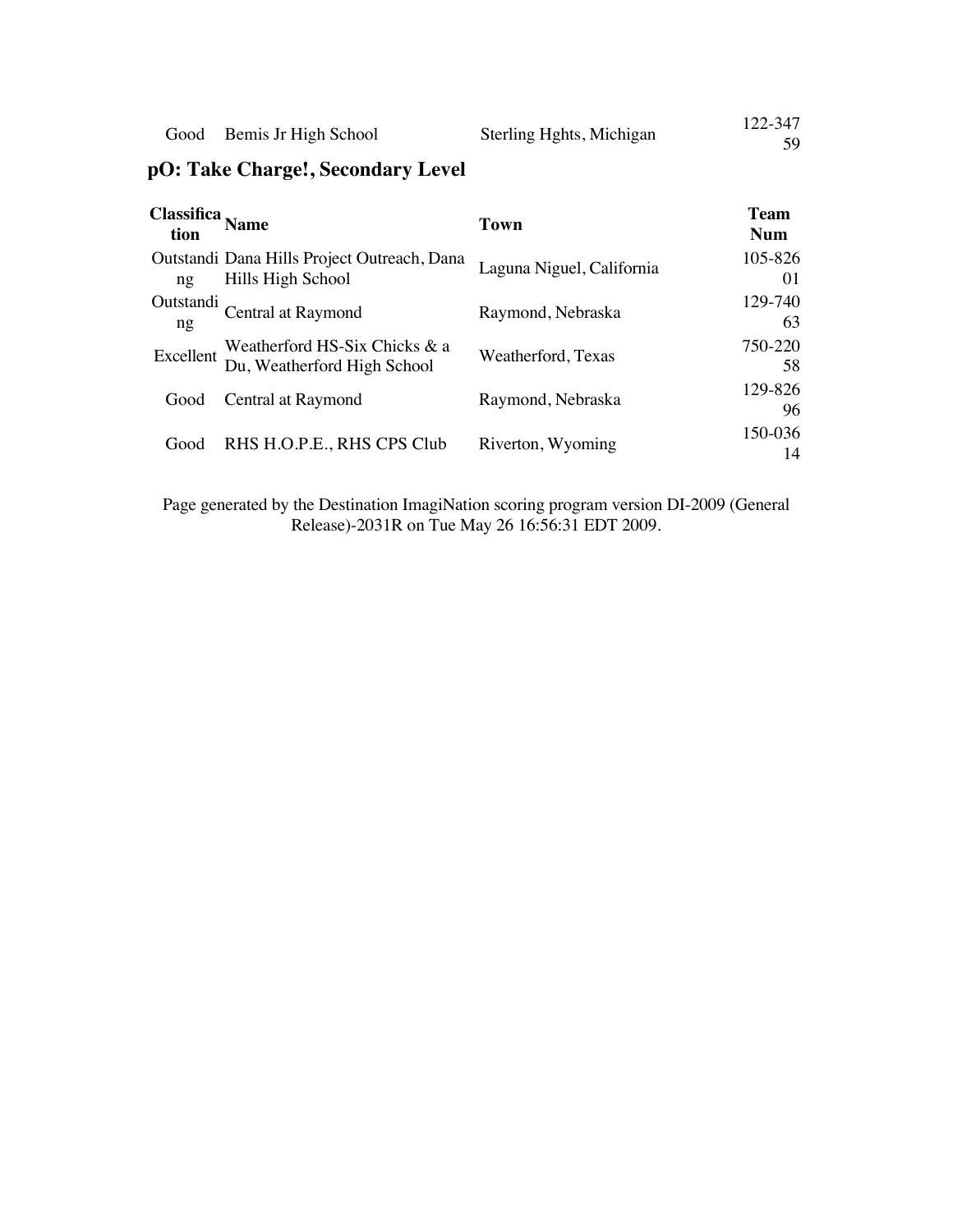## **Destination Imagination Global Finals DIus\_eX Results**

### **X: DI-us eX Machina**

**X: DI-us eX Machina, University Level**

| Rank           | <b>Name</b>             | Town | <b>Team Num</b> |
|----------------|-------------------------|------|-----------------|
|                | Waukegan DI             |      | 999-00003       |
| 2              | Maple Grove             |      | 999-00008       |
| 3              | Fail Conglomerate       |      | 999-00002       |
| 4              | <b>Westlake HS</b>      |      | 999-00004       |
| 5              | UTD Wooosh              |      | 999-00001       |
| 6              | $UTD (2-pi-i)$          |      | 999-00005       |
| $\overline{7}$ | Diohazard               |      | 999-00007       |
| 8              | It's Only a Dollar      |      | 999-00006       |
| 9              | Rockingham Cross County |      | 999-00009       |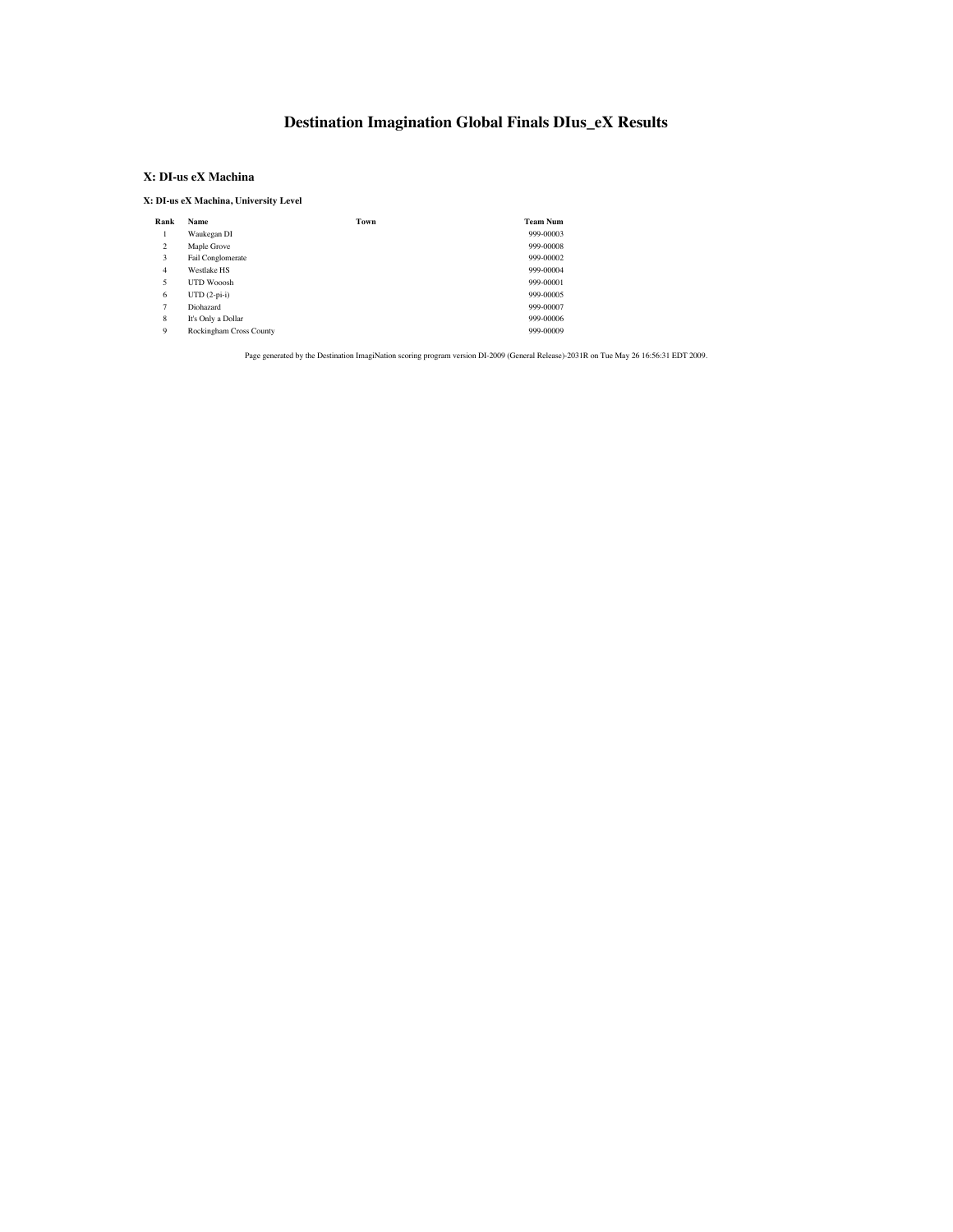# **Destination Imagination Global Finals RealiDI-TV Results**

#### **X: RealiDI TV**

#### **X: RealiDI TV, University Level**

| Rank           | Name                     | Town | <b>Team Num</b> |
|----------------|--------------------------|------|-----------------|
|                | That One Group           |      | 999-00107       |
| $\overline{c}$ | <b>Victorious Secret</b> |      | 999-00106       |
| 3              | Fail Conglomerate        |      | 999-00103       |
| 4              | Peace Love and Outreach  |      | 999-00102       |
| 5T             | New Hampshire Alumni     |      | 999-00104       |
| 5T             | It's Only a Dollar       |      | 999-00101       |
| 6              | Crayon Pilots            |      | 999-00105       |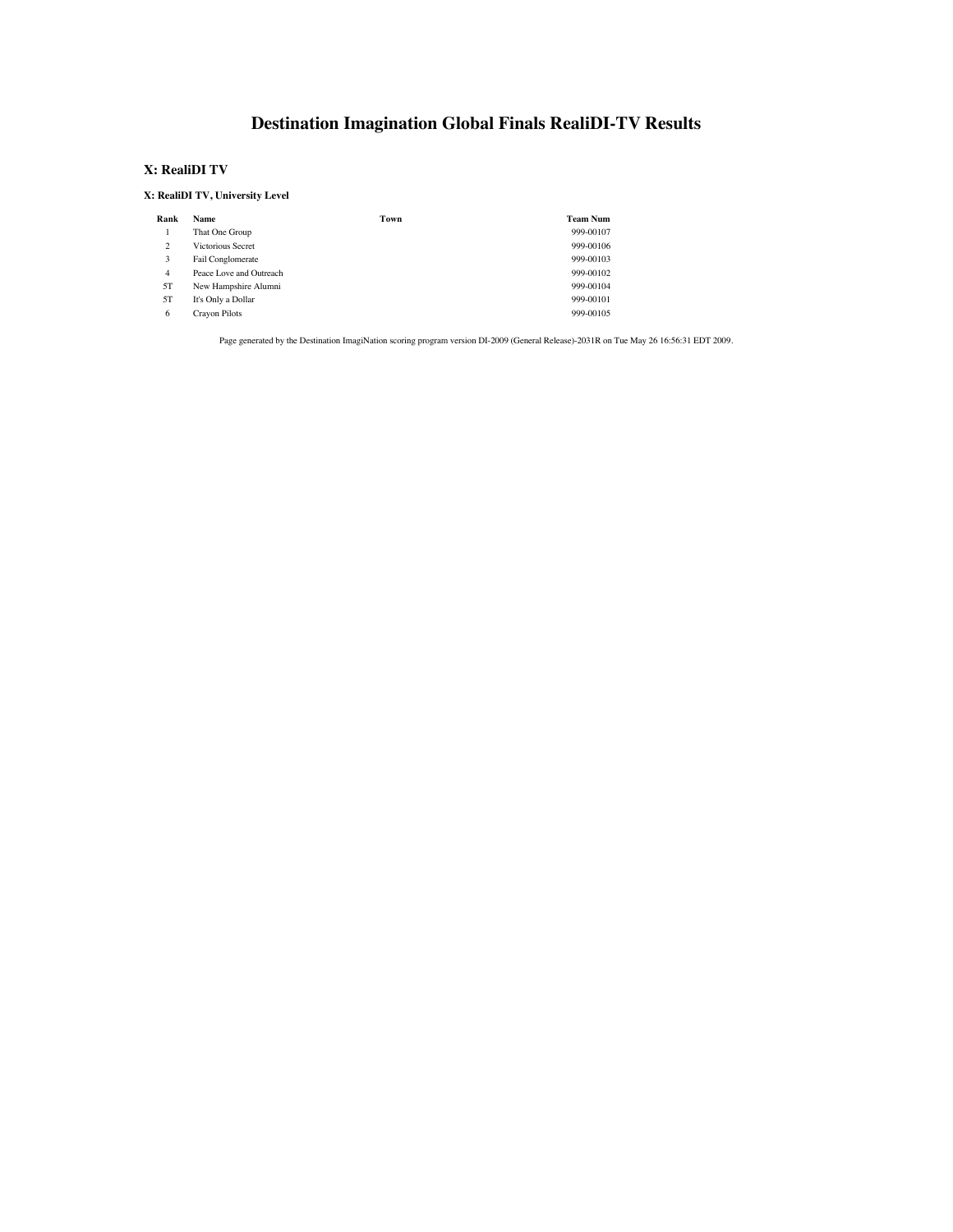### **Destination Imagination Global Finals Angle Results**

#### **E: A New Angle**

#### **E: A New Angle, Elementary Level**

| Rank                                      | Name<br>Colleyville Elem-Balsa Buddies, Grapevine                                              | Town                                                  | <b>Team Num</b>        |
|-------------------------------------------|------------------------------------------------------------------------------------------------|-------------------------------------------------------|------------------------|
| 1                                         | Collevville                                                                                    | Colleyville, Texas                                    | 750-88680              |
| $\overline{2}$                            | Medlar View Elementary                                                                         | Miamisburg, Ohio                                      | 135-54931              |
| $\overline{\mathbf{3}}$<br>$\overline{4}$ | <b>YNG</b><br><b>Bedford Destination Imagination</b>                                           | Changwon-city, Korea - KIES<br>Bedford, Massachusetts | 180-67076<br>119-17764 |
| 5                                         | The 7S's, Hollymead Elementary                                                                 | Charlottesville, Virginia                             | 145-77417              |
| 6                                         | Garrison Arcitechs, Garrison Elementary                                                        | Dover, New Hampshire                                  | 130-90252              |
| 7                                         | South Mountain, new angle                                                                      | Millburn, New Jersey                                  | 131-93165              |
| $\mathbf{8}$<br><b>OT</b>                 | Walter Jackson, Walter Jackson Elementary                                                      | Decatur, Alabama                                      | 102-71349<br>123-56418 |
| <b>OT</b>                                 | Wacky Wild Whimsies, Delano<br><b>Bowie Elementary</b>                                         | Independence, Minnesota<br>Greenville, Texas          | 750.48811              |
| 9Т                                        | Minahan/Birmingham, Sevastopol School                                                          | Sturgan Bay, Wisconsin                                | 148-86922              |
| 10                                        | <b>Batesville Community Schools</b>                                                            | Batesville, Indiana                                   | 115-80210              |
| $^{11}$                                   | Rabach/Stoneman, Sevastopol School                                                             | Sturgeon Bay, Wisconsin                               | 148-67970              |
| 12                                        | DOLSEN ELEMENTARY/SOUTH LYON<br>CRE                                                            | New Hudson, Michigan                                  | 122-92667              |
| 13                                        | The Creativity Casters, Hollis Elementary School Hollis, New Hampshire                         |                                                       | 130-83270              |
| 14                                        | DI Indefeatable, Eggert Elementary School                                                      | Orchard Park, New York                                | 134-47357              |
| 15T                                       | BAD; HEad JaM, Pierre Van Cortlandt Middle<br>Scho                                             | Croton On Hudson, New York                            | 134-79971              |
| 15T                                       | conestoga Public School                                                                        | Bellevue, Nebraska                                    | 129-56493              |
| 15T                                       | Delta Gifted                                                                                   | Farmington Hills, Michigan                            | 122-93133              |
| 16T<br>16T                                | Sudbury Elementary Schools<br>Ottawa Hills Local Schools                                       | Sudbury, Massachusetts<br>Toledo, Ohio                | 119-67741<br>135-90836 |
| 17T                                       | Dynamic Intellectuals, Bridlemile 5's                                                          | Portland, Oregon                                      | 137-56306              |
| 17T                                       | The Flying Monkeys, Garfield Elementary                                                        | Clovis, California                                    | 105-25298              |
| 17T                                       | D.I.namites, Wayzata Schools B                                                                 | Plymouth, Minnesota                                   | 123-71304              |
| 17T<br>17T                                | Super Structure Busters, Westchester Elementary Kirkwood, Missouri<br>Precious Blood School    |                                                       | 124-00643<br>115-87284 |
| 18                                        | Ice Melting, SCAPA Bluegrass                                                                   | Jasper, Indiana<br>Kentucky                           | 117-81231              |
| 19                                        | Icebreakers, Colegio Bolívar                                                                   | Cali, Colombia                                        | 157-74656              |
| <b>20T</b>                                | Hoover Elementary School                                                                       | Corvallis, Oregon                                     | 137-94162              |
| <b>20T</b>                                | Extreme Limits, Broomfield Options                                                             | Westminister, Colorado                                | 106-73814              |
| 21T                                       | Blue It Up, Prairie Winds Elementary School<br>Hall's Cross Roads Eagles, Halls Cross Roads    | Monument, Colorado                                    | 106-99302              |
| 21T                                       | <b>Elementary Sch</b>                                                                          | Aberdeen, Maryland                                    | 120-27840              |
| 21T                                       | The Corny Carpenters, William Dunbar Public                                                    | Pickering, Ontario                                    | 154-16511              |
| 22T                                       | School<br>Ice Breakers, Immaculate Conception School                                           | Annandale, New Jersey                                 | 131-80576              |
| 22T                                       | <b>Brookfield Academy</b>                                                                      | Rochester Hills, Michigan                             | 122-46964              |
| 23                                        | The Awesome Blue Bananas, Bowen Island                                                         | Bowen Island, British Columbia                        | 153-83309              |
| 24                                        | Community School (B<br>Infinity                                                                | Changwon-city, Korea - KIES                           | 180-44927              |
|                                           | North Bend Brains in the Hood, North Bend                                                      |                                                       |                        |
| 25T                                       | Elementary School                                                                              | Jarrettsville, Maryland                               | 120-03019              |
| 25T                                       | Santa Maria Dragons, Santa Maria CS                                                            | Toronto, Ontario                                      | 154-87600              |
| 26<br>27                                  | Centro Escolar Solalto<br>Amistad Elementary                                                   | Guatemala Guatemala<br>Kennewick, Washington          | 160-70706<br>147-58784 |
| 28                                        | The Challengers, aberdeen school district                                                      | Aberdeen, South Dakota                                | 141-93539              |
| 29T                                       | Flying Monkeys, Big Horn Schools                                                               | Big Horn, Wyoming                                     | 150-42660              |
| 29T                                       | St. Philomena School                                                                           | Dartmouth, Rhode Island                               | 139-57368              |
| 30                                        | Philadelphia - Team E, Philadelphia Enrichment<br>Program                                      | Philadelphia, Mississippi                             | 125-10322              |
| 31                                        | McKinley, Tulsa Public Schools                                                                 | Tulsa, Oklahoma                                       | 136-20062              |
| 32                                        | ODC Angles, Old Donation Center                                                                | Va Beach, Virginia                                    | 145-20040              |
| 33                                        | Cavett Elementary                                                                              | Lincoln, Nebraska                                     | 129-19322              |
| 34<br>35                                  | Angle Tangles, Manning Elementary<br>DI Popes, Chapman's Retreat Elementary                    | Westmont, Illinois<br>Spring Hill, Tennessee          | 114-44025<br>142-52922 |
| 36T                                       | Crockett elementary                                                                            | Brentwood, Tennessee                                  | 142-19724              |
| 36T                                       | Hassellwood, Trenton Special School District                                                   | Yorkville, Tennessee                                  | 142-99759              |
| 37                                        | College Hill, Texarkana AR                                                                     | Texarkana, Arkansas                                   | 103-94025              |
| 38<br>39                                  | Quintangles, Mosaic Academy Charter School<br>Morrison Elementary School                       | Aztec, New Mexico<br>Carinth, Maine                   | 132-77437<br>121-94639 |
|                                           | WITHDRAW Randolph Elementary School                                                            | Vermont                                               | 146-88676              |
|                                           | WITHDRAW Old Saybrook Middle School                                                            | Connecticut                                           | 107-13146              |
|                                           | WITHDRAW Super Ridiculous, Lakeland Strive                                                     | Rathdrum, Idaho                                       | 113-34991              |
|                                           | E: A New Angle, Middle Level                                                                   |                                                       |                        |
| Rank                                      | Name                                                                                           | Town                                                  | <b>Team Num</b>        |
| I.                                        | The Sporks, Parkway                                                                            | San Diego, California                                 | 105-91725              |
| $\overline{2}$                            | LeMieux/Spohn, Sevastopol School                                                               | Sturgan Bay, Wisconsin                                | 148-91306              |
| 3                                         | The Anonymous Figleys, Clarence Central<br>Schools                                             | Clarence, New York                                    | 134-34815              |
| $\overline{4}$                            | Abor Dot Dolls and a Dude, Valley Springs                                                      | Arden, North Carolina                                 | 127-47041              |
|                                           | Middle School                                                                                  |                                                       |                        |
| 5<br>6T                                   | Tangram, Korea Tangram<br>N.I.I., Korea N.N.I.                                                 | Seoul, Korea - KASI<br>Seoul, Korea - KASI            | 171-22892<br>171-09523 |
| 6T                                        | nowhere, Korea Nowhere                                                                         | Seoul, Korea - KASI                                   | 171-17520              |
| 6T                                        | Orchard Park Middle School                                                                     | Orchard Park, New York                                | 134-49289              |
| 7 <sub>T</sub>                            | E-Lemon- Aters Independant                                                                     | Jasper, Indiana                                       | 115-40219              |
| $T\Gamma$<br>8                            | North Harford MS Imaginateers, Harford County Forest Hill, Maryland                            | Miamisburg, Ohio                                      | 120-71469              |
|                                           | Wantz Middle School<br>7 Irregular Hexagons, L'Etoile du Nord French                           |                                                       | 135-09987              |
| $\ddot{Q}$                                | Immersio                                                                                       | St. Paul, Minnesota                                   | 123-50702              |
| 10                                        | Merging Void, Carmel Middle School                                                             | Carmel, California                                    | 105-90555              |
| 11T<br>11T                                | Milan Middle School<br>Suninjang, Korea Sunnjang                                               | Milan. Tennessee<br>Seoul, Korea - KASI               | 142-88032<br>171-38378 |
| 12                                        | Midland, Midland School                                                                        | Rochelle Park, New Jersey                             | 131-99808              |
| 13T                                       | Bel Air Middle School Vikings, Harford County Bel Air, Maryland                                |                                                       | 120-11157              |
| 13T                                       | Archimedes                                                                                     | Changwon-city, Korea - KIES                           | 180-74493              |
| 13T<br>14                                 | Elk Point - Jefferson School<br>Wud n' Glu, Caruso Middle School                               | Elk Point, South Dakota                               | 141-66808<br>114-21164 |
| 15                                        | (Insert Here), Butler 53                                                                       | Deerfield, Illinois<br>Oak Brook, Illinois            | 114-98988              |
| 16                                        | DI-struction. Indian River School                                                              | Canaan, New Hampshire                                 | 130-19150              |
| 17                                        | Haughton Middle - Red                                                                          | Bossier City, Louisiana                               | 118-80376              |
| $18\,$                                    | West Ridge MS-2, West Ridge Middle School                                                      | Austin, Texas                                         | 750-46263              |
| 19<br>20T                                 | Brunswick Jr. High School<br>Carmichael Middle School                                          | Brunswick, Maine                                      | 121-19745<br>147-26731 |
| 20T                                       | Milford Middle School                                                                          | Richland, Washington<br>Milford, New Hampshire        | 130-95651              |
| 21                                        | LCMS-1. Little Chute Schools                                                                   | Little Chute, Wisconsin                               | 148-42461              |
| 22                                        | PI. Powell Middle School                                                                       | Centennial, Colorado                                  | 106-91116              |
| 23                                        | Farson Tic-Tac Maniacs, Farson School                                                          | Farson, Wyoming                                       | 150-09447              |
| 24T<br>$24\mathrm{T}$                     | Quopper Jrs. w/Cheese, Cloquet Public Schools Cloquet, Minnesota<br><b>NOVI WIldcats Green</b> | Novi, Michigan                                        | 123-79721<br>122-61181 |
|                                           |                                                                                                |                                                       |                        |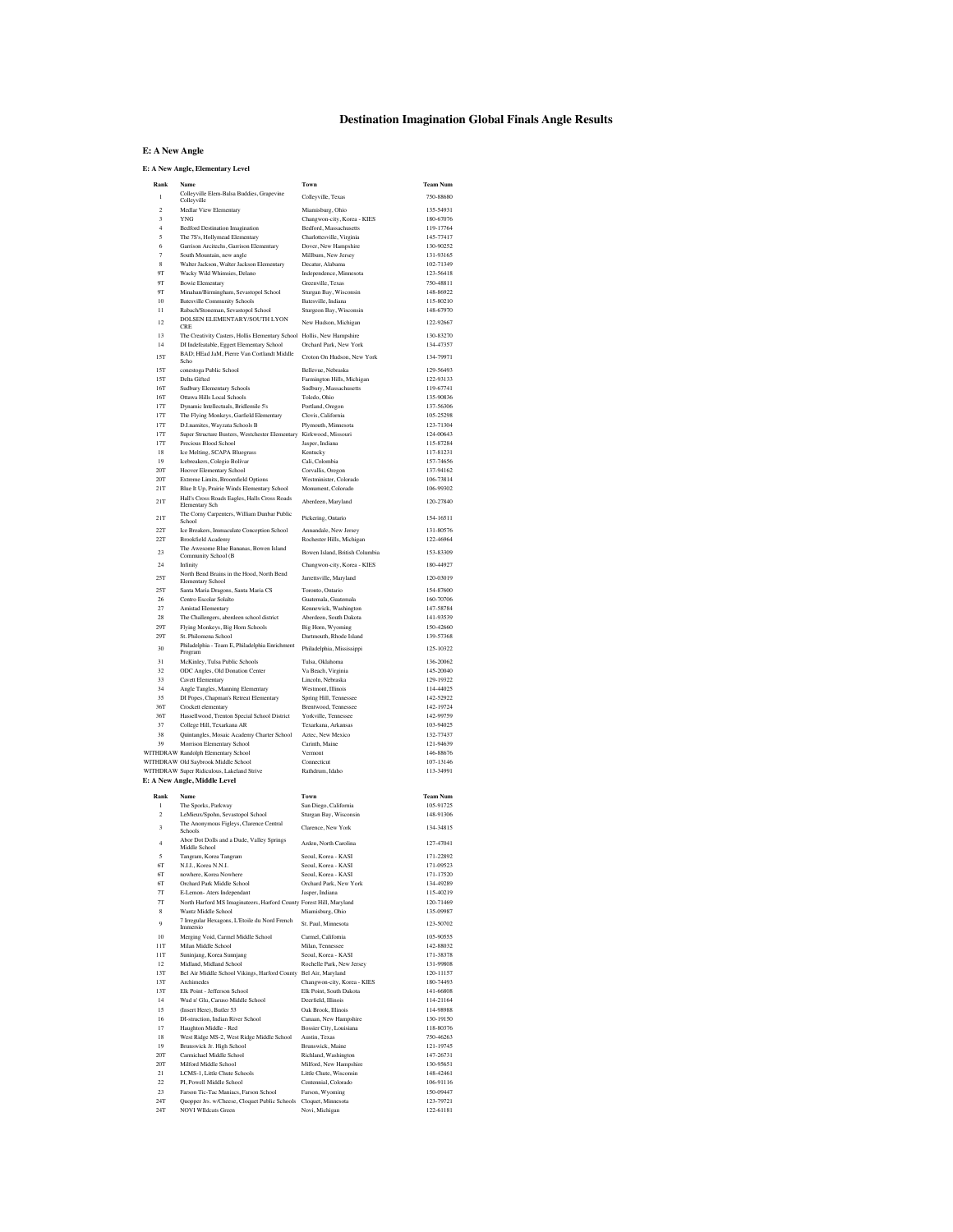| 25                       | <b>Bedford Destination Imagination</b>                               | Bedford, Massachusetts      | 119-35504       |
|--------------------------|----------------------------------------------------------------------|-----------------------------|-----------------|
| 26T                      | Holt DI                                                              | Holt, Michigan              | 122-55442       |
| 26T                      | Talawanda ETC                                                        | Oxford, Ohio                | 135-83195       |
| 27T                      | Splat. Right Angles, Cave Spring MS                                  | Roanoke, Virginia           | 145-18959       |
| 27T                      |                                                                      |                             | 103-74393       |
|                          | Texarkana AR                                                         | Texarkana, Arkansas         |                 |
| 28                       | Organized Chaos, Harrisonville Middle School Harrisonville, Missouri |                             | 124-20897       |
| 29T                      | KC3, St George's School                                              | Vancouver, British Columbia | 153-76820       |
| 29T                      | Fall Creek Intermediate                                              | Noblesville, Indiana        | 115-31285       |
| 30T                      | DInasty, vkv koc ozel ioo ve lisesi                                  | Tuzla, Istanbul, Turkey     | 169-41123       |
| 30T                      | <b>Plattsmouth Schools</b>                                           | Plattsmouth, Nebraska       | 129-93238       |
| 31                       | <b>Irving Middle School</b>                                          | Lincoln, Nebraska           | 129-35454       |
| 32T                      | Blockheads, Harrisonville Middle School                              | Harrisonville, Missouri     | 124-79888       |
| 32T                      | McKamy MS -Dwyer team, Lewisville ISD                                | Lewisville, Texas           | 750-47333       |
| 33                       | Pine River Area Schools                                              | Leroy, Michigan             | 122-11749       |
| 34T                      | Elkton Middle School                                                 | Massanutten, Virginia       | 145-67403       |
| 34T                      | Townsend Recreation Activities C                                     | Townsend, Massachusetts     | 119-03324       |
| 35                       | The World Travelers, Clovis Schools                                  | Clovis, New Mexico          | 132-37675       |
| 36                       |                                                                      |                             |                 |
|                          | Kemps Landing Magnet School                                          | Va Beach, Virginia          | 145-78672       |
|                          | WITHDRAW Randolph Elementary School                                  | Vermont                     | 146-36276       |
|                          | WITHDRAW The Scientists, Lakeland Strive                             | Idaho                       | 113-78654       |
|                          | E: A New Angle, Secondary Level                                      |                             |                 |
| Rank                     | Name                                                                 | Town                        | <b>Team Num</b> |
|                          |                                                                      |                             |                 |
| IТ                       | Melonie & the Maniacs, Coon Rapids High<br>School                    | Coon Rapids, Minnesota      | 123-67280       |
| <b>IT</b>                |                                                                      | Pleasanton, California      | 105,59153       |
|                          | Some Latin Phrase, Foothill High School                              |                             |                 |
| $\overline{2}$           | Martin High School                                                   | Arlington, Texas            | 750-45677       |
| $\overline{\mathbf{3}}$  | <b>Barn Rats</b>                                                     | Littleton, Massachusetts    | 119-75053       |
| $\overline{4}$           | <b>NOVI Wildcats</b>                                                 | Novi, Michigan              | 122-32202       |
| $\overline{\phantom{a}}$ | Miamisburg High School                                               | Davton, Ohio                | 135-98891       |
| 6                        | ACE, Korea ACE                                                       | Seoul, Korea - KASI         | 171-95691       |
| $\overline{7}$           | Carl Junction High School                                            | Carl Junction, Missouri     | 124-79999       |
| 8                        | Keene High School                                                    | Keene, New Hampshire        | 130-20230       |
| $\ddot{Q}$               | Germantown H.S. Structure Team, Germantown                           | Wisconsin                   | 148-20219       |
|                          | <b>High School</b>                                                   |                             |                 |
| 10T                      | Monadnock Regional School                                            | Swanzey, New Hampshire      | 130-92849       |
| 10T                      | LIST OF THINGS NOT TO DO IN ROMA,                                    | El Caion, California        | 105-61717       |
|                          | Granite Hill High School                                             |                             |                 |
| $\overline{11}$          | Jin in Sa Dae                                                        | Changwon-city, Korea - KIES | 180-54959       |
| 12                       | <b>Brunswick High School</b>                                         | Brunswick, Maine            | 121-43303       |
| 13T                      | DI Feel Pretty, Blind Brook Middle School                            | Rye Brook, New York         | 134-73654       |
| 13T                      | <b>HEARTH</b>                                                        | Bluefield, Virginia         | 145-61089       |
| 14                       | Maharishi School Gold                                                | <b>Fairfield Iowa</b>       | 112-58957       |
| 15                       | Dream Team, st. michael's college school                             | Toronto, Ontario            | 154-28447       |
| 16T                      | Huanan SCNU Affl. High School                                        | China                       | 185-65172       |
| 16T                      | Muffin Burns, Triton Sr. High School                                 | Bourbon, Indiana            | 115-00492       |
|                          | St Mikes HS Kung FU Banana Waffl, St                                 |                             |                 |
| 17                       | Michaels High School                                                 | Royal Oak, Maryland         | 120-58994       |
| <b>18T</b>               | USB, Robert College of Istanbul                                      | Turkey                      | 169-28366       |
| 18T                      | Ashwaubenon High School, Ashwaubenon                                 | Green Bay, Wisconsin        | 148-55290       |
|                          | <b>School District</b>                                               |                             |                 |
| 18T                      | Mineral Wells-Mint ConDItion, Mineral Wells -                        | Mineral Wells, Texas        | 750-34444       |
|                          | Bandy                                                                |                             |                 |
| 19T                      | Plattsmouth Schools                                                  | Plattsmouth, Nebraska       | 129-34172       |
| 10T                      | Another Work of Art, Walter Panas HS                                 | Cortlandt Manor, New York   | 134-74910       |
| 20T                      | Urchurguni                                                           | Changwon-city, Korea - KIES | 180-77978       |
| 20T                      | Louver Pyramid, Korea Louvre Pyramid                                 | Seoul, Korea - KASI         | 171-83893       |
| 21T                      | Angular Fusion, Lyman                                                | Lyman, Wyoming              | 150-48531       |
| 21T                      | Holt DI                                                              | Holt, Michigan              | 122-06391       |
| 21T                      | Fairfield City Schools                                               | Hamilton, Ohio              | 135-27003       |
| 22                       | The Green Party, Maple Grove Junior High                             | Maple Grove, Minnesota      | 123-72573       |
| 23                       | Milan High School                                                    | Milan, Tennessee            | 142-46076       |
|                          | Old Mill High School, Advanced CoCurricular                          |                             |                 |
| 24T                      | Office - A                                                           | Millersville, Maryland      | 120-71145       |
| 24T                      | Winnacunnet DI, Winnacunnet High School                              | Hampton, New Hampshire      | 130-06481       |
| 25                       | St. Anne's-Belfield 2                                                | Charlottesville, Virginia   | 145-71789       |
| 26                       | Dakota Dragons, Dakota Valley School                                 | Dakota Dunes, South Dakota  | 141-38089       |
| 27T                      | Big TV, Oak Mountain High School                                     | Birmingham, Alabama         | 102-41274       |
| 27T                      | Delmar MHS CRiBeTz, Delmar Middle and                                | Delmar Delaware             | 109-88995       |
|                          | Senior High Sc                                                       |                             |                 |
| 28T                      | SRASH: The Revival, Pueblo City Schools                              | Pueblo, Colorado            | 106-56214       |
| <b>28T</b>               | Tahoma Learning Community                                            | Maple Valley, Washington    | 147-70515       |
| 29                       | Don Taquito & Salsa Brothers, South Park                             | Fairplay, Colorado          | 106-13247       |
|                          | <b>PCSD</b>                                                          |                             |                 |
| 30                       | Hungry Monkeys, Milan High School                                    | Milan, Tennessee            | 142-94637       |
| 31T                      | OBTUSE, Loretto Abbey CSS                                            | Toronto, Ontario            | 154-71937       |
| 31T                      | Charleston High School                                               | Charleston, Arkansas        | 103-14220       |
| 32                       | Anonymous, Georgetown Ridge Farm High                                | Georgetown, Illinois        | 114-67554       |
|                          | Schoo                                                                |                             |                 |
| 33T                      | N.Middlesex Schs DI Pepperell                                        | Pepperell, Massachusetts    | 119-50211       |
| 33T                      | Art Breakers, Charlestown High School                                | Charleston, Indiana         | 115-21344       |
| 34                       | Jasmine and the Others, Schuler Scholars<br>Waukegan HS              | Gurnee, Illinois            | 114-75084       |
|                          | WITHDRAW A New Angle #1, hackensack schools                          | Hackensack, New Jersey      | 131-42457       |
|                          | WITHDRAW Eye on the Prize, Chaminade College School                  | Toronto, Ontario            | 154-42982       |
|                          | E: A New Angle, University Level                                     |                             |                 |
|                          |                                                                      |                             |                 |
| Rank                     | Name                                                                 | Town                        | <b>Team Num</b> |
| $\mathbf{I}$             | UT Dallas, University Of Texas at Dallas                             | Richardson, Texas           | 750-43845       |
| $\,2$                    | James Madison University DI                                          | Charlottesville, Virginia   | 145-27168       |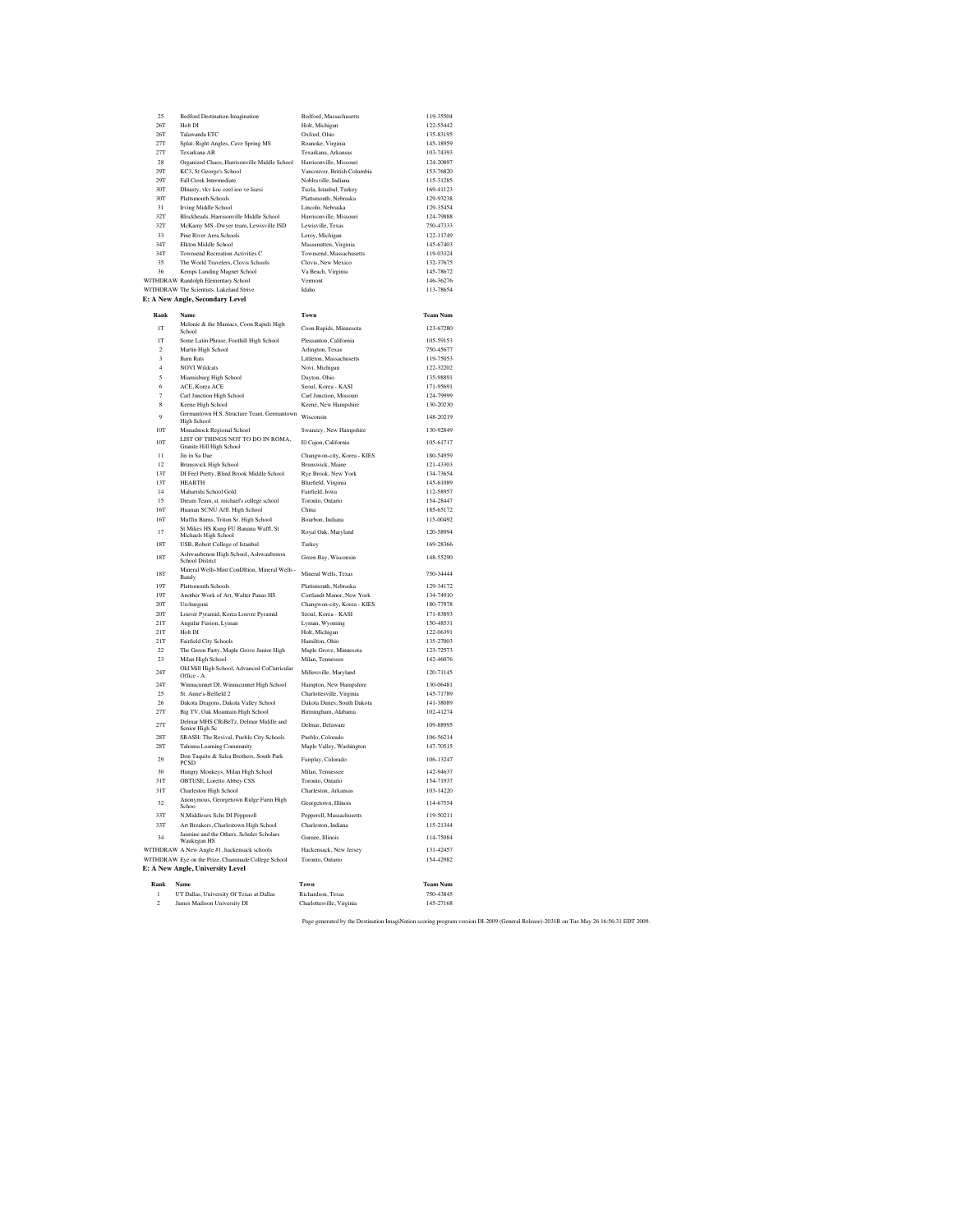# **Destination Imagination Global Finals PrivateDI Results**

### **D: Private DI**

#### **D: Private DI, Elementary Level**

| Rank           | Name                                                                      | Town                                     | <b>Team Num</b>        |
|----------------|---------------------------------------------------------------------------|------------------------------------------|------------------------|
| 1              | Sampson Elem- Sampson Superstars, Cypress-<br>Fairbanks ISD               | Cypress, Texas                           | 750-59470              |
| 2              | <b>Grafton DI</b>                                                         | Grafton, Massachusetts                   | 119-85295              |
| 3              | Tie DI Devils, Haldane Central School                                     | Cold Spring, New York                    | 134-86758              |
| $\overline{4}$ | Totally Twisted Pretzels, Ocean View Elementary Arroyo Grande, California |                                          | 105-01427              |
| 5              | <b>Edmondson Elementary School</b>                                        | Brentwood, Tennessee                     | 142-91662              |
| 6T             | Rubber Bandits, St. Anthony Park                                          | St Paul, Minnesota                       | 123-36344              |
| 6T             | Gods of Improv, North Muskegon Elementary<br>School                       | Muskegon, Michigan                       | 122-65583              |
| 7              | Super Clue 6, SMS                                                         | Millburn, New Jersey                     | 131-47621              |
| 8              | The Winkelmaniacs!, Winkelman School                                      | Glenview, Illinois                       | 114-13073              |
| 9<br>10T       | South Davis Elementary School<br>West Side Montessori Center              | Orchard Park, New York                   | 134-89843              |
| 10T            | Spartan Improvigans, The Steward School                                   | Sylvania, Ohio<br>Richmond, Virginia     | 135-28440<br>145-62196 |
| 11             | Golden Age Sleuths, Hampstead Academy                                     | Haverhill, New Hampshire                 | 130-57349              |
| 12             | Fire Ridge Elementary                                                     | Elkhorn, Nebraska                        | 129-21655              |
| 13             | holliston                                                                 | Holliston, Massachusetts                 | 119-60238              |
| 14             | Murfee Elementary-Caughron, Murfee<br>Elementary                          | Lubbock, Texas                           | 750-00045              |
| 15             | Bernice Vossbeck Elementary, Lynden School<br>District                    | Lynden, Washington                       | 147-50642              |
| 16T            | Meriwether Lewis Elementary                                               | Charlottesville, Virginia                | 145-95854              |
| 16T            | West Elementary, West Elementary School                                   | Jefferson City, Missouri                 | 124-00520              |
| 17T            | Sherlock Holmies, Plain Elementary                                        | Simpsonville, South Carolina             | 140-48732              |
| 17T            | Centerville TAG Program                                                   | Centerville, Iowa                        | 112-29261              |
| 17T            | Delta Center Elementary School                                            | Lansing, Michigan                        | 122-61936              |
| 17T            | Athena                                                                    | Changwon-city, Korea - KIES              | 180-35942              |
| 18             | Tri Village Elementary                                                    | New Paris, Ohio                          | 135-80238              |
| 19T<br>19T     | Greenbrier Schools<br>The Travelers, Calhan Elementary School             | Enola, Arkansas<br>Calhan, Colorado      | 103-00137<br>106-58416 |
| 20             | School of the Incarnation Wildee, School of the<br>Incarnation            | Bowie, Maryland                          | 120-11069              |
| 21T            | Fall Creek Intermediate                                                   | Fishers, Indiana                         | 115-02949              |
| 21T            | The Giggle Group, Immaculate Conception<br>School                         | Whitehouse Station, New Jersey           | 131-61629              |
| 22             | Miscellaneous Laces, St. Anthony Park                                     | St Paul, Minnesota                       | 123-98071              |
| 23T            | Hawiian Islands, Eureka Elementar School                                  | Granite Bay, California                  | 105-92911              |
| 23T            | The Dominos, Christ Community Lutheran<br>School                          | St. Louis, Missouri                      | 124-33169              |
| 24             | Mindblowers, St. John s Schools                                           | Vancouver, British Columbia              | 153-28072              |
| 25T            | DI STERIOS, American School of Guatemala                                  | Guatemala, Guatemala                     | 160-03522              |
| 25T            | Alberta Einsteins, Wilder Elementary School                               | Littleton, Colorado                      | 106-28673              |
| 26             | Honey I Shrunk the DI Kids, Pelham Elementary                             | Pelham, New Hampshire                    | 130-09417              |
| 27             | Tough Men Wear Pink, SD School of Mines                                   | Box Elder, South Dakota                  | 141-38003              |
| 28             | Xplosive Wonder Chiliz, Walnut Grove<br><b>Elementary School</b>          | Franklin, Tennessee                      | 142-30497              |
| 29             | Westside ES DInamic Peeps, Wicomico County<br><b>Public Schools</b>       | Salisbury, Maryland                      | 120-48349              |
| 30             | County Line Elementary, County Line Elementary<br>School                  | Germantown, Wisconsin                    | 148-96085              |
| 31             | The Untouchables, Whittier Elementary Wheaton Wheaton, Illinois           |                                          | 114-49311              |
| 32<br>33T      | Got Acting, Horizon Elementary<br><b>Brooks School Elementary</b>         | Madison, Alabama<br>Noblesville, Indiana | 102-93087<br>115-12184 |
| 33T            | Out of the Box, William Dunbar Public School                              | Toronto, Ontario                         | 154-75959              |
| 34             | Tre Magical Monkeys, Tongue River Schools                                 | Dayton, Wyoming                          | 150-07383              |
| 35             | ana.melo@earj.com.br                                                      | Rio De Janeiro, Brazil                   | 163-11036              |
| 36T            | 7 Up, Lake Country Academy                                                | Howards Grove, Wisconsin                 | 148-79753              |
| 36T            | Mystery Inc, Centennial Elementary                                        | Fargo, North Dakota                      | 128-68551              |
| 36T            | Helen Thompson School                                                     | West Gardiner, Maine                     | 121-60314              |
| 37             | Out of the Box, Colegio Nueva Granada                                     | Bogota, Colombia                         | 157-97531              |
| 38             | Fire Ridge Elementary                                                     | Omaha, Nebraska                          | 129-88861              |
| 39             | Undecided, Gardiner Public School                                         | Georgetown, Ontario                      | 154-26070              |
| 40             | Cabot School                                                              | Cabot, Vermont                           | 146-94992              |
| 41             | McKinley, Tulsa Public Schools                                            | Tulsa, Oklahoma                          | 136-13307              |
| 42             | Curtis Elementary                                                         | Bossier City, Louisiana                  | 118-94312              |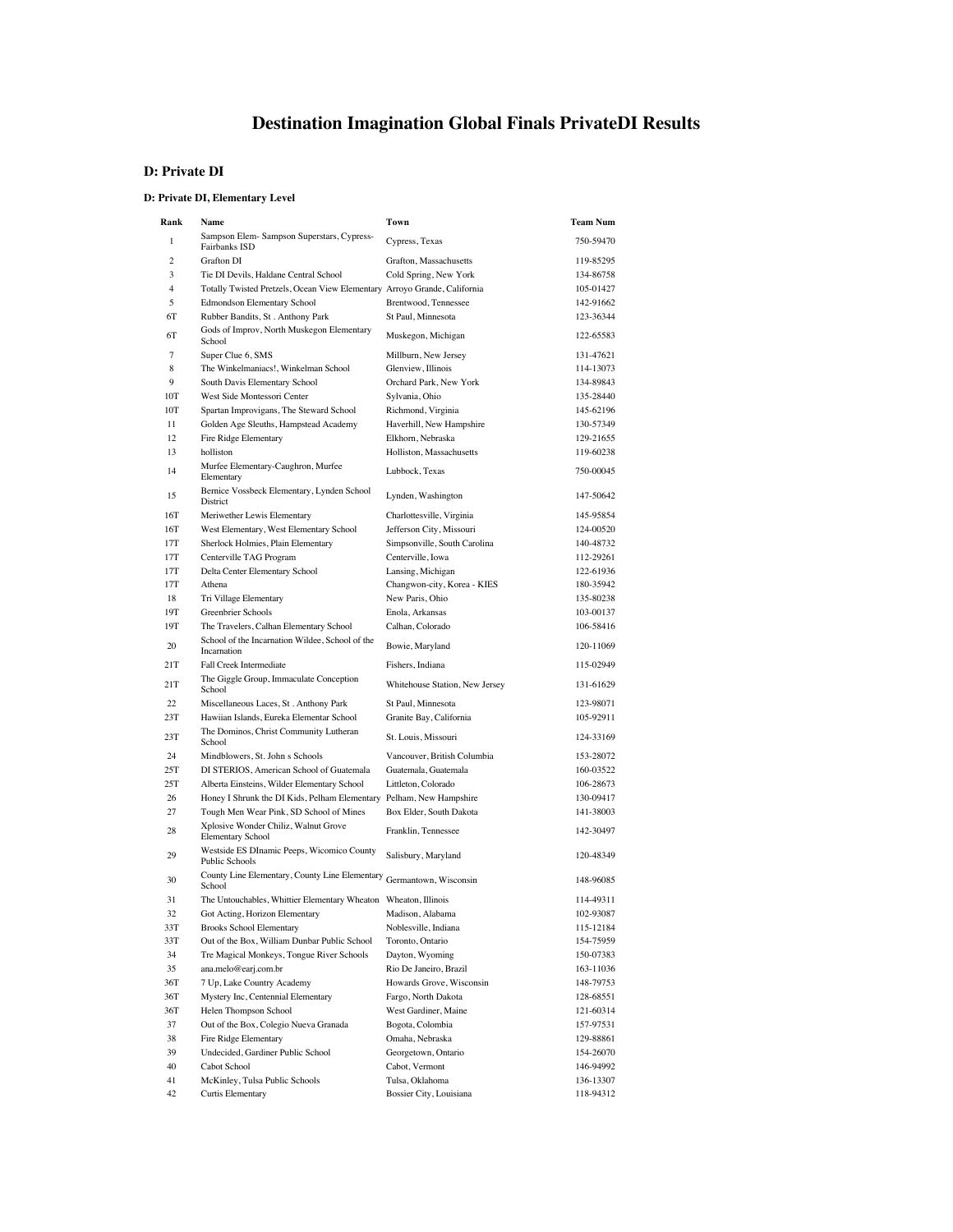| 43             | The Super Solvers, Neshoba Central Elementary<br>Proje                                                | Philadelphia, Mississippi                           | 125-84307              |
|----------------|-------------------------------------------------------------------------------------------------------|-----------------------------------------------------|------------------------|
|                | WITHDRAW Rumney Memorial School                                                                       | Vermont                                             | 146-01859              |
|                | D: Private DI, Middle Level                                                                           |                                                     |                        |
|                |                                                                                                       |                                                     |                        |
| Rank           | Name                                                                                                  | Town                                                | <b>Team Num</b>        |
| 1T<br>1T       | D.I. Joes, West Ridge Middle school<br>Jose 12, American School of Guatemala                          | Austin, Texas                                       | 750-77916<br>160-52473 |
| $\overline{c}$ | Florence Sawyer School                                                                                | Guatemala, Guatemala<br>Bolton, Massachusetts       | 119-65532              |
| 3              | The Flying Cheez-Itz, Saeger Middle School                                                            | Saint Charles, Missouri                             | 124-94083              |
| $\overline{4}$ | Uzgunum, Name Lost in Translatio, Pierre Van<br>Cortlandt Middle Scho                                 | Croton-on-hudson, New York                          | 134-79813              |
| 5              | South Park Sushi, South Park PCSD                                                                     | Fairplay, Colorado                                  | 106-92747              |
| 6              | Schimalpfenig MS -Robbins, Schimalpfenig MS                                                           | Plano, Texas                                        | 750-90166              |
| 7              | Superstitious Scallywags, Paulding Middle<br>School                                                   | Arroyo Grande, California                           | 105-22361              |
| 8<br>9         | South Middle School                                                                                   | Eau Claire, Wisconsin                               | 148-56612              |
| 10             | Dixie Chix, Christ Community Lutheran School<br>Mission Improv-able, Mildred E. Strang M.S.           | St Louis, Missouri<br>Yorktown Heights, New York    | 124-09908<br>134-54613 |
| 11             | 102%                                                                                                  | Changwon-city, Korea - KIES                         | 180-28855              |
| 12T            | Hutchison School                                                                                      | Memphis, Tennessee                                  | 142-20326              |
| 12T            | Northern Hairy-Nosed Wombats, Cherry Creek<br>School District                                         | Greenwood Village, Colorado                         | 106-57794              |
| 13             | Rockland District Middle School                                                                       | Rockland, Maine                                     | 121-07975              |
| 14             | Dartmouth Middle School                                                                               | Dartmouth, Massachusetts                            | 119-48058              |
| 15T            | St. John's Episcopal School, St. John's Episcopal<br>School, Dal                                      | Dallas, Texas                                       | 750-91223              |
| 15T            | CMS Spiez, Custer Elementary/ Middle School                                                           | Custer, South Dakota                                | 141-88958              |
| 16<br>17T      | Rosewood Independent Improv<br>Central Kitsap Junior High                                             | Charlottesville, Virginia<br>Silverdale, Washington | 145-74246<br>147-60206 |
| 17T            | Super Natural Sleuths, Neshoba Central<br>Explorers                                                   | Louisville, Mississippi                             | 125-36758              |
| 18T            | Power of the Pentagon, Central NH Impov<br>Troupe                                                     | Grantham, New Hampshire                             | 130-61679              |
| 18T            | Sam Ogle MS Flaming Puppies, Samuel Ogle<br>MS                                                        | Bowie, Maryland                                     | 120-46498              |
| 19T            | St. Joseph School                                                                                     | Lake Orion, Michigan                                | 122-86007              |
| 19T            | What?, Caruso Middle School                                                                           | Deerfield, Illinois                                 | 114-17617              |
| 20             | St Michaels MS Didn't think, St. Michaels<br>Middle School                                            | Easton, Maryland                                    | 120-40917              |
| 21T            | Woof, Woof! I'm a Spoon!, Monticello Schools<br>#882<br>17's my lucky number, saint peter imagination | Monticello, Minnesota                               | 123-13667              |
| 21T<br>21T     | program<br>DeLong Middle School                                                                       | St Peter, Minnesota<br>Eau Claire, Wisconsin        | 123-08539<br>148-03329 |
| 22             | Holy Family School                                                                                    | Jasper, Indiana                                     | 115-62089              |
| 23             | U.P.S. United Penguin Society, Maidu/Excelsior/<br>Olympus                                            | Roseville, California                               | 105-74474              |
| 24T            | Waverly Community Creativity Con                                                                      | Lansing, Michigan                                   | 122-72306              |
| 24T            | The Roflcoptors, St. Bonaventure School                                                               | Don Mills, Ontario                                  | 154-83831              |
| 25             | The Zarafafafians, Beach Park Middle School                                                           | Kenosha, Illinois                                   | 114-61519              |
| 26T            | Uber Beesknees                                                                                        | Bend, Oregon                                        | 137-65118              |
| 26T<br>27T     | Fall Creek Intermediate<br>D.I.F.                                                                     | Fishers, Indiana                                    | 115-92665<br>180-74140 |
| 27T            | North Little Rock Creative Cats                                                                       | Gyengsangnam-do, Korea - KIES<br>Sherwood, Arkansas | 103-32623              |
| 28             | Bernardsville Private DI, Bernardsville Middle<br>School                                              | Bernardsville, New Jersey                           | 131-14868              |
| 29T            | Greenacres Middle School                                                                              | Haughton, Louisiana                                 | 118-11151              |
| 29T            | Schilling Farms Middle School                                                                         | Collierville, Tennessee                             | 142-88827              |
| 30             | North Platte Catholic Schools                                                                         | North Platte, Nebraska                              | 129-36632              |
| 31             | Sleuth Squad, Discovery Middle School                                                                 | Madison, Alabama                                    | 102-85978              |
| 32T<br>32T     | Grinnell Middle School<br>D.I.D.I.O., Clinton Township Middle School                                  | Grinnell, Iowa<br>Lebanon, New Jersey               | 112-00124<br>131-99238 |
| 33T            | The Side Effects, Tongue River Schools                                                                | Ranchester, Wyoming                                 | 150-54188              |
| 33T            | St Clairsville Middle School                                                                          | St Clairville, Ohio                                 | 135-78850              |
| 34T            | Clac Hams, Central Cass School                                                                        | Ayr, North Dakota                                   | 128-64587              |
| 34T            | <b>TAKEV</b>                                                                                          | Izmir, Turkey                                       | 169-85262              |
| 35             | Kamikaze Origanization of Ducks, Hampstead<br>Middle School                                           | Hampstead, New Hampshire                            | 130-84221              |
| 36T            | Strogonofofildaz, brazil                                                                              | Sao Paula, Brazil                                   | 163-18318              |
| 36T            | Fantastic Four, Monroe District BOE                                                                   | Monroe, Connecticut                                 | 107-08810              |
| 37             | Elm Grove BAM SAK                                                                                     | Bossier City, Louisiana                             | 118-22061              |
| 38             | Magical Moonfoxes, Forest Hills Elementary                                                            | Lake Oswego, Oregon                                 | 137-14209              |
| 39<br>40       | Elkhorn Ridge Middle School<br>West Side Montessori Center                                            | Elkhorn, Nebraska<br>Sylvania, Ohio                 | 129-09641<br>135-92079 |
|                |                                                                                                       |                                                     |                        |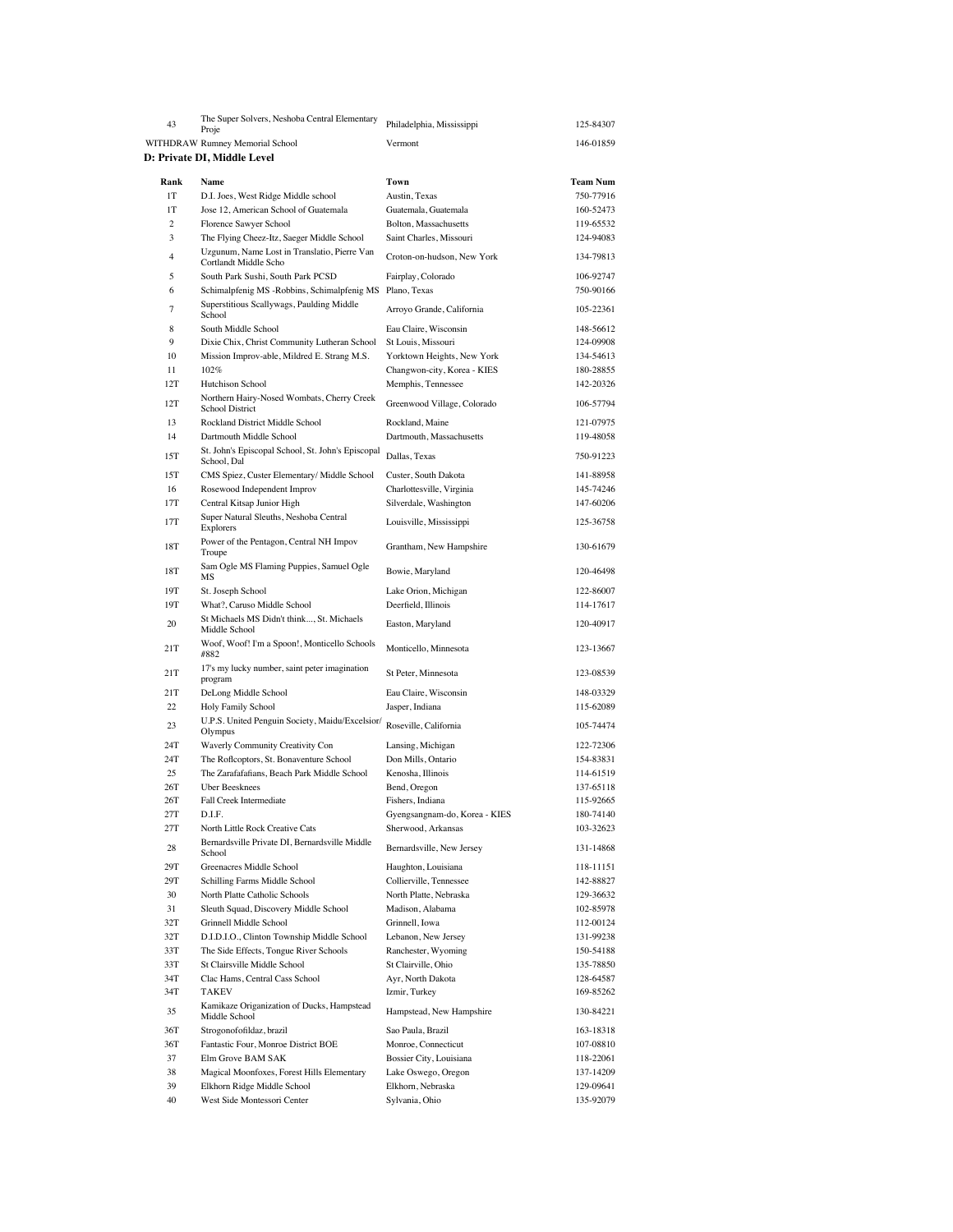| 41                  | Alpha Wolf Squadron, Roanoke Catholic School Roanoke, Virginia                                       |                                                   | 145-92067              |
|---------------------|------------------------------------------------------------------------------------------------------|---------------------------------------------------|------------------------|
|                     | WITHDRAW Rainbow Unicorns, Gardiner Public School                                                    | Georgetown, Ontario                               | 154-06233              |
| WITHDRAW Transistor |                                                                                                      | Changwon-city, Korea - KIES                       | 180-51243              |
|                     | D: Private DI, Secondary Level                                                                       |                                                   |                        |
| Rank                | Name                                                                                                 | Town                                              | Team Num               |
| $\mathbf{1}$        | DIstelfinks, Plano Senior High                                                                       | Plano, Texas                                      | 750-68850              |
| 2                   | Hutchison School                                                                                     | Memphis, Tennessee                                | 142-24719              |
| 3                   | Centerville City Schools                                                                             | Centerville, Ohio                                 | 135-87169              |
| $\overline{4}$      | Narraguagus H.S.                                                                                     | Harrington, Maine                                 | 121-90393              |
| 5                   | St. Matthew Lutheran Church and                                                                      | Walled Lake, Michigan                             | 122-33191              |
| 6                   | Ashwaubenon High School, Ashwaubenon<br>School District                                              | Green Bay, Wisconsin                              | 148-54343              |
| 7                   | Ridglea Hills Alumni-That One Gr, RHA                                                                | Fort Worth, Texas                                 | 750-48204              |
| 8                   | Bay Port High School                                                                                 | Green Bay, Wisconsin                              | 148-90120              |
| 9Τ                  | Phillips Exeter Academy                                                                              | Portsmouth, New Hampshire                         | 130-14492              |
| 9Τ                  | ThereThere were gnomes in a gard, Arroyo<br>Grande High School                                       | Pismo Beach, California                           | 105-49247              |
| 10                  | The Whom, Eden Prairie High School                                                                   | Eden Prairie, Minnesota                           | 123-03666              |
| 11                  | Whaaptcha, Pueblo City Schools                                                                       | Pueblo, Colorado                                  | 106-16804              |
| 12                  | Fulton HS, Fulton High School                                                                        | Jefferson City, Missouri                          | 124-26879              |
| 13T<br>13T          | Huanan SCNU Affl. High School                                                                        | China<br>Lewisville, Texas                        | 185-41058<br>750-32357 |
| 14T                 | Hebron High School, Lewisville ISD<br>Pacelli High School Omega, Stevens Point Area<br>Catholic Scho | Stevens Point, Wisconsin                          | 148-77725              |
| 14T                 | Airline Improv                                                                                       | Haughton, Louisiana                               | 118-45219              |
| 15T                 | <b>Brentwood High School</b>                                                                         | Brentwood, Tennessee                              | 142-31918              |
| 15T                 | Maharishi School Gold                                                                                | Fairfield, Iowa                                   | 112-15299              |
| 16                  | THE FLOCK                                                                                            | Chilhowie, Virginia                               | 145-91111              |
| 17                  | Central at Raymond                                                                                   | Raymond, Nebraska                                 | 129-29740              |
| 18                  | Dunellen DI                                                                                          | Basking Ridge, New Jersey                         | 131-38681              |
| 19T                 | Chagrin Falls DI Tigers                                                                              | Chagrin Falls, Ohio                               | 135-65953              |
| 19T                 | Flying Feretts, Bernardsville Middle School                                                          | Bernardsville, New Jersey                         | 131-01099              |
| 20                  | Bob Jones High, Bob Jones High School                                                                | Madison, Alabama                                  | 102-10684              |
| 21T                 | Sesquapedalaphobiacs, Ainsworth Community<br>Schools                                                 | Ainsworth, Nebraska                               | 129-43909              |
| 21T                 | South River HS Pink Lemonade, Advanced<br>CoCurricular Office - A                                    | Gambrills, Maryland                               | 120-08191              |
| 22                  | Riboflavin, Frontier Central School District                                                         | Hamburg, New York                                 | 134-46610              |
| 23                  | Wilton Lyndeborough Cooperative                                                                      | Wilton, New Hampshire                             | 130-82173              |
| 24                  | N.Middlesex Schs DI Pepperell                                                                        | Townsend, Massachusetts                           | 119-49013              |
| 25                  | The 7 Minstrels                                                                                      | Monrovia, Maryland                                | 120-77369              |
| 26                  | Pocahontas and the Sneaky Dumpli, Dobbs Ferry<br>School District                                     | Yonkers, New York                                 | 134-50072              |
| 27T                 | Scoggins-May-Hall G & T C                                                                            | Bluff, Arkansas                                   | 103-71036              |
| 27T                 | Newburyport Youth Services                                                                           | Newburyport, Massachusetts                        | 119-74790              |
| 28T                 | Evil League of Evil, Crescent Valley HS                                                              | Corvallis, Oregon                                 | 137-12214              |
| 28T<br>28T          | Thirteen Pennies, Yosemite High School<br>diASTER dIverting DIfecting DIva, Douglas                  | North Fork, California<br>Douglas, Wyoming        | 105-25202<br>150-72425 |
| 29                  | Schools<br><b>Howell Creativity</b>                                                                  | Howell, Michigan                                  | 122-40278              |
| 30T                 | <b>Bath County</b>                                                                                   | Millboro, Virginia                                | 145-73317              |
|                     | DIhydrogenmonoxide, ISD 199, Inver Grove                                                             |                                                   |                        |
| 30T<br>31           | Schools<br>East Central HS                                                                           | Apple Valley, Minnesota<br>West Harrison, Indiana | 123-34332<br>115-48163 |
| 32                  | Tougher Than A Kitten, St Michael Albertville<br>Schools                                             | St Michael, Minnesota                             | 123-73301              |
| 33                  | Brain Poppers, The Village School                                                                    | Guatemala, Guatemala                              | 160-26341              |
| 34                  | The 5 Not So Deadly Sins, Knob Nost CT Prog                                                          | Knobnoster, Missouri                              | 124-82312              |
| 35                  | Yoyo Key, Robert College                                                                             | Istanbul, Turkey                                  | 169-93726              |
| 36                  | Annanicanna, Cardinal Carter                                                                         | Toronto, Ontario                                  | 154-60069              |
| 37                  | Hamilton Southeastern High Schoo                                                                     | Noblesville, Indiana                              | 115-30942              |
| 38                  | diincs, Waukegan DI                                                                                  | Waukegan, Illinois                                | 114-08472              |
| 39                  | SMIT, Blue Heron Books - SMIT                                                                        | Uxbridge, Ontario                                 | 154-35862              |
| 40                  | East Central HS                                                                                      | Lawrenceburg, Indiana                             | 115-64013              |
| 41                  | Greenbrier Schools                                                                                   | Greenbrier, Arkansas                              | 103-60815              |
| 42                  | C-Cube                                                                                               | Changwon-city, Korea - KIES                       | 180-05643              |
| 43                  | Taylor and His Trailors, Lemmon High School                                                          | Lemmon, South Dakota                              | 141-69910              |
| 44                  | Drum Role Pleas, Monticello Schools #882                                                             | Monticello, Minnesota                             | 123-96063              |
| 45                  | D.I. Tectors, Neshoba Central Explorers                                                              | Union, Mississippi                                | 125-66589              |
| 46                  | Parkway High School                                                                                  | Bossier City, Louisiana                           | 118-15157              |
| WITHDRAW            | WITHDRAW Goddess and Crew, Beach Park High School<br>Some Biologists and His Fan Club, Bernards      | Gurnee, Illinois<br>Basking Ridge, New Jersey     | 114-76495<br>131-96151 |
|                     | Township - Ridge High S                                                                              |                                                   |                        |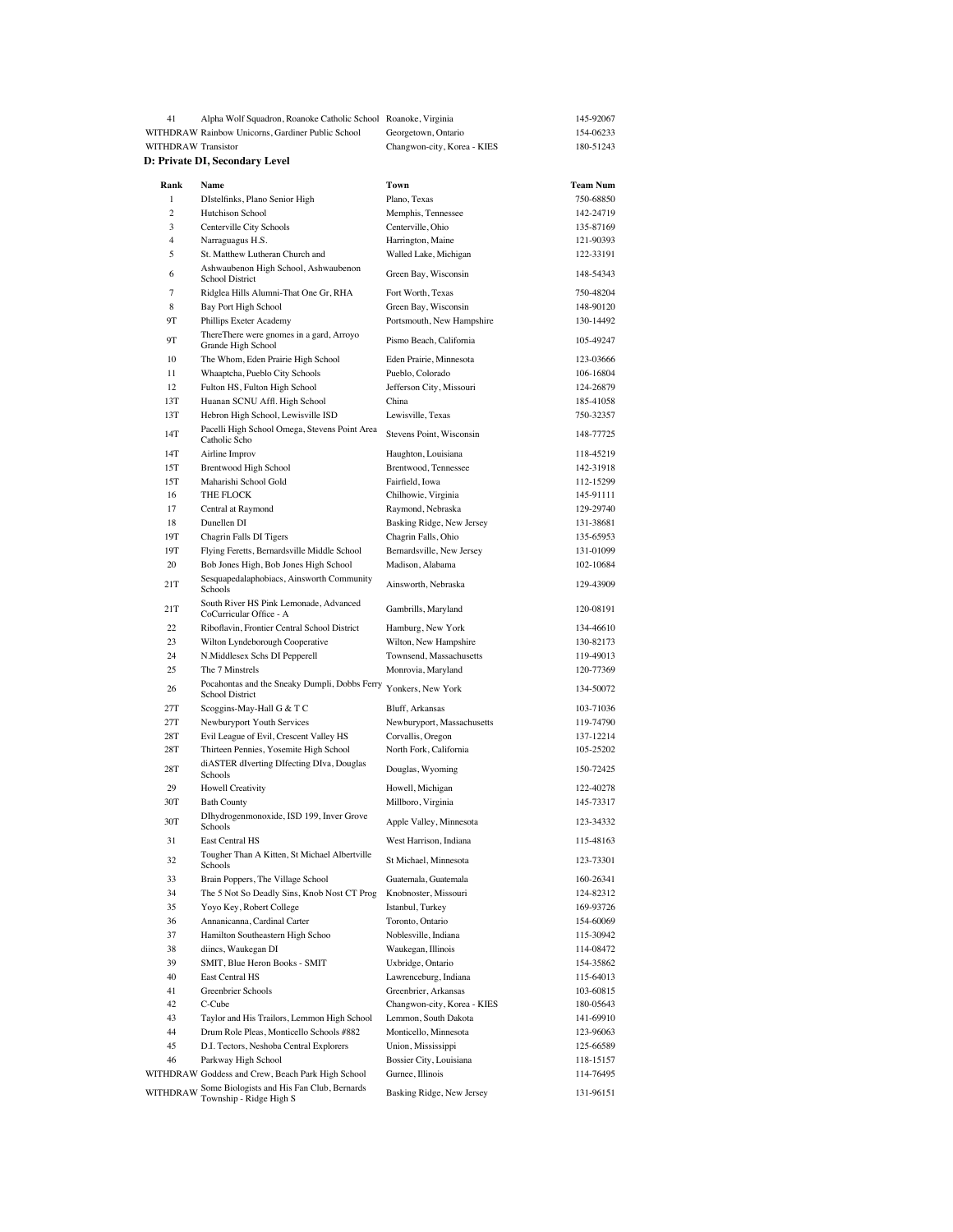#### **D: Private DI, University Level**

| Rank | <b>Name</b>                              | Town                 | <b>Team Num</b> |
|------|------------------------------------------|----------------------|-----------------|
|      | Waukegan DI                              | Waukegan, Illinois   | 114-47048       |
|      | Waterford Mott Alumni                    | White Lake, Michigan | 122-50361       |
|      | UT Dallas, University Of Texas at Dallas | Dallas, Texas        | 750-41918       |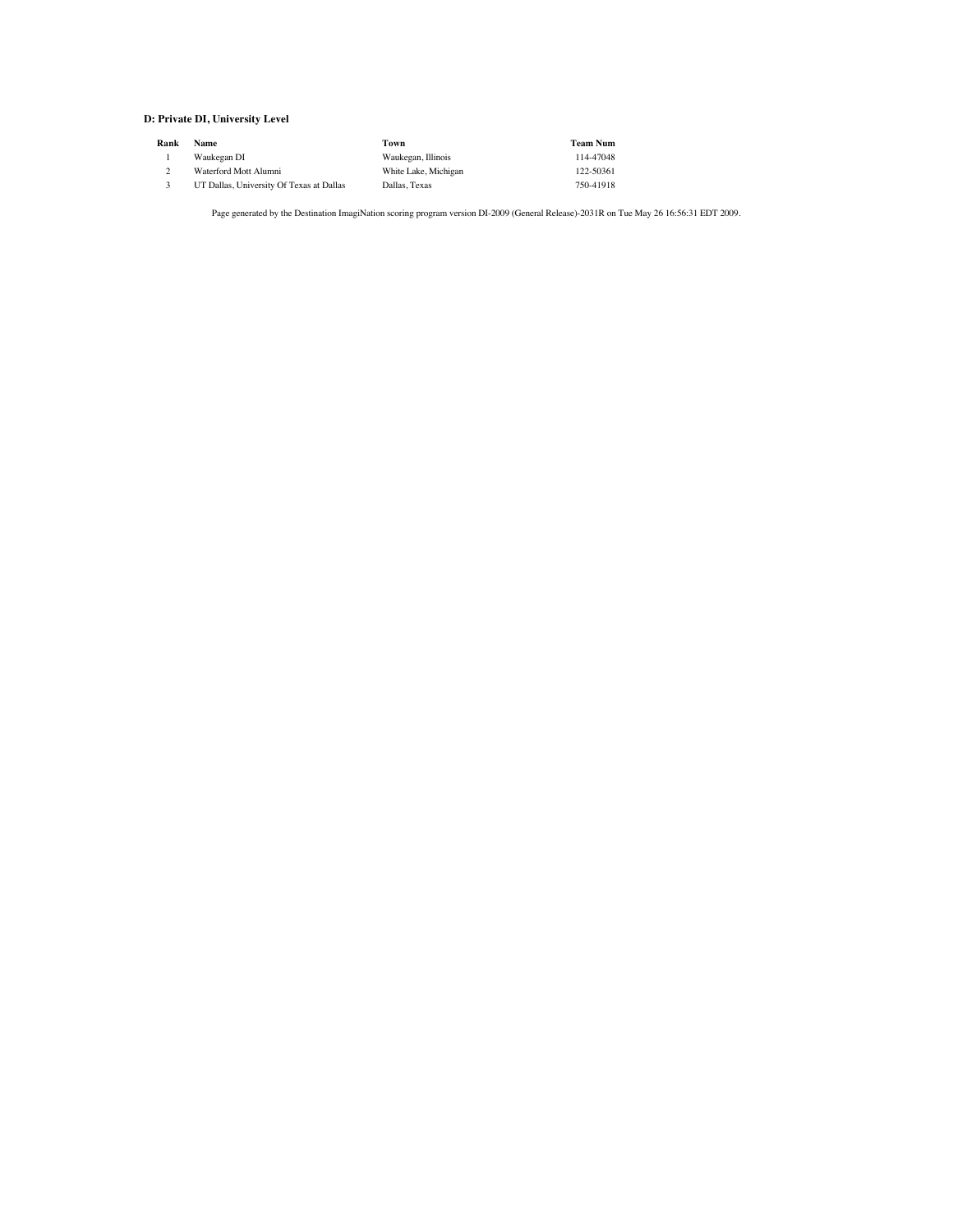# **Destination Imagination Global Finals ViDIoLit Results**

### **C: ViDIo Lit Hits**

#### **C: ViDIo Lit Hits, Elementary Level**

| Rank                | Name                                                                     | Town                                                | <b>Team Num</b>        |
|---------------------|--------------------------------------------------------------------------|-----------------------------------------------------|------------------------|
| 1T                  | Aldridge Elementary                                                      | Dallas, Texas                                       | 750-62610              |
| 1T                  | DI Dynamite, Whittier Elementary, Downers Gro Downers Grove, Illinois    |                                                     | 114-08678              |
| $\overline{c}$      | Dartmouth Elementary Schools                                             | Dartmouth, Massachusetts                            | 119-75144              |
| 3<br>$\overline{4}$ | Not Done Thinking Yet, St. Mary's Academy                                | Centennial, Colorado                                | 106-26471              |
| 5T                  | The ZoDIacs, Wayzata Schools C<br>Hudson Schools 11, Hudson Schools      | Plymouth, Minnesota<br>Hudson, Wisconsin            | 123-00134<br>148-93870 |
| 5T                  | Brown, Amy Belle Elementary School                                       | Wisconsin                                           | 148-32064              |
| 6                   | Merwin Elementary                                                        | Amelia, Ohio                                        | 135-99688              |
| $\overline{7}$      | DI Diamonds, C. Hunter Ritchie Elementary                                | Warrenton, Virginia                                 | 145-92666              |
| 8                   | Hightower Haase-CreaDIve Juices, Hightower                               | Plano, Texas                                        | 750-62564              |
| 9T                  | Elementary<br>The Flying Pigs, Andrews Elementary                        | Plano, Texas                                        | 750-80623              |
| 9Т                  | Ye Old Cardinals, Kennedy Elementary School                              | Willmar, Minnesota                                  | 123-60992              |
| 10T                 | <b>Central Elementary</b>                                                | Lawrenceburg, Indiana                               | 115-81123              |
| 10T                 | DynamiteLightning, Londonerry School District                            | Londenderry, New Hampshire                          | 130-61093              |
| 11                  | Creativity Club, Meridian Elementary                                     | Broomfield, Colorado                                | 106-23484              |
| 12                  | Song Birds, Kaycee Schools                                               | Kaycee, Wyoming                                     | 150-57862              |
| 13                  | Christian Chicks, Norfolk Christian Schools<br>Beach                     | Virginia Beach, Virginia                            | 145-59646              |
| 14                  | Hat Madness 2, Lincoln Street School                                     | Exeter, New Hampshire                               | 130-87930              |
| 15                  | Greenbrier Schools                                                       | Greenbrier, Arkansas                                | 103-32349              |
| 16T                 | Six Pumpernickle Seeds, Somers Intermediate<br>School                    | Baldwin Place, New York                             | 134-77732              |
| 16T                 | St. Anthony Park                                                         | St. Paul, Minnesota                                 | 123-65946              |
| 17T                 | Greenhill/St. Marks/Hockaday-DIv, Greenhill/<br>StMarks/Hockaday         | Dallas, Texas                                       | 750-95209              |
| 17T                 | Dinosaurs, VL Murray Elementary Team B                                   | Charlottesville, Virginia                           | 145-72743              |
| 17T<br>17T          | CanDI Crew, Westcreek PS                                                 | Pickering, Ontario                                  | 154-68820              |
| 17T                 | Seattle Country Day School<br>Mary A. White Elementary                   | Seattle, Washington<br>Grand Haven, Michigan        | 147-16588<br>122-17485 |
| 18T                 | Troy Creative Minds                                                      | Troy, Michigan                                      | 122-11900              |
| 18T                 | Brentfield Elem- In 3-D, Richardson ISD                                  | Dallas, Texas                                       | 750-38281              |
| 19                  | Edmondson Elementary School                                              | Brentwood, Tennessee                                | 142-88023              |
| 20                  | H.C.D.N.M.K.L Bunny Productions, Frenchman'<br><b>Bay Public School</b>  | Pickering, Ontario                                  | 154-33832              |
| 21T                 | St. Albert Elementary School                                             | Council Bluffs, Iowa                                | 112-99533              |
| 21T                 | D.I. of B.R.                                                             | Baton Rouge, Louisiana                              | 118-07977              |
| 22T                 | Polar Peeps, Bernards Township - Oak Street S                            | Basking Ridge, New Jersey                           | 131-33505              |
| 22T<br>22T          | Grafton DI<br>Aladdin and His Honeys, Neshoba Central                    | Grafton, Massachusetts<br>Philadelphia, Mississippi | 119-19358<br>125-76516 |
| 22T                 | Elementary Proje<br>Yucky Ducks, Winkelman School                        | Glenview, Illinois                                  | 114-85524              |
| 22T                 | The Imaginary Fugitives, Blue Hills Elementary                           | Saratoga, California                                | 105-05081              |
| 23T                 | DI Globetrodders, Eggert Elementary School                               | Orchard Park, New York                              | 134-98156              |
| 23T                 | 1st Baptist Church School                                                | Shreveport, Louisiana                               | 118-79767              |
| 24                  | St Clairsville Middle School                                             | St Clairville, Ohio                                 | 135-66836              |
| 25T                 | Fabulous French Fries, Maidu/Excelsior/<br>Olympus                       | Roseville, California                               | 105-84222              |
| 25T                 | <b>Blue Dragon</b>                                                       | Changwon-city, Korea - KIES                         | 180-40383              |
| 26                  | The Wonder Salesmen, Stephenson Elem                                     | Portland, Oregon                                    | 137-37704              |
| 27                  | Conestoga Public School                                                  | Plattsmouth, Nebraska                               | 129-89180<br>102-55373 |
| 28<br>29            | Julian Harris<br>Rockledge Rocklegends, Rockledge Elementary             | Decatur, Alabama<br>Bowie, Maryland                 | 120-37817              |
| 30T                 | PTA<br>Buds Totally Not Buddies, Central Cass School                     | Casselton, North Dakota                             | 128-27266              |
| 30T                 | DI People, Bozeman PEAKS                                                 | Bozeman, Montana                                    | 126-00650              |
| 30T                 | <b>EARI</b>                                                              | Rio De Janeiro, Brazil                              | 163-22695              |
| 31T                 | The Soda Pops, Elk Point Jefferson School                                | Elk Point, South Dakota                             | 141-82733              |
| 31T                 | <b>Limestone Community School</b>                                        | Limestone, Maine                                    | 121-38476              |
| 31T                 | Neshoba Central Elementary Proje                                         | Philadelphia, Mississippi                           | 125-19922              |
| 32T                 | The Crickets, Jasper Schools<br>DIA- Dumbledore's Imaginary Army, Hoover | Nashville, Tennessee                                | 142-13850              |
| 32T                 | <b>Elementary School</b>                                                 | Corvallis, Oregon                                   | 137-98823              |
| 33                  | Randolph Elementary School                                               | Randolph Center, Vermont                            | 146-86962              |
| 34<br>35T           | Acts of Glory, McKay<br>Challenge Busters, Madison County DI             | Tigard, Oregon<br>Berea, Kentucky                   | 137-90890<br>117-62832 |
| 35T                 | Community<br>Waugh Chapel Wizards, Advanced CoCurricular                 | Odenton, Maryland                                   | 120-84649              |
| 36T                 | Office - A<br>McKinley, Tulsa Public Schools                             | Tulsa, Oklahoma                                     | 136-50230              |
| 36T                 | Diamond Dashers, Princeton Day School                                    | Plainsboro, New Jersey                              | 131-56722              |
| 37                  | '09 Soval Yoleri, TAKEV                                                  | Izmir, Turkey                                       | 169-63185              |
| 38                  | Super Six, Westchester Elementary                                        | Kirkwood, Missouri                                  | 124-06292              |
| 39                  | Remington, Tulsa Public Schools                                          | Tulsa, Oklahoma                                     | 136-62893              |
| 40                  | DI'mAmazing, BX Elementary School                                        | Vernon, British Columbia                            | 153-02158              |
| 41                  | St Pius X / St Leo School                                                | Omaha, Nebraska                                     | 129-09703              |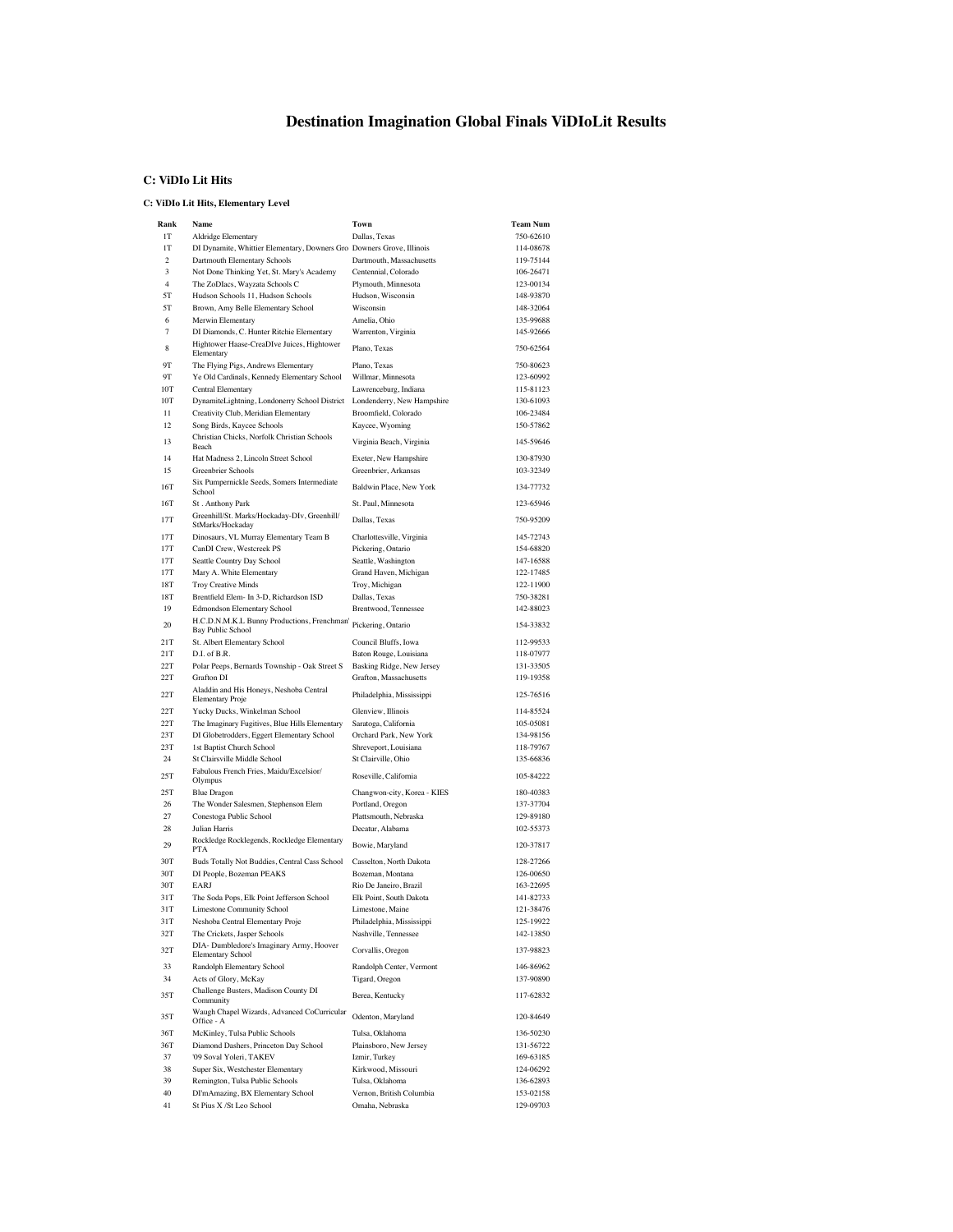| 42                  | The Puzzlers, Ireland Elementary                                                           | Jasper, Indiana                                  | 115-45728              |
|---------------------|--------------------------------------------------------------------------------------------|--------------------------------------------------|------------------------|
| 43                  | Low Budget Productions, Old Saybrook Middle<br>School                                      | Old Saybrook, Connecticut                        | 107-58319              |
| 44                  | DI DVD Players, American School of Guatemala Guatemala, Guatemala                          |                                                  | 160-45872              |
| WITHDRAW            | The Singing Heptaon, Wright City Elementary                                                | Wright City, Missouri                            | 124-81783              |
|                     | School<br>WITHDRAW The Golden Girls, Goodrich School                                       | Illinois                                         | 114-09617              |
|                     | WITHDRAW Wonderlandians, Lakeland Strive                                                   | Rathdrum, Idaho                                  | 113-94713              |
|                     | C: ViDIo Lit Hits, Middle Level                                                            |                                                  |                        |
| Rank                | Name                                                                                       | Town                                             | <b>Team Num</b>        |
| $\,$ 1              | Red Oak JHS-That One Team, Red Oak ISD                                                     | Red Oak, Texas                                   | 750-27174              |
| $\overline{c}$      | The Geek Squad, Bernards Township                                                          | Basking Ridge, New Jersey                        | 131-73250              |
| 3<br>$\overline{4}$ | Space Spudz, Goddard Middle School<br>Plainwell Community Schools - Vi                     | Littleton, Colorado<br>Plainwell, Michigan       | 106-08546<br>122-59117 |
| 5                   | <b>Trout Lake School</b>                                                                   | Trout Lake, Washington                           | 147-44763              |
| 6T                  | Insert Team Name Here, Londonderry School                                                  | Londonderry, New Hampshire                       | 130-31951              |
| 6T                  | District<br>The Red Flames, Hollis Elementary School                                       | Hollis, New Hampshire                            | 130-45657              |
| $7\mathrm{T}$       | KMS 1, Middleton                                                                           | Madison, Wisconsin                               | 148-85095              |
| 7T                  | Kennedy Middle School                                                                      | Wisconsin                                        | 148-05687              |
| 8T                  | Holy Trinity- Peguodians, Holy Trinity Catholic<br>School                                  | Euless, Texas                                    | 750-40123              |
| 8T                  | Box of Sharp Objects, Kentucky Assn. for Gifted<br>Educat                                  | Maceo, Kentucky                                  | 117-84866              |
| 9Т                  | The Human Beans, Mountain Shadows Middle<br>School                                         | Nuevo, California                                | 105-12332              |
| 9Т                  | RTP, Korea RTP                                                                             | Seoul, Korea - KASI                              | 171-35912              |
| 10T                 | The Wild Things, Immaculate Conception School                                              | Annandale, New Jersey                            | 131-72853              |
| 10T                 | Dazzling DIlanders, Mildred E. Strang M.S.<br>BEARly Sane, Orchard Park Middle School      | Yorktown Heights, New York                       | 134-25573              |
| 11<br>12T           | 2 Wet 2 Play, Quest Academy                                                                | Orchard Park, New York<br>Elmhurst, Illinois     | 134-87700<br>114-52227 |
| 12T                 | Parkside Elementary School                                                                 | Columbus, Indiana                                | 115-37607              |
| 13                  | Galax Middle School                                                                        | Max Meadows, Virginia                            | 145-86641              |
| 14<br>15            | Screwed Up, Jefferson County Schools<br>DI Another Day, Hadley Junior High School          | Morrison, Colorado                               | 106-26115<br>114-18896 |
| 16T                 | Carl Junction JHS                                                                          | Glen Ellyn, Illinois<br>Carl Junction, Missouri  | 124-44000              |
| 16T                 | Brass Jam, William Dunbar Public School                                                    | Pickering, Ontario                               | 154-51325              |
| 17                  | V, I. D.I. Magic, Orono DI                                                                 | Long Lake, Minnesota                             | 123-53340              |
| 18T<br>18T          | Jasper Middle School<br><b>Blair OMS</b>                                                   | Jasper, Indiana<br>Blair, Nebraska               | 115-01370<br>129-52771 |
| 19                  | Hutchinson School, Hutchison School                                                        | Memphis, Tennessee                               | 142-87191              |
| 20                  | The Duck Tapers, Milan Middle School                                                       | Milan, Tennessee                                 | 142-46579              |
| 21T                 | Middle School Musical 6, Niguel Hills Middle<br>School                                     | Laguna Niguel, California                        | 105-66685              |
| 21T<br>22           | 6 D-I, Niobrara County School District<br>West Side Montessori Center                      | Lusk, Wyoming<br>Toledo, Ohio                    | 150-67627<br>135-01529 |
| 23                  | Bennett MS Easily DIstracted, Wicomico County<br>Public Schools                            | Fruitland, Maryland                              | 120-35873              |
| 24                  | Ephraim Curtis Middle School                                                               | Sudbury, Massachusetts                           | 119-55421              |
| 25                  | One Hit Wonders, Pass Christian Public Schools-<br>D                                       | Pass Christian, Mississippi                      | 125-70466              |
| 26                  | Seven Items or Less, Highland Catholic School                                              | St. Paul, Minnesota                              | 123-33612              |
| 27                  | Pretty Patties, St. Fabian School                                                          | Farmington Hills, Michigan                       | 122-88063              |
| 28<br>29T           | Maharishi School Gold                                                                      | Fairfield, Iowa                                  | 112-37652              |
| 29T                 | Sykesville Middle School<br>Lynnfield School DI Program                                    | Sykesville, Maryland<br>Lynnfield, Massachusetts | 120-59385<br>119-26552 |
| 30                  | Team Smarties, Prospect Heights MS                                                         | Barboursville, Virginia                          | 145-43075              |
| 31                  | ROM                                                                                        | Changwon-city, Korea - KIES                      | 180-86686              |
| 32T<br>32T          | <b>Ashdown TARGETS</b><br><b>Hutchings Muse</b>                                            | Ashdown, Arkansas<br>Provo, Utah                 | 103-10072<br>144-37094 |
| 33T                 | We Don't Know, Village Home                                                                | Beaverton, Oregon                                | 137-49393              |
| 33T                 | The Insanium Craniums, St. Monica                                                          | Toronto, Ontario                                 | 154-34640              |
| 34                  | Six Wild Wyoming Women, Douglas Schools                                                    | Glendo, Wyoming                                  | 150-07923              |
| 35<br>36            | 80 Day Crew, Rainbow Elementary<br>The Imagineers, sullivan middle school                  | Madison, Alabama<br>Sullivan, Missouri           | 102-71889<br>124-78403 |
| 37                  | Conestoga Public School                                                                    | Plattsmouth, Nebraska                            | 129-09976              |
| 38T                 | Dirty DIpers, ana.melo@earj.com.br                                                         | Rio De Janeiro, Brazil                           | 163-34733              |
| 38T                 | Greenacres Middle School                                                                   | Haughton, Louisiana                              | 118-24070              |
| 39T<br>39T          | DI Dominators, Darby Schools<br>Holey, Dakota Valley School                                | Darby, Montana<br>Dakota Dunes, South Dakota     | 126-91184<br>141-61159 |
| 40                  | Wonka Bars, West Point Grey Academy                                                        | Vancouver, British Columbia                      | 153-52159              |
| 41                  | CI 2, The Columbus School                                                                  | Medellin, Colombia                               | 157-34953              |
| 42<br>43            | Alliance Middle School, AMS<br>Elm Grove SBDI                                              | Alliance, Ohio<br>Bossier City, Louisiana        | 135-48201<br>118-95443 |
| 44                  | Presque Isle School                                                                        | Marshill, Maine                                  | 121-44418              |
| 45T                 | Never, EVER, Neverland, William Dunbar Public<br>School                                    | Pickering, Ontario                               | 154-73243              |
| 45T                 | Clue St., St John's Jr. School                                                             | Vancouver, British Columbia                      | 153-01725              |
| 46T<br>46T          | Colegio Decroly<br>Spicy Allieahs, Elizabethtown Area School Distri Stoneham, Pennsylvania | Guatemala                                        | 160-09969<br>138-67668 |
| 47                  | Wierd Dream Team, ENKA Schools                                                             | Istanbul, Turkey                                 | 169-48902              |
| 48                  | brazil                                                                                     | Sao Paula, Brazil                                | 163-93078              |
| 49                  | The Galaxy Travelers, Clovis Schools                                                       | Clovis, New Mexico                               | 132-57637              |
| WITHDRAW            | Our Team Shall Remain Nameless, Central Cass<br>School                                     | Casselton, North Dakota                          | 128-51328              |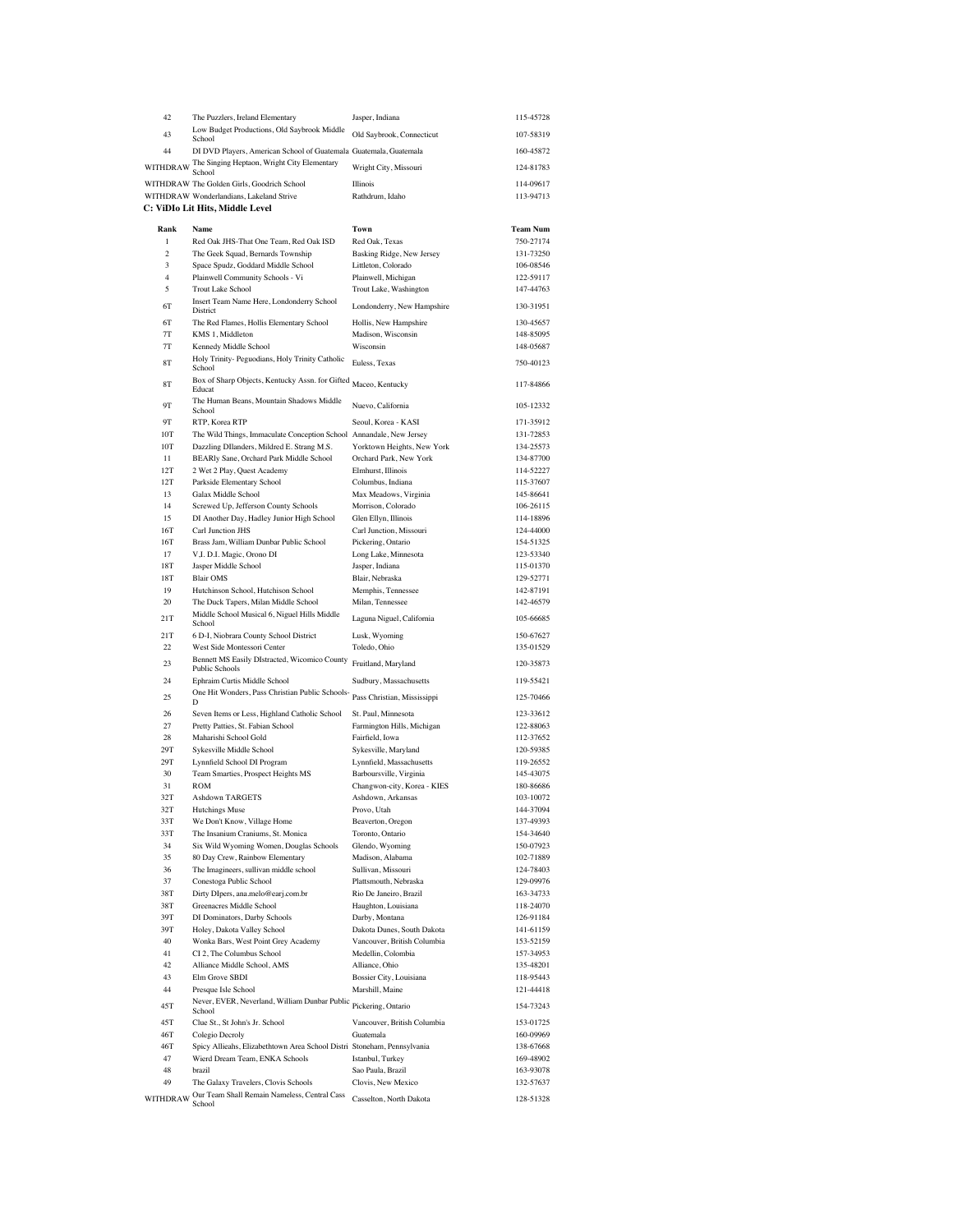|                     | WITHDRAW Hunt Middle School                                                                 | Burlington, Vermont                                 | 146-41275              |
|---------------------|---------------------------------------------------------------------------------------------|-----------------------------------------------------|------------------------|
|                     | WITHDRAW The LaRoo's, YSATD                                                                 | Pennsylvania                                        | 138-63744              |
|                     | C: ViDIo Lit Hits, Secondary Level                                                          |                                                     |                        |
| Rank                | Name                                                                                        | Town                                                | <b>Team Num</b>        |
| 1                   | John Handley High School                                                                    | Winchester, Virginia                                | 145-59641              |
| $\overline{c}$      | <b>Medfield Community</b>                                                                   | Medfield, Massachusetts                             | 119-41606              |
| 3                   | Miamisburg High School                                                                      | Miamisburg, Ohio                                    | 135-35310              |
| $\overline{4}$<br>5 | Mona Shores High School                                                                     | Norton Shores, Michigan                             | 122-39934              |
| 6                   | The DI Dudes, Londonderry School District<br>Monson Destination Imagination                 | Londonderry, New Hampshire<br>Monson, Massachusetts | 130-91480<br>119-18264 |
| 7T                  | <b>Barberton City Schools</b>                                                               | Barberton, Ohio                                     | 135-01368              |
| 7T                  | Academy of Sci and Tech-Henry an, Academy of                                                | Woodlands, Texas                                    | 750-68029              |
|                     | Science and Technolog                                                                       |                                                     |                        |
| 8T                  | Milan High School                                                                           | Humboldt, Tennessee                                 | 142-33365              |
| 8T                  | Print Preview, Maple Grove Community<br>Program<br>New Richmond High School 1, New Richmond | Maple Grove, Minnesota                              | 123-24015              |
| 9                   | High School                                                                                 | Hammond, Wisconsin                                  | 148-74302              |
| 10                  | Midland ISD, Midland High School                                                            | Midland, Texas                                      | 750-00426              |
| 11                  | Just J-5K, East Central HS                                                                  | West Harrison, Indiana                              | 115-44328              |
| 12                  | Collapsible Chaos and Kitten's S, Carlsbad /<br>Encinitas                                   | Carlsbad, California                                | 105-98943              |
| 13T                 | Pink Panthers - Ashwaubenon Hi, Ashwaubenon<br><b>School District</b>                       | Green Bay, Wisconsin                                | 148-00519              |
| 13T                 | Pinominoes                                                                                  | Yarrow Pt., Washington                              | 147-97363              |
| 14                  | Bibidi Babidi Boo                                                                           | Changwon-city, Korea - KIES                         | 180-79123              |
| 15                  | Orchard Park High School                                                                    | New York                                            | 134-32635              |
| 16                  | The TSDAKWACAATWBOTEAI Clan,<br>Robbinsville Schools                                        | Robbinsville, New Jersey                            | 131-37688              |
| 17                  | JeDI, Pleasant Hill Schools                                                                 | Pleasant Hill, Oregon                               | 137-07141              |
| 18                  | Plattsmouth Schools                                                                         | Plattsmouth, Nebraska                               | 129-85925              |
| 19T                 | Ames High School                                                                            | Boone, Iowa                                         | 112-57290              |
| 19T                 | Flamingo Croquet, Columbia Heights Public<br>Schools                                        | Columbia Heights, Minnesota                         | 123-83995              |
| 20T                 | Mad Hatters, Florence High School                                                           | Penrose, Colorado                                   | 106-11880              |
| 20T<br>21T          | Lakeside School District, Hot Sp<br>Different DIfriend, Eyuboglu                            | Hot Springs, Arkansas<br>Istanbul, Turkey           | 103-90767<br>169-99401 |
| 21T                 | W.C.D.E., Korea W.C.D.E.                                                                    | Seoul, Korea - KASI                                 | 171-28590              |
| 22                  | The Team with the Really Long Na, Alliance<br><b>Charter Academy</b>                        | Oregon City, Oregon                                 | 137-29045              |
| 23T                 | Orange Crush, Orange County HS                                                              | Rapidan, Virginia                                   | 145-10011              |
| 23T                 | Timberlane Regional High School                                                             | Sandown, New Hampshire                              | 130-07122              |
| 24                  | Eisenhower High School                                                                      | Shelby Twp., Michigan                               | 122-91704              |
| 25<br>26            | North Hagerstown Star Girls, NorthHagerstown1 Hagerstown, Maryland<br>Raymond Central       | Raymond, Nebraska                                   | 120-22535<br>129-90376 |
| 27                  | Broken Boxes, Elk Point Jefferson School                                                    | Elk Point, South Dakota                             | 141-58508              |
| 28                  | Dipity-Doo, R. C. Palmer Secondary School                                                   | Richmond, British Columbia                          | 153-13678              |
| 29                  | Not Too ShABBEY, Loretto Abbey CSS                                                          | Toronto, Ontario                                    | 154-75227              |
| 30                  | The A Team, Yorktown High School                                                            | Yorktown Heights, New York                          | 134-53575              |
| 31<br>32            | Sullivan High, Sullivan High School<br>Washburn Dist. HS, M.S.A.D. #45 Washburn             | Sullivan, Missouri<br>Washburn, Maine               | 124-95634<br>121-10499 |
|                     | <b>SD</b>                                                                                   |                                                     | 142-72547              |
| 33<br>34            | Deranged Iguanas, page high school<br>Albinian Swedish Fish, Douglas Schools                | Franklin, Tennessee<br>Glendo, Wyoming              | 150-18845              |
| 35T                 | Colegio Decroly                                                                             | Guatemala                                           | 160-66072              |
| 35T                 | Hamilton Southeastern High Schoo                                                            | Noblesville, Indiana                                | 115-58633              |
| 36                  | Delmar MHS Wicked Wits, Delmar Middle and<br>Senior High Sc                                 | Delmar, Delaware                                    | 109-90240              |
| 37                  | Bob Jones High, Bob Jones High School                                                       | Madison, Alabama                                    | 102-07900              |
| 38T                 | Never in Wonderland, Nogales Nobles                                                         | La Puente, California                               | 105-91093              |
| 38T                 | <b>Bowie High School</b><br>The Flaming Sporks, Cardinal Newman High                        | Bowie, Maryland                                     | 120-90012              |
| 39                  | School                                                                                      | Toronto, Ontario                                    | 154-53708              |
| 40                  | Georgetown Ridge Farm High Schoo                                                            | Georgetown, Illinois                                | 114-74949              |
| 41                  | Hell's Grannies, Cherry Creek<br>Hurricane Chipmunks, Schuler Scholars                      | Aurora, Colorado                                    | 106-60801              |
| 42<br>43            | Waukegan HS                                                                                 | Waukegan, Illinois                                  | 114-88459<br>125-99131 |
| 44                  | Goof-Offs, South Pike School District<br>Scoggins-May-Hall G & T C                          | Magnolia, Mississippi<br>Pine Bluff, Arkansas       | 103-13775              |
| 45                  | Parkway High School                                                                         | Bossier City, Louisiana                             | 118-85263              |
|                     | WITHDRAW Westfield, westfield #2                                                            | Westfield, New Jersey                               | 131-48159              |
|                     | WITHDRAW El Comite del Humor, Colegio Nueva Granada                                         | Colombia                                            | 157-10702              |
|                     | C: ViDIo Lit Hits, University Level                                                         |                                                     |                        |
| Rank                | Name                                                                                        | Town                                                | Team Num               |
| $\mathbf{1}$        | Waterford Mott Alumni                                                                       | White Lake, Michigan                                | 122-05441              |
| $\overline{c}$      | BJHS-DINIAL, DINiAL                                                                         | Madison, Alabama                                    | 102-49550              |
| 3                   | James Madison University DI                                                                 | Charlottesville, Virginia                           | 145-22547              |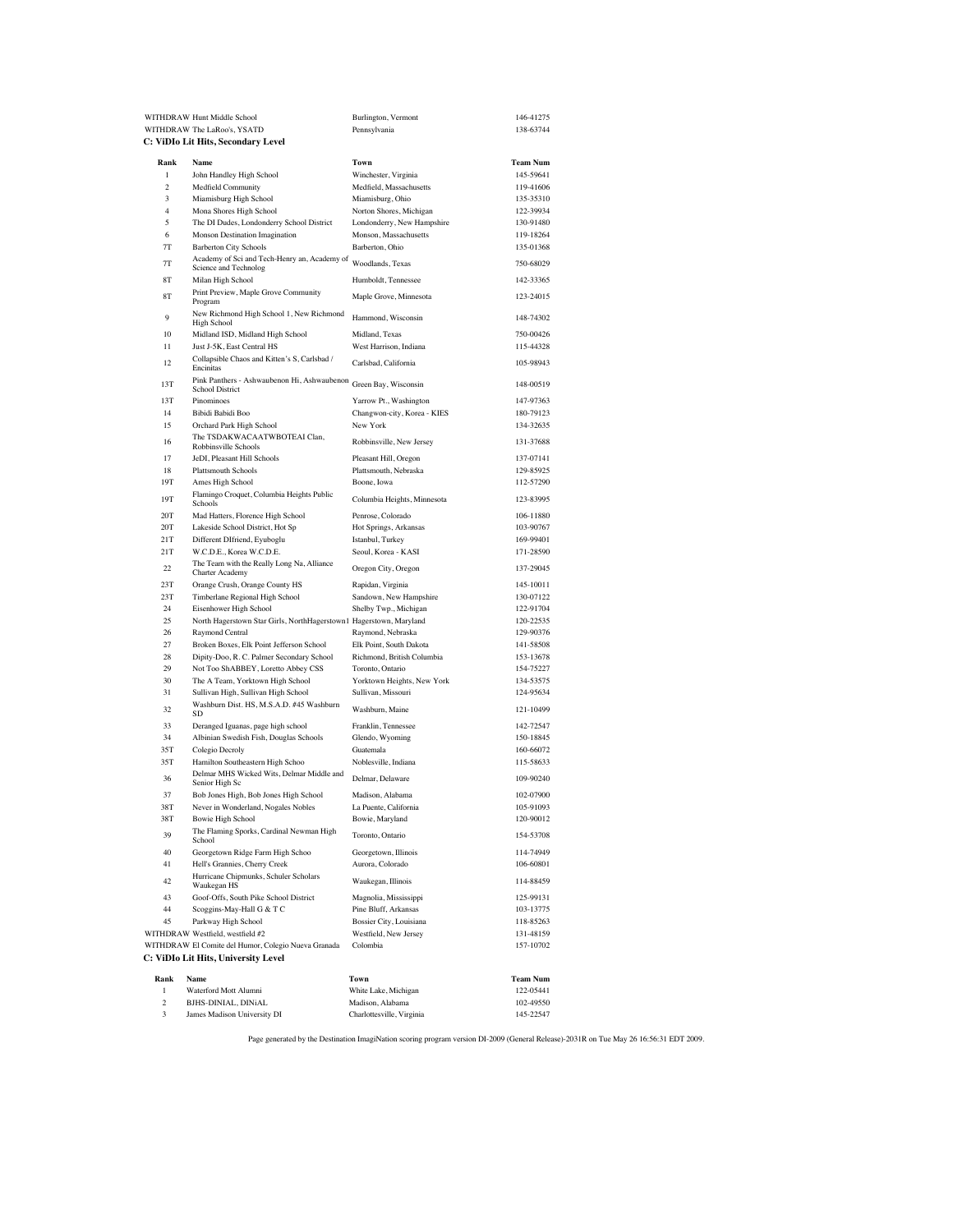### **Destination Imagination Global Finals Instinct Results**

#### **B: Instinct Messaging**

#### **B: Instinct Messaging, Elementary Level**

| Rank              | Name                                                                       | Town                                         | <b>Team Num</b>        |
|-------------------|----------------------------------------------------------------------------|----------------------------------------------|------------------------|
| 1                 | Voyager Elementary                                                         | Gig Harbor, Washington                       | 147-16610              |
| $\mathfrak{D}$    | IncreDIble Bees, Hutchison School                                          | Memphis, Tennessee                           | 142-42771              |
| 3                 | Two and a Half Twins, Steck Elem                                           | Denver, Colorado                             | 106-04557              |
| $\overline{4}$    | DI Onions, VL Murray Elementary                                            | Charlottesville, Virginia                    | 145-34079              |
| 5                 | County Line, County Line Elementary School                                 | Wisconsin                                    | 148-24311              |
| 6                 | Lamar Elementary                                                           | Greenville, Texas                            | 750-34285              |
| $\tau$            | Sunman Dearborn Int. Sch.<br>Communications for Christ-Norfol, Noroflk     | Lawrenceburg, Indiana                        | 115-99004              |
| 8                 | Christian Schools Beach                                                    | Virginia Beach, Virginia                     | 145-26506              |
| 9                 | South Sioux City DI                                                        | So Sioux City, Nebraska                      | 129-46264              |
| 10T               | ExceeDIngly Amazing Amazonians, Brookside                                  | Yorktown Heights, New York                   | 134-20848              |
|                   | School                                                                     |                                              |                        |
| 10T               | G.P.7, General Gordon                                                      | Vancouver, British Columbia                  | 153-51765              |
| 11T<br><b>11T</b> | Horace Mann School                                                         | Salem, Massachusetts                         | 119-30067              |
| 11T               | Pioneer Elementary, Pioneer Elementary School                              | Green Bay, Wisconsin<br>Lake Orion, Michigan | 148-99035<br>122-79616 |
|                   | St. Joseph School<br>Millersville Lingo Dingos, Millersville               |                                              |                        |
| 12T               | Elementary                                                                 | Crownsville, Maryland                        | 120-40397              |
| 12T               | <b>Best Friends</b>                                                        | Changwon-city, Korea - KIES                  | 180-93440              |
| 13                | <b>BRAIN</b>                                                               | Changwon-city, Korea - KIES                  | 180-39251              |
| 14                | Fowl Players, Winkelman School                                             | Glenview, Illinois                           | 114-57782              |
| 15T               | Squiddie Diddies, Hillcrest 4th Graders                                    | Downers Grove, Illinois                      | 114-56108              |
| 15T               | Giant Squids, Cherry Creek School District                                 | Centennial, Colorado                         | 106-85927              |
| 16                | Port Huron Area School District                                            | Ft. Gratiot, Michigan                        | 122-65682              |
| 17                | Eastern Schools                                                            | Greentown, Indiana                           | 115-79385              |
| 18T               | Cielo Vista Elem Team C, El Paso Independent<br><b>School Distr</b>        | El Paso, Texas                               | 750-14316              |
| <b>18T</b>        | South School/Owls Head Central                                             | Rockland, Maine                              | 121-17891              |
|                   | Hamilton Elem-Billion Bolts of B, Cypress-                                 |                                              |                        |
| 19                | Fairbanks ISD                                                              | Cypress, Texas                               | 750-69985              |
| 20T               | DIngalings, Independence Elementary                                        | St. Peters, Missouri                         | 124-48578              |
| 20T               | Aqua Hot Dots, Delano                                                      | Delano, Minnesota                            | 123-38940              |
| 21                | Bright Lights, St. Anthony Park                                            | St Paul, Minnesota                           | 123-46959              |
| 22T               | Chagrin Falls DI Tigers                                                    | Chagrin Falls, Ohio                          | 135-12047              |
| 22T               | Hot Glue is Hot, Dixon DI                                                  | Dixon, California                            | 105-30233              |
| 22T               | North Walsall, Matthew Smith<br>Plano Elem-Brinker-Kennington, Brinker     | Walsall, United Kingdom                      | 168-23242              |
| 23T               | Elementary                                                                 | Plano, Texas                                 | 750-70438              |
| 23T               | remote anacaboncucus, Bernards Township                                    | Basking Ridge, New Jersey                    | 131-87381              |
| 23T               | Wayzata Schools D                                                          | Plymouth, Minnesota                          | 123-61482              |
| 24                | Increasing by Two, Lakeview Elementary                                     | Trophy Club, Texas                           | 750-81450              |
| 25T               | Tijeras Creek Scholars-Two Cool, Tijeras Creek                             | Rancho Santa Margarita, California           | 105-33789              |
| 25T               | <b>Elementary School</b>                                                   |                                              |                        |
| 26                | The Motor Mouths, Duffin's Bay PS<br>Falmouth Schools DI                   | Ajax, Ontario<br>E. Falmouth, Massachusetts  | 154-74731<br>119-24877 |
| 27                | Sheridan School District                                                   | Sheridan, Arkansas                           | 103-70868              |
| 28T               | <b>Badger School District</b>                                              | Fowler, Ohio                                 | 135-87157              |
|                   | Westside ES Translating Rams, Wicomico                                     |                                              |                        |
| 28T               | County Public Schools                                                      | Quantico, Maryland                           | 120-78677              |
| 29                | Kaegebein Kreative Krew, Kaegebein Elementary Grand Island, New York       |                                              | 134-66756              |
| 30                | DI Pods!, William Dunbar Public School                                     | Pickering, Ontario                           | 154-53630              |
| 31                | Kimball DI Team, Kimball Team                                              | Concord, New Hampshire                       | 130-92257              |
| 32                | Julian Harris                                                              | Decatur, Alabama                             | 102-98911              |
| 33                | Invaders Inc., Pass Christian Public Schools- D                            | Pass Christian, Mississippi                  | 125-04052              |
| 34<br>35          | Whale Warriors, hackensack schools                                         | Hackensack, New Jersey                       | 131-26127              |
|                   | Stupendous Six, Pueblo City Schools<br>Dog-Gone Good Dlers, SUNDANCE       | Pueblo, Colorado                             | 106-93742              |
| 36T               | SCHOOLS                                                                    | Sundance, Wyoming                            | 150-05734              |
| 36T               | McKinley, Tulsa Public Schools                                             | Tulsa, Oklahoma                              | 136-45826              |
| 37                | Powerful Pandas, episcopal school of knoxville                             | Lenoir City, Tennessee                       | 142-03818              |
| 38                | Hyper Hipiz, Carl Junction Intermediate                                    | Carl Junction, Missouri                      | 124-87560              |
| 39T               | Peanut Butter Booms, Asociacion Colegio                                    | Manizales, Colombia                          | 157-43571              |
| 39T               | Granadino                                                                  | Basking Ridge, New Jersey                    | 131-05449              |
| 40                | LCS, Bernards Township<br>Cat Crusaders, Trinity School                    | Smyrna, Georgia                              | 111-83800              |
| 41                | <b>Ashdown TARGETS</b>                                                     | Ashdown, Arkansas                            | 103-50246              |
| 42                | Remington, Tulsa Public Schools                                            | Tulsa, Oklahoma                              | 136-35279              |
| 43                | Grantham Village School                                                    | Grantham, New Hampshire                      | 130-21176              |
| 44T               | Sevimli Kaplumbagalar, Yuzyil Isil School                                  | Turkey                                       | 169-85373              |
| 44T               | 1st Baptist Church School                                                  | Shreveport, Louisiana                        | 118-83773              |
| 45                | Osuna IncreDIbles, Osuna Elementary School                                 | Albuquerque, New Mexico                      | 132-56157              |
| 46                | St. Albert Elementary School                                               | Council Bluffs, Iowa                         | 112-85985              |
| 47                | Colegio Bentham                                                            | Guatemala, Guatemala                         | 160-14255              |
| 48                | Bishee, Hardin Schools                                                     | Hardin, Montana                              | 126-22405              |
| 49                | Challenge Wizards, Madison County DI                                       | Berea, Kentucky                              | 117-81347              |
|                   | Community                                                                  |                                              | 149-43497              |
| 50<br>51          | Ridgedale Elementary School                                                | Morgantown, West Virginia                    | 107-98304              |
| 52                | Fantastic 6, 6 to 6 Magnet School<br>Da D-I Dotties, Centennial Elementary | Monroe, Connecticut<br>Fargo, North Dakota   | 128-67276              |
| 53                | Supertastic Solvers, Clear Lake - Deuel School                             | Bary, South Dakota                           | 141-90791              |
| 54                | <b>Blue Science</b>                                                        | Changwon-city, Korea - KIES                  | 180-57110              |
|                   | WITHDRAW Flynn Elementary School                                           | Vermont                                      | 146-77200              |
|                   | WITHDRAW Fire Ridge Elementary                                             | Nebraska                                     | 129-59208              |
|                   | WITHDRAW DI*6, Bernards Township                                           | New Jersey                                   | 131-55659              |
|                   | <b>B: Instinct Messaging, Middle Level</b>                                 |                                              |                        |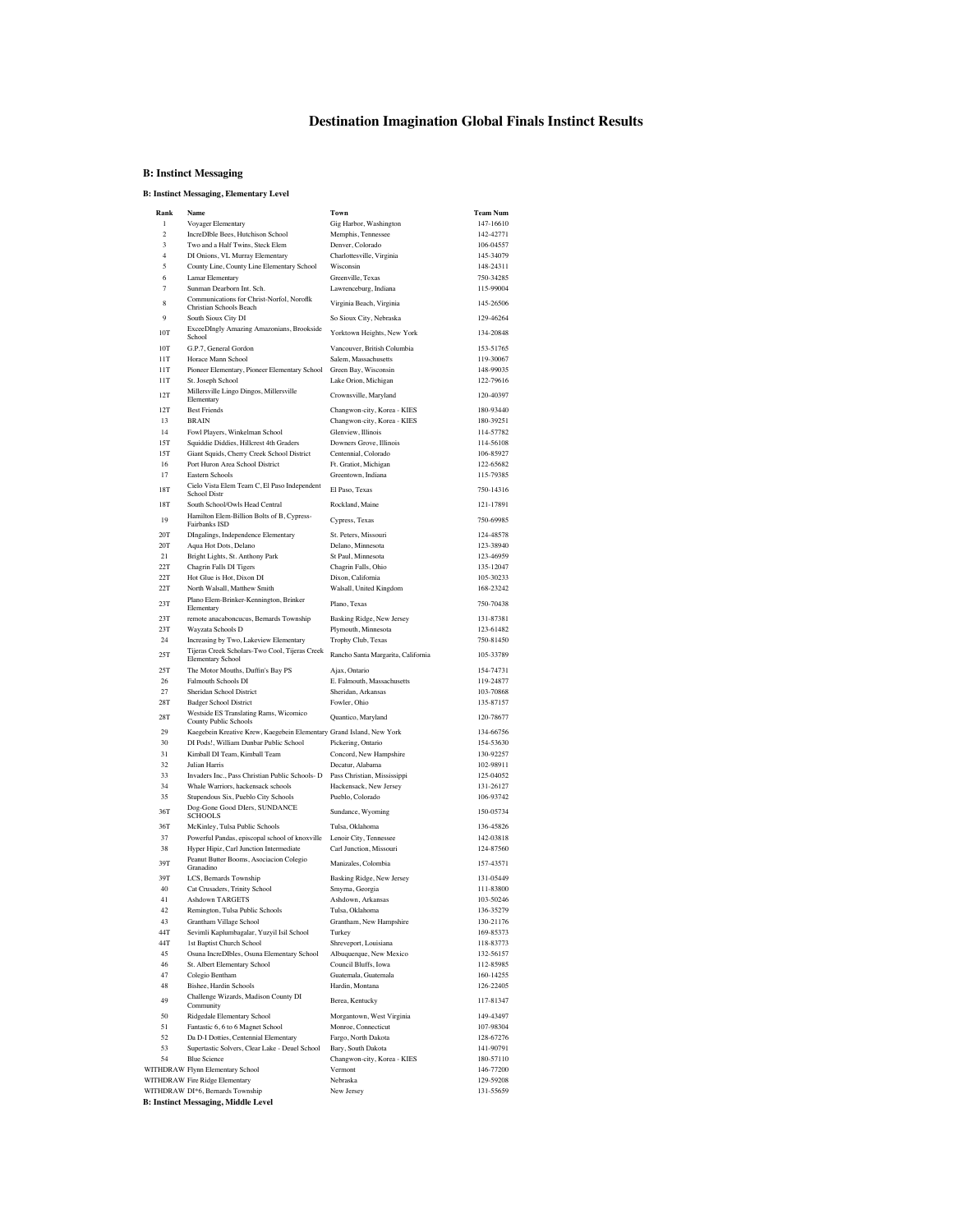| $\mathbf{1}$<br>Hudson Schools 10, Hudson Schools<br>Hudson, Wisconsin<br>$\overline{\mathbf{c}}$<br>Kopachuck Middle School<br>Gig Harbor, Washington<br>3T<br>DIchromatics, Baker Middle School<br>Corpus Christi, Texas<br>3T<br><b>Girls</b> in Motion<br>Lake Oswego, Oregon<br>Carl Junction JHS<br>Carl Junction, Missouri<br>$\overline{4}$<br>$5\mathrm{T}$<br>St. John Bosco Middle #1, St John Bosco School Sturgeon Bay, Wisconsin<br>5T<br>Annin Annihilators, Bernards Township<br>Basking Ridge, New Jersey<br>Leander, Texas<br>6<br>Wiley Middle School<br>7T<br>Mason City Schools<br>Mason, Ohio<br>$7\mathrm{T}$<br>Douglas, Massachusetts<br>Douglas Intermediate Elementary<br>Elizabethtown, Pennsylvania<br>8<br>The Smarties, Elizabethtown Area School Distri<br>Salisbury MS All of That, Wicomico County<br>9<br>Salisbury, Maryland<br>Public Schools<br>10<br>SJM (squared)+DI, Barnes Middle School<br>Seguin, Texas<br>Jaffrey Rindge Middle School<br>Jaffrey, New Hampshire<br>11<br>12T<br>Jasper Middle School<br>Jasper, Indiana<br>12T<br>Bel Air Middle School, Harford County<br>Bel Air, Maryland<br>13<br>DI LIKAWS, Kaseorg Home School<br>Charlotte, North Carolina<br>Centerville, Ohio<br>14<br>Centerville City Schools<br>Outside the Crayon Box, L. Copper Beech<br>Cortlandt Manor, New York<br>15T<br>Middle School<br>15T<br>Uxbridge, Massachusetts<br>Uxbridge Middle<br>The Wild Hares, Northwood Middle School<br>Saltville, Virginia<br>16<br>6 Purple Peas in a Pod, Kemps Landing Magnet<br><b>17T</b><br>Virginia Beach, Virginia<br>School<br>The Story of Hairy Women, John F. Kennedy<br>17T<br>Riverside, California<br>Elementary<br>18<br>Flaming Peas, MOREY MIDDLE SCHOOL<br>Denver, Colorado<br>AnimalsRGr@animalkingdom.com, Caruso<br>19T<br>Deerfield, Illinois<br>Middle School<br>Too Young to Drive, St. Croix Preparatory<br>19T<br>Stillwater, Minnesota<br>Academy<br>19T<br>The Funky Fishies, Hollis Elementary School<br>Hollis, New Hampshire<br>20<br>St. Philomena<br>Dartmouth, Rhode Island<br>21T<br>DLEVA Jelms, Roseville Community Education<br>St Paul, Minnesota<br>21T<br>Raymond Central<br>Raymond, Nebraska<br>22T<br>Centennial, Colorado<br>Pink Flamingos, Campus Middle School<br>22T<br>To Bee Or Not To Bee, 6 to 6 Magnet School<br>Fairfield, Connecticut<br>23T<br>Spacesky<br>Changwon-city, Korea - KIES<br>23T<br>South of the Border 'eh', Central Cass School<br>Amenia, North Dakota<br>Bananorexic, Lilburn Middle Students<br>24<br>Norcross, Georgia<br>25T<br>WAMS, Bernards Township<br>Basking Ridge, New Jersey<br>25T<br>Grinnell Middle School<br>Grinnell, Iowa<br>25T<br>Holt DI<br>Holt, Michigan<br>Scrambled Eggs in the Morning!, Mildred E.<br>26<br>Yorktown Heights, New York<br>Strang M.S.<br>27T<br>Beaver Tales, Blessed Sacrament C. S.<br>Toronto, Ontario<br>27T<br><b>Benton Schools</b><br>Benton, Arkansas<br>27T<br>Guangzhou TieYi Mid School<br>China<br>Cornered in a Round Room Remix, Reeds Spring<br>28<br>Reeds Spring, Missouri<br>Middle School<br>29<br><b>Brentwood Middle School</b><br>Brentwood, Tennessee<br>30<br>Homey Beez, Pass Christian Public Schools- D<br>Pass Christian, Mississippi<br>31T<br>Bee-Leavers, Beach Park Middle School<br>Beach Park, Illinois<br>31T<br>Brain Busters, Watertown School<br>Watertown, South Dakota<br>31T<br><b>Limestone Community School</b><br>Limestone, Maine<br>32<br>Candy Train, ST LOUIS SCHOOL<br>Toronto, Ontario<br>brazil<br>Sao Paula, Brazil<br>33<br>34<br>Friend, Nebraska<br>Friend, Nebraska<br>35<br>Paintbrush, Paintbrush Elementary<br>Gillette, Wyoming<br>36<br>Agent Rock, ENKA Schools<br>Istanbul, Turkey<br>37<br>DIdeas, Meadowridge School<br>Maple Ridge, British Columbia<br>38<br>Beavanators, Mancos Schools<br>Mancos, Colorado<br>39<br>D.L of B.R.<br>Baton Rouge, Louisiana<br>40T<br>Discovery Middle, Discovery Middle School<br>Madison, Alabama<br>40T<br>Penguins, Central Consolidated School Dist<br>Shiprock, New Mexico<br>WITHDRAW Guangdong Experiment School<br>China<br>WITHDRAW Pierce Middle School<br>Michigan<br>WITHDRAW Canadian Critters, Lakeland Strive<br>Rathdrum, Idaho<br>WITHDRAW Lost Lizards, Lakeland Strive<br>Rathdrum, Idaho<br>WITHDRAW The A Team, MNDAK Study Group<br>Fargo, North Dakota<br>WITHDRAW Sweet and Sour Lemon Drops, Asociacion<br>Colombia<br>Colegio Granadino<br>WITHDRAW Randolph Elementary School<br>Randolph, Vermont<br><b>B: Instinct Messaging, Secondary Level</b><br>Rank<br>Name<br>Town<br>1<br>Andover High School, Andover, MA<br>Andover, Massachusetts<br>The Final Moment, Delano Community<br>$\overline{2}$<br>Delano, Minnesota<br>Education<br>WCPS - Mehlhoff, Waunakee Creative Problem<br>3<br>Waunakee, Wisconsin<br>Solver<br>$\overline{4}$<br>SPLEE, Conifer High School-Splee<br>Morrison, Colorado<br>5<br>Fulton HS, Fulton High School<br>Jefferson City, Missouri<br>Central Kitsap High School<br>Silverdale, Washington<br>6<br>$\overline{7}$<br>Jet Candy, Triton Sr. High School<br>Bourbon, Indiana<br>8<br>Seguin Super Six, Seguin HS<br>Seguin, Texas<br>9<br><b>Pleasant Local Schools</b><br>Prospect, Ohio<br>10<br>Imaginary Friends, Keswick Independent<br>Keswick, Virginia<br>Spilled Coffee, Eden Prairie High School<br>11<br>Eden Prairie, Minnesota<br>12<br>Stem Cell<br>Changwon-city, Korea - KIES<br>13<br>Green Zepplin, Robert College of Istanbul<br>Istanbul, Turkey<br>14T<br>Lakeside School District, Hot Sp<br>Hot Springs, Arkansas<br>14T<br>Eastern High School<br>Greentown, Indiana<br>77 Degrees, Concord High School<br>Concord, New Hampshire<br>15 | Rank | Name | Town | <b>Team Num</b> |
|------------------------------------------------------------------------------------------------------------------------------------------------------------------------------------------------------------------------------------------------------------------------------------------------------------------------------------------------------------------------------------------------------------------------------------------------------------------------------------------------------------------------------------------------------------------------------------------------------------------------------------------------------------------------------------------------------------------------------------------------------------------------------------------------------------------------------------------------------------------------------------------------------------------------------------------------------------------------------------------------------------------------------------------------------------------------------------------------------------------------------------------------------------------------------------------------------------------------------------------------------------------------------------------------------------------------------------------------------------------------------------------------------------------------------------------------------------------------------------------------------------------------------------------------------------------------------------------------------------------------------------------------------------------------------------------------------------------------------------------------------------------------------------------------------------------------------------------------------------------------------------------------------------------------------------------------------------------------------------------------------------------------------------------------------------------------------------------------------------------------------------------------------------------------------------------------------------------------------------------------------------------------------------------------------------------------------------------------------------------------------------------------------------------------------------------------------------------------------------------------------------------------------------------------------------------------------------------------------------------------------------------------------------------------------------------------------------------------------------------------------------------------------------------------------------------------------------------------------------------------------------------------------------------------------------------------------------------------------------------------------------------------------------------------------------------------------------------------------------------------------------------------------------------------------------------------------------------------------------------------------------------------------------------------------------------------------------------------------------------------------------------------------------------------------------------------------------------------------------------------------------------------------------------------------------------------------------------------------------------------------------------------------------------------------------------------------------------------------------------------------------------------------------------------------------------------------------------------------------------------------------------------------------------------------------------------------------------------------------------------------------------------------------------------------------------------------------------------------------------------------------------------------------------------------------------------------------------------------------------------------------------------------------------------------------------------------------------------------------------------------------------------------------------------------------------------------------------------------------------------------------------------------------------------------------------------------------------------------------------------------------------------------------------------------------------------------------------------------------------------------------------------------------------------------------------------------------------------------------------------------------------------------------------------------------------------------------------------------------------------------------------------------------------------------------------------------------------------------------------------------------------------------------------------------------------------------------------------------------------------------------------------------------------------------------------------------------------------------------------------------------------------------------------------------------------------------------------------------------------------------------------------------------------------------------------------------------------------------------------------------------------------------------------------------------------------------------------------------|------|------|------|-----------------|
|                                                                                                                                                                                                                                                                                                                                                                                                                                                                                                                                                                                                                                                                                                                                                                                                                                                                                                                                                                                                                                                                                                                                                                                                                                                                                                                                                                                                                                                                                                                                                                                                                                                                                                                                                                                                                                                                                                                                                                                                                                                                                                                                                                                                                                                                                                                                                                                                                                                                                                                                                                                                                                                                                                                                                                                                                                                                                                                                                                                                                                                                                                                                                                                                                                                                                                                                                                                                                                                                                                                                                                                                                                                                                                                                                                                                                                                                                                                                                                                                                                                                                                                                                                                                                                                                                                                                                                                                                                                                                                                                                                                                                                                                                                                                                                                                                                                                                                                                                                                                                                                                                                                                                                                                                                                                                                                                                                                                                                                                                                                                                                                                                                                                                                                              |      |      |      | 148-59465       |
|                                                                                                                                                                                                                                                                                                                                                                                                                                                                                                                                                                                                                                                                                                                                                                                                                                                                                                                                                                                                                                                                                                                                                                                                                                                                                                                                                                                                                                                                                                                                                                                                                                                                                                                                                                                                                                                                                                                                                                                                                                                                                                                                                                                                                                                                                                                                                                                                                                                                                                                                                                                                                                                                                                                                                                                                                                                                                                                                                                                                                                                                                                                                                                                                                                                                                                                                                                                                                                                                                                                                                                                                                                                                                                                                                                                                                                                                                                                                                                                                                                                                                                                                                                                                                                                                                                                                                                                                                                                                                                                                                                                                                                                                                                                                                                                                                                                                                                                                                                                                                                                                                                                                                                                                                                                                                                                                                                                                                                                                                                                                                                                                                                                                                                                              |      |      |      | 147-36571       |
|                                                                                                                                                                                                                                                                                                                                                                                                                                                                                                                                                                                                                                                                                                                                                                                                                                                                                                                                                                                                                                                                                                                                                                                                                                                                                                                                                                                                                                                                                                                                                                                                                                                                                                                                                                                                                                                                                                                                                                                                                                                                                                                                                                                                                                                                                                                                                                                                                                                                                                                                                                                                                                                                                                                                                                                                                                                                                                                                                                                                                                                                                                                                                                                                                                                                                                                                                                                                                                                                                                                                                                                                                                                                                                                                                                                                                                                                                                                                                                                                                                                                                                                                                                                                                                                                                                                                                                                                                                                                                                                                                                                                                                                                                                                                                                                                                                                                                                                                                                                                                                                                                                                                                                                                                                                                                                                                                                                                                                                                                                                                                                                                                                                                                                                              |      |      |      | 750-90259       |
|                                                                                                                                                                                                                                                                                                                                                                                                                                                                                                                                                                                                                                                                                                                                                                                                                                                                                                                                                                                                                                                                                                                                                                                                                                                                                                                                                                                                                                                                                                                                                                                                                                                                                                                                                                                                                                                                                                                                                                                                                                                                                                                                                                                                                                                                                                                                                                                                                                                                                                                                                                                                                                                                                                                                                                                                                                                                                                                                                                                                                                                                                                                                                                                                                                                                                                                                                                                                                                                                                                                                                                                                                                                                                                                                                                                                                                                                                                                                                                                                                                                                                                                                                                                                                                                                                                                                                                                                                                                                                                                                                                                                                                                                                                                                                                                                                                                                                                                                                                                                                                                                                                                                                                                                                                                                                                                                                                                                                                                                                                                                                                                                                                                                                                                              |      |      |      | 137-61020       |
|                                                                                                                                                                                                                                                                                                                                                                                                                                                                                                                                                                                                                                                                                                                                                                                                                                                                                                                                                                                                                                                                                                                                                                                                                                                                                                                                                                                                                                                                                                                                                                                                                                                                                                                                                                                                                                                                                                                                                                                                                                                                                                                                                                                                                                                                                                                                                                                                                                                                                                                                                                                                                                                                                                                                                                                                                                                                                                                                                                                                                                                                                                                                                                                                                                                                                                                                                                                                                                                                                                                                                                                                                                                                                                                                                                                                                                                                                                                                                                                                                                                                                                                                                                                                                                                                                                                                                                                                                                                                                                                                                                                                                                                                                                                                                                                                                                                                                                                                                                                                                                                                                                                                                                                                                                                                                                                                                                                                                                                                                                                                                                                                                                                                                                                              |      |      |      | 124-00094       |
|                                                                                                                                                                                                                                                                                                                                                                                                                                                                                                                                                                                                                                                                                                                                                                                                                                                                                                                                                                                                                                                                                                                                                                                                                                                                                                                                                                                                                                                                                                                                                                                                                                                                                                                                                                                                                                                                                                                                                                                                                                                                                                                                                                                                                                                                                                                                                                                                                                                                                                                                                                                                                                                                                                                                                                                                                                                                                                                                                                                                                                                                                                                                                                                                                                                                                                                                                                                                                                                                                                                                                                                                                                                                                                                                                                                                                                                                                                                                                                                                                                                                                                                                                                                                                                                                                                                                                                                                                                                                                                                                                                                                                                                                                                                                                                                                                                                                                                                                                                                                                                                                                                                                                                                                                                                                                                                                                                                                                                                                                                                                                                                                                                                                                                                              |      |      |      | 148-75609       |
|                                                                                                                                                                                                                                                                                                                                                                                                                                                                                                                                                                                                                                                                                                                                                                                                                                                                                                                                                                                                                                                                                                                                                                                                                                                                                                                                                                                                                                                                                                                                                                                                                                                                                                                                                                                                                                                                                                                                                                                                                                                                                                                                                                                                                                                                                                                                                                                                                                                                                                                                                                                                                                                                                                                                                                                                                                                                                                                                                                                                                                                                                                                                                                                                                                                                                                                                                                                                                                                                                                                                                                                                                                                                                                                                                                                                                                                                                                                                                                                                                                                                                                                                                                                                                                                                                                                                                                                                                                                                                                                                                                                                                                                                                                                                                                                                                                                                                                                                                                                                                                                                                                                                                                                                                                                                                                                                                                                                                                                                                                                                                                                                                                                                                                                              |      |      |      | 131-19563       |
|                                                                                                                                                                                                                                                                                                                                                                                                                                                                                                                                                                                                                                                                                                                                                                                                                                                                                                                                                                                                                                                                                                                                                                                                                                                                                                                                                                                                                                                                                                                                                                                                                                                                                                                                                                                                                                                                                                                                                                                                                                                                                                                                                                                                                                                                                                                                                                                                                                                                                                                                                                                                                                                                                                                                                                                                                                                                                                                                                                                                                                                                                                                                                                                                                                                                                                                                                                                                                                                                                                                                                                                                                                                                                                                                                                                                                                                                                                                                                                                                                                                                                                                                                                                                                                                                                                                                                                                                                                                                                                                                                                                                                                                                                                                                                                                                                                                                                                                                                                                                                                                                                                                                                                                                                                                                                                                                                                                                                                                                                                                                                                                                                                                                                                                              |      |      |      | 750-96921       |
|                                                                                                                                                                                                                                                                                                                                                                                                                                                                                                                                                                                                                                                                                                                                                                                                                                                                                                                                                                                                                                                                                                                                                                                                                                                                                                                                                                                                                                                                                                                                                                                                                                                                                                                                                                                                                                                                                                                                                                                                                                                                                                                                                                                                                                                                                                                                                                                                                                                                                                                                                                                                                                                                                                                                                                                                                                                                                                                                                                                                                                                                                                                                                                                                                                                                                                                                                                                                                                                                                                                                                                                                                                                                                                                                                                                                                                                                                                                                                                                                                                                                                                                                                                                                                                                                                                                                                                                                                                                                                                                                                                                                                                                                                                                                                                                                                                                                                                                                                                                                                                                                                                                                                                                                                                                                                                                                                                                                                                                                                                                                                                                                                                                                                                                              |      |      |      | 135-99253       |
|                                                                                                                                                                                                                                                                                                                                                                                                                                                                                                                                                                                                                                                                                                                                                                                                                                                                                                                                                                                                                                                                                                                                                                                                                                                                                                                                                                                                                                                                                                                                                                                                                                                                                                                                                                                                                                                                                                                                                                                                                                                                                                                                                                                                                                                                                                                                                                                                                                                                                                                                                                                                                                                                                                                                                                                                                                                                                                                                                                                                                                                                                                                                                                                                                                                                                                                                                                                                                                                                                                                                                                                                                                                                                                                                                                                                                                                                                                                                                                                                                                                                                                                                                                                                                                                                                                                                                                                                                                                                                                                                                                                                                                                                                                                                                                                                                                                                                                                                                                                                                                                                                                                                                                                                                                                                                                                                                                                                                                                                                                                                                                                                                                                                                                                              |      |      |      | 119-28056       |
|                                                                                                                                                                                                                                                                                                                                                                                                                                                                                                                                                                                                                                                                                                                                                                                                                                                                                                                                                                                                                                                                                                                                                                                                                                                                                                                                                                                                                                                                                                                                                                                                                                                                                                                                                                                                                                                                                                                                                                                                                                                                                                                                                                                                                                                                                                                                                                                                                                                                                                                                                                                                                                                                                                                                                                                                                                                                                                                                                                                                                                                                                                                                                                                                                                                                                                                                                                                                                                                                                                                                                                                                                                                                                                                                                                                                                                                                                                                                                                                                                                                                                                                                                                                                                                                                                                                                                                                                                                                                                                                                                                                                                                                                                                                                                                                                                                                                                                                                                                                                                                                                                                                                                                                                                                                                                                                                                                                                                                                                                                                                                                                                                                                                                                                              |      |      |      | 138-30519       |
|                                                                                                                                                                                                                                                                                                                                                                                                                                                                                                                                                                                                                                                                                                                                                                                                                                                                                                                                                                                                                                                                                                                                                                                                                                                                                                                                                                                                                                                                                                                                                                                                                                                                                                                                                                                                                                                                                                                                                                                                                                                                                                                                                                                                                                                                                                                                                                                                                                                                                                                                                                                                                                                                                                                                                                                                                                                                                                                                                                                                                                                                                                                                                                                                                                                                                                                                                                                                                                                                                                                                                                                                                                                                                                                                                                                                                                                                                                                                                                                                                                                                                                                                                                                                                                                                                                                                                                                                                                                                                                                                                                                                                                                                                                                                                                                                                                                                                                                                                                                                                                                                                                                                                                                                                                                                                                                                                                                                                                                                                                                                                                                                                                                                                                                              |      |      |      | 120-28484       |
|                                                                                                                                                                                                                                                                                                                                                                                                                                                                                                                                                                                                                                                                                                                                                                                                                                                                                                                                                                                                                                                                                                                                                                                                                                                                                                                                                                                                                                                                                                                                                                                                                                                                                                                                                                                                                                                                                                                                                                                                                                                                                                                                                                                                                                                                                                                                                                                                                                                                                                                                                                                                                                                                                                                                                                                                                                                                                                                                                                                                                                                                                                                                                                                                                                                                                                                                                                                                                                                                                                                                                                                                                                                                                                                                                                                                                                                                                                                                                                                                                                                                                                                                                                                                                                                                                                                                                                                                                                                                                                                                                                                                                                                                                                                                                                                                                                                                                                                                                                                                                                                                                                                                                                                                                                                                                                                                                                                                                                                                                                                                                                                                                                                                                                                              |      |      |      | 750-80603       |
|                                                                                                                                                                                                                                                                                                                                                                                                                                                                                                                                                                                                                                                                                                                                                                                                                                                                                                                                                                                                                                                                                                                                                                                                                                                                                                                                                                                                                                                                                                                                                                                                                                                                                                                                                                                                                                                                                                                                                                                                                                                                                                                                                                                                                                                                                                                                                                                                                                                                                                                                                                                                                                                                                                                                                                                                                                                                                                                                                                                                                                                                                                                                                                                                                                                                                                                                                                                                                                                                                                                                                                                                                                                                                                                                                                                                                                                                                                                                                                                                                                                                                                                                                                                                                                                                                                                                                                                                                                                                                                                                                                                                                                                                                                                                                                                                                                                                                                                                                                                                                                                                                                                                                                                                                                                                                                                                                                                                                                                                                                                                                                                                                                                                                                                              |      |      |      | 130-51699       |
|                                                                                                                                                                                                                                                                                                                                                                                                                                                                                                                                                                                                                                                                                                                                                                                                                                                                                                                                                                                                                                                                                                                                                                                                                                                                                                                                                                                                                                                                                                                                                                                                                                                                                                                                                                                                                                                                                                                                                                                                                                                                                                                                                                                                                                                                                                                                                                                                                                                                                                                                                                                                                                                                                                                                                                                                                                                                                                                                                                                                                                                                                                                                                                                                                                                                                                                                                                                                                                                                                                                                                                                                                                                                                                                                                                                                                                                                                                                                                                                                                                                                                                                                                                                                                                                                                                                                                                                                                                                                                                                                                                                                                                                                                                                                                                                                                                                                                                                                                                                                                                                                                                                                                                                                                                                                                                                                                                                                                                                                                                                                                                                                                                                                                                                              |      |      |      | 115-58207       |
|                                                                                                                                                                                                                                                                                                                                                                                                                                                                                                                                                                                                                                                                                                                                                                                                                                                                                                                                                                                                                                                                                                                                                                                                                                                                                                                                                                                                                                                                                                                                                                                                                                                                                                                                                                                                                                                                                                                                                                                                                                                                                                                                                                                                                                                                                                                                                                                                                                                                                                                                                                                                                                                                                                                                                                                                                                                                                                                                                                                                                                                                                                                                                                                                                                                                                                                                                                                                                                                                                                                                                                                                                                                                                                                                                                                                                                                                                                                                                                                                                                                                                                                                                                                                                                                                                                                                                                                                                                                                                                                                                                                                                                                                                                                                                                                                                                                                                                                                                                                                                                                                                                                                                                                                                                                                                                                                                                                                                                                                                                                                                                                                                                                                                                                              |      |      |      | 120-57583       |
|                                                                                                                                                                                                                                                                                                                                                                                                                                                                                                                                                                                                                                                                                                                                                                                                                                                                                                                                                                                                                                                                                                                                                                                                                                                                                                                                                                                                                                                                                                                                                                                                                                                                                                                                                                                                                                                                                                                                                                                                                                                                                                                                                                                                                                                                                                                                                                                                                                                                                                                                                                                                                                                                                                                                                                                                                                                                                                                                                                                                                                                                                                                                                                                                                                                                                                                                                                                                                                                                                                                                                                                                                                                                                                                                                                                                                                                                                                                                                                                                                                                                                                                                                                                                                                                                                                                                                                                                                                                                                                                                                                                                                                                                                                                                                                                                                                                                                                                                                                                                                                                                                                                                                                                                                                                                                                                                                                                                                                                                                                                                                                                                                                                                                                                              |      |      |      | 127-95375       |
|                                                                                                                                                                                                                                                                                                                                                                                                                                                                                                                                                                                                                                                                                                                                                                                                                                                                                                                                                                                                                                                                                                                                                                                                                                                                                                                                                                                                                                                                                                                                                                                                                                                                                                                                                                                                                                                                                                                                                                                                                                                                                                                                                                                                                                                                                                                                                                                                                                                                                                                                                                                                                                                                                                                                                                                                                                                                                                                                                                                                                                                                                                                                                                                                                                                                                                                                                                                                                                                                                                                                                                                                                                                                                                                                                                                                                                                                                                                                                                                                                                                                                                                                                                                                                                                                                                                                                                                                                                                                                                                                                                                                                                                                                                                                                                                                                                                                                                                                                                                                                                                                                                                                                                                                                                                                                                                                                                                                                                                                                                                                                                                                                                                                                                                              |      |      |      | 135-93680       |
|                                                                                                                                                                                                                                                                                                                                                                                                                                                                                                                                                                                                                                                                                                                                                                                                                                                                                                                                                                                                                                                                                                                                                                                                                                                                                                                                                                                                                                                                                                                                                                                                                                                                                                                                                                                                                                                                                                                                                                                                                                                                                                                                                                                                                                                                                                                                                                                                                                                                                                                                                                                                                                                                                                                                                                                                                                                                                                                                                                                                                                                                                                                                                                                                                                                                                                                                                                                                                                                                                                                                                                                                                                                                                                                                                                                                                                                                                                                                                                                                                                                                                                                                                                                                                                                                                                                                                                                                                                                                                                                                                                                                                                                                                                                                                                                                                                                                                                                                                                                                                                                                                                                                                                                                                                                                                                                                                                                                                                                                                                                                                                                                                                                                                                                              |      |      |      | 134-96511       |
|                                                                                                                                                                                                                                                                                                                                                                                                                                                                                                                                                                                                                                                                                                                                                                                                                                                                                                                                                                                                                                                                                                                                                                                                                                                                                                                                                                                                                                                                                                                                                                                                                                                                                                                                                                                                                                                                                                                                                                                                                                                                                                                                                                                                                                                                                                                                                                                                                                                                                                                                                                                                                                                                                                                                                                                                                                                                                                                                                                                                                                                                                                                                                                                                                                                                                                                                                                                                                                                                                                                                                                                                                                                                                                                                                                                                                                                                                                                                                                                                                                                                                                                                                                                                                                                                                                                                                                                                                                                                                                                                                                                                                                                                                                                                                                                                                                                                                                                                                                                                                                                                                                                                                                                                                                                                                                                                                                                                                                                                                                                                                                                                                                                                                                                              |      |      |      |                 |
|                                                                                                                                                                                                                                                                                                                                                                                                                                                                                                                                                                                                                                                                                                                                                                                                                                                                                                                                                                                                                                                                                                                                                                                                                                                                                                                                                                                                                                                                                                                                                                                                                                                                                                                                                                                                                                                                                                                                                                                                                                                                                                                                                                                                                                                                                                                                                                                                                                                                                                                                                                                                                                                                                                                                                                                                                                                                                                                                                                                                                                                                                                                                                                                                                                                                                                                                                                                                                                                                                                                                                                                                                                                                                                                                                                                                                                                                                                                                                                                                                                                                                                                                                                                                                                                                                                                                                                                                                                                                                                                                                                                                                                                                                                                                                                                                                                                                                                                                                                                                                                                                                                                                                                                                                                                                                                                                                                                                                                                                                                                                                                                                                                                                                                                              |      |      |      | 119-01003       |
|                                                                                                                                                                                                                                                                                                                                                                                                                                                                                                                                                                                                                                                                                                                                                                                                                                                                                                                                                                                                                                                                                                                                                                                                                                                                                                                                                                                                                                                                                                                                                                                                                                                                                                                                                                                                                                                                                                                                                                                                                                                                                                                                                                                                                                                                                                                                                                                                                                                                                                                                                                                                                                                                                                                                                                                                                                                                                                                                                                                                                                                                                                                                                                                                                                                                                                                                                                                                                                                                                                                                                                                                                                                                                                                                                                                                                                                                                                                                                                                                                                                                                                                                                                                                                                                                                                                                                                                                                                                                                                                                                                                                                                                                                                                                                                                                                                                                                                                                                                                                                                                                                                                                                                                                                                                                                                                                                                                                                                                                                                                                                                                                                                                                                                                              |      |      |      | 145-66106       |
|                                                                                                                                                                                                                                                                                                                                                                                                                                                                                                                                                                                                                                                                                                                                                                                                                                                                                                                                                                                                                                                                                                                                                                                                                                                                                                                                                                                                                                                                                                                                                                                                                                                                                                                                                                                                                                                                                                                                                                                                                                                                                                                                                                                                                                                                                                                                                                                                                                                                                                                                                                                                                                                                                                                                                                                                                                                                                                                                                                                                                                                                                                                                                                                                                                                                                                                                                                                                                                                                                                                                                                                                                                                                                                                                                                                                                                                                                                                                                                                                                                                                                                                                                                                                                                                                                                                                                                                                                                                                                                                                                                                                                                                                                                                                                                                                                                                                                                                                                                                                                                                                                                                                                                                                                                                                                                                                                                                                                                                                                                                                                                                                                                                                                                                              |      |      |      | 145-18238       |
|                                                                                                                                                                                                                                                                                                                                                                                                                                                                                                                                                                                                                                                                                                                                                                                                                                                                                                                                                                                                                                                                                                                                                                                                                                                                                                                                                                                                                                                                                                                                                                                                                                                                                                                                                                                                                                                                                                                                                                                                                                                                                                                                                                                                                                                                                                                                                                                                                                                                                                                                                                                                                                                                                                                                                                                                                                                                                                                                                                                                                                                                                                                                                                                                                                                                                                                                                                                                                                                                                                                                                                                                                                                                                                                                                                                                                                                                                                                                                                                                                                                                                                                                                                                                                                                                                                                                                                                                                                                                                                                                                                                                                                                                                                                                                                                                                                                                                                                                                                                                                                                                                                                                                                                                                                                                                                                                                                                                                                                                                                                                                                                                                                                                                                                              |      |      |      |                 |
|                                                                                                                                                                                                                                                                                                                                                                                                                                                                                                                                                                                                                                                                                                                                                                                                                                                                                                                                                                                                                                                                                                                                                                                                                                                                                                                                                                                                                                                                                                                                                                                                                                                                                                                                                                                                                                                                                                                                                                                                                                                                                                                                                                                                                                                                                                                                                                                                                                                                                                                                                                                                                                                                                                                                                                                                                                                                                                                                                                                                                                                                                                                                                                                                                                                                                                                                                                                                                                                                                                                                                                                                                                                                                                                                                                                                                                                                                                                                                                                                                                                                                                                                                                                                                                                                                                                                                                                                                                                                                                                                                                                                                                                                                                                                                                                                                                                                                                                                                                                                                                                                                                                                                                                                                                                                                                                                                                                                                                                                                                                                                                                                                                                                                                                              |      |      |      | 105-90737       |
|                                                                                                                                                                                                                                                                                                                                                                                                                                                                                                                                                                                                                                                                                                                                                                                                                                                                                                                                                                                                                                                                                                                                                                                                                                                                                                                                                                                                                                                                                                                                                                                                                                                                                                                                                                                                                                                                                                                                                                                                                                                                                                                                                                                                                                                                                                                                                                                                                                                                                                                                                                                                                                                                                                                                                                                                                                                                                                                                                                                                                                                                                                                                                                                                                                                                                                                                                                                                                                                                                                                                                                                                                                                                                                                                                                                                                                                                                                                                                                                                                                                                                                                                                                                                                                                                                                                                                                                                                                                                                                                                                                                                                                                                                                                                                                                                                                                                                                                                                                                                                                                                                                                                                                                                                                                                                                                                                                                                                                                                                                                                                                                                                                                                                                                              |      |      |      | 106-25912       |
|                                                                                                                                                                                                                                                                                                                                                                                                                                                                                                                                                                                                                                                                                                                                                                                                                                                                                                                                                                                                                                                                                                                                                                                                                                                                                                                                                                                                                                                                                                                                                                                                                                                                                                                                                                                                                                                                                                                                                                                                                                                                                                                                                                                                                                                                                                                                                                                                                                                                                                                                                                                                                                                                                                                                                                                                                                                                                                                                                                                                                                                                                                                                                                                                                                                                                                                                                                                                                                                                                                                                                                                                                                                                                                                                                                                                                                                                                                                                                                                                                                                                                                                                                                                                                                                                                                                                                                                                                                                                                                                                                                                                                                                                                                                                                                                                                                                                                                                                                                                                                                                                                                                                                                                                                                                                                                                                                                                                                                                                                                                                                                                                                                                                                                                              |      |      |      |                 |
|                                                                                                                                                                                                                                                                                                                                                                                                                                                                                                                                                                                                                                                                                                                                                                                                                                                                                                                                                                                                                                                                                                                                                                                                                                                                                                                                                                                                                                                                                                                                                                                                                                                                                                                                                                                                                                                                                                                                                                                                                                                                                                                                                                                                                                                                                                                                                                                                                                                                                                                                                                                                                                                                                                                                                                                                                                                                                                                                                                                                                                                                                                                                                                                                                                                                                                                                                                                                                                                                                                                                                                                                                                                                                                                                                                                                                                                                                                                                                                                                                                                                                                                                                                                                                                                                                                                                                                                                                                                                                                                                                                                                                                                                                                                                                                                                                                                                                                                                                                                                                                                                                                                                                                                                                                                                                                                                                                                                                                                                                                                                                                                                                                                                                                                              |      |      |      | 114-77095       |
|                                                                                                                                                                                                                                                                                                                                                                                                                                                                                                                                                                                                                                                                                                                                                                                                                                                                                                                                                                                                                                                                                                                                                                                                                                                                                                                                                                                                                                                                                                                                                                                                                                                                                                                                                                                                                                                                                                                                                                                                                                                                                                                                                                                                                                                                                                                                                                                                                                                                                                                                                                                                                                                                                                                                                                                                                                                                                                                                                                                                                                                                                                                                                                                                                                                                                                                                                                                                                                                                                                                                                                                                                                                                                                                                                                                                                                                                                                                                                                                                                                                                                                                                                                                                                                                                                                                                                                                                                                                                                                                                                                                                                                                                                                                                                                                                                                                                                                                                                                                                                                                                                                                                                                                                                                                                                                                                                                                                                                                                                                                                                                                                                                                                                                                              |      |      |      |                 |
|                                                                                                                                                                                                                                                                                                                                                                                                                                                                                                                                                                                                                                                                                                                                                                                                                                                                                                                                                                                                                                                                                                                                                                                                                                                                                                                                                                                                                                                                                                                                                                                                                                                                                                                                                                                                                                                                                                                                                                                                                                                                                                                                                                                                                                                                                                                                                                                                                                                                                                                                                                                                                                                                                                                                                                                                                                                                                                                                                                                                                                                                                                                                                                                                                                                                                                                                                                                                                                                                                                                                                                                                                                                                                                                                                                                                                                                                                                                                                                                                                                                                                                                                                                                                                                                                                                                                                                                                                                                                                                                                                                                                                                                                                                                                                                                                                                                                                                                                                                                                                                                                                                                                                                                                                                                                                                                                                                                                                                                                                                                                                                                                                                                                                                                              |      |      |      | 123-60185       |
|                                                                                                                                                                                                                                                                                                                                                                                                                                                                                                                                                                                                                                                                                                                                                                                                                                                                                                                                                                                                                                                                                                                                                                                                                                                                                                                                                                                                                                                                                                                                                                                                                                                                                                                                                                                                                                                                                                                                                                                                                                                                                                                                                                                                                                                                                                                                                                                                                                                                                                                                                                                                                                                                                                                                                                                                                                                                                                                                                                                                                                                                                                                                                                                                                                                                                                                                                                                                                                                                                                                                                                                                                                                                                                                                                                                                                                                                                                                                                                                                                                                                                                                                                                                                                                                                                                                                                                                                                                                                                                                                                                                                                                                                                                                                                                                                                                                                                                                                                                                                                                                                                                                                                                                                                                                                                                                                                                                                                                                                                                                                                                                                                                                                                                                              |      |      |      | 130-14395       |
|                                                                                                                                                                                                                                                                                                                                                                                                                                                                                                                                                                                                                                                                                                                                                                                                                                                                                                                                                                                                                                                                                                                                                                                                                                                                                                                                                                                                                                                                                                                                                                                                                                                                                                                                                                                                                                                                                                                                                                                                                                                                                                                                                                                                                                                                                                                                                                                                                                                                                                                                                                                                                                                                                                                                                                                                                                                                                                                                                                                                                                                                                                                                                                                                                                                                                                                                                                                                                                                                                                                                                                                                                                                                                                                                                                                                                                                                                                                                                                                                                                                                                                                                                                                                                                                                                                                                                                                                                                                                                                                                                                                                                                                                                                                                                                                                                                                                                                                                                                                                                                                                                                                                                                                                                                                                                                                                                                                                                                                                                                                                                                                                                                                                                                                              |      |      |      | 139-39872       |
|                                                                                                                                                                                                                                                                                                                                                                                                                                                                                                                                                                                                                                                                                                                                                                                                                                                                                                                                                                                                                                                                                                                                                                                                                                                                                                                                                                                                                                                                                                                                                                                                                                                                                                                                                                                                                                                                                                                                                                                                                                                                                                                                                                                                                                                                                                                                                                                                                                                                                                                                                                                                                                                                                                                                                                                                                                                                                                                                                                                                                                                                                                                                                                                                                                                                                                                                                                                                                                                                                                                                                                                                                                                                                                                                                                                                                                                                                                                                                                                                                                                                                                                                                                                                                                                                                                                                                                                                                                                                                                                                                                                                                                                                                                                                                                                                                                                                                                                                                                                                                                                                                                                                                                                                                                                                                                                                                                                                                                                                                                                                                                                                                                                                                                                              |      |      |      | 123-10858       |
|                                                                                                                                                                                                                                                                                                                                                                                                                                                                                                                                                                                                                                                                                                                                                                                                                                                                                                                                                                                                                                                                                                                                                                                                                                                                                                                                                                                                                                                                                                                                                                                                                                                                                                                                                                                                                                                                                                                                                                                                                                                                                                                                                                                                                                                                                                                                                                                                                                                                                                                                                                                                                                                                                                                                                                                                                                                                                                                                                                                                                                                                                                                                                                                                                                                                                                                                                                                                                                                                                                                                                                                                                                                                                                                                                                                                                                                                                                                                                                                                                                                                                                                                                                                                                                                                                                                                                                                                                                                                                                                                                                                                                                                                                                                                                                                                                                                                                                                                                                                                                                                                                                                                                                                                                                                                                                                                                                                                                                                                                                                                                                                                                                                                                                                              |      |      |      | 129-09055       |
|                                                                                                                                                                                                                                                                                                                                                                                                                                                                                                                                                                                                                                                                                                                                                                                                                                                                                                                                                                                                                                                                                                                                                                                                                                                                                                                                                                                                                                                                                                                                                                                                                                                                                                                                                                                                                                                                                                                                                                                                                                                                                                                                                                                                                                                                                                                                                                                                                                                                                                                                                                                                                                                                                                                                                                                                                                                                                                                                                                                                                                                                                                                                                                                                                                                                                                                                                                                                                                                                                                                                                                                                                                                                                                                                                                                                                                                                                                                                                                                                                                                                                                                                                                                                                                                                                                                                                                                                                                                                                                                                                                                                                                                                                                                                                                                                                                                                                                                                                                                                                                                                                                                                                                                                                                                                                                                                                                                                                                                                                                                                                                                                                                                                                                                              |      |      |      | 106-10445       |
|                                                                                                                                                                                                                                                                                                                                                                                                                                                                                                                                                                                                                                                                                                                                                                                                                                                                                                                                                                                                                                                                                                                                                                                                                                                                                                                                                                                                                                                                                                                                                                                                                                                                                                                                                                                                                                                                                                                                                                                                                                                                                                                                                                                                                                                                                                                                                                                                                                                                                                                                                                                                                                                                                                                                                                                                                                                                                                                                                                                                                                                                                                                                                                                                                                                                                                                                                                                                                                                                                                                                                                                                                                                                                                                                                                                                                                                                                                                                                                                                                                                                                                                                                                                                                                                                                                                                                                                                                                                                                                                                                                                                                                                                                                                                                                                                                                                                                                                                                                                                                                                                                                                                                                                                                                                                                                                                                                                                                                                                                                                                                                                                                                                                                                                              |      |      |      | 107-06606       |
|                                                                                                                                                                                                                                                                                                                                                                                                                                                                                                                                                                                                                                                                                                                                                                                                                                                                                                                                                                                                                                                                                                                                                                                                                                                                                                                                                                                                                                                                                                                                                                                                                                                                                                                                                                                                                                                                                                                                                                                                                                                                                                                                                                                                                                                                                                                                                                                                                                                                                                                                                                                                                                                                                                                                                                                                                                                                                                                                                                                                                                                                                                                                                                                                                                                                                                                                                                                                                                                                                                                                                                                                                                                                                                                                                                                                                                                                                                                                                                                                                                                                                                                                                                                                                                                                                                                                                                                                                                                                                                                                                                                                                                                                                                                                                                                                                                                                                                                                                                                                                                                                                                                                                                                                                                                                                                                                                                                                                                                                                                                                                                                                                                                                                                                              |      |      |      | 180-34637       |
|                                                                                                                                                                                                                                                                                                                                                                                                                                                                                                                                                                                                                                                                                                                                                                                                                                                                                                                                                                                                                                                                                                                                                                                                                                                                                                                                                                                                                                                                                                                                                                                                                                                                                                                                                                                                                                                                                                                                                                                                                                                                                                                                                                                                                                                                                                                                                                                                                                                                                                                                                                                                                                                                                                                                                                                                                                                                                                                                                                                                                                                                                                                                                                                                                                                                                                                                                                                                                                                                                                                                                                                                                                                                                                                                                                                                                                                                                                                                                                                                                                                                                                                                                                                                                                                                                                                                                                                                                                                                                                                                                                                                                                                                                                                                                                                                                                                                                                                                                                                                                                                                                                                                                                                                                                                                                                                                                                                                                                                                                                                                                                                                                                                                                                                              |      |      |      |                 |
|                                                                                                                                                                                                                                                                                                                                                                                                                                                                                                                                                                                                                                                                                                                                                                                                                                                                                                                                                                                                                                                                                                                                                                                                                                                                                                                                                                                                                                                                                                                                                                                                                                                                                                                                                                                                                                                                                                                                                                                                                                                                                                                                                                                                                                                                                                                                                                                                                                                                                                                                                                                                                                                                                                                                                                                                                                                                                                                                                                                                                                                                                                                                                                                                                                                                                                                                                                                                                                                                                                                                                                                                                                                                                                                                                                                                                                                                                                                                                                                                                                                                                                                                                                                                                                                                                                                                                                                                                                                                                                                                                                                                                                                                                                                                                                                                                                                                                                                                                                                                                                                                                                                                                                                                                                                                                                                                                                                                                                                                                                                                                                                                                                                                                                                              |      |      |      | 128-39271       |
|                                                                                                                                                                                                                                                                                                                                                                                                                                                                                                                                                                                                                                                                                                                                                                                                                                                                                                                                                                                                                                                                                                                                                                                                                                                                                                                                                                                                                                                                                                                                                                                                                                                                                                                                                                                                                                                                                                                                                                                                                                                                                                                                                                                                                                                                                                                                                                                                                                                                                                                                                                                                                                                                                                                                                                                                                                                                                                                                                                                                                                                                                                                                                                                                                                                                                                                                                                                                                                                                                                                                                                                                                                                                                                                                                                                                                                                                                                                                                                                                                                                                                                                                                                                                                                                                                                                                                                                                                                                                                                                                                                                                                                                                                                                                                                                                                                                                                                                                                                                                                                                                                                                                                                                                                                                                                                                                                                                                                                                                                                                                                                                                                                                                                                                              |      |      |      | 111-50059       |
|                                                                                                                                                                                                                                                                                                                                                                                                                                                                                                                                                                                                                                                                                                                                                                                                                                                                                                                                                                                                                                                                                                                                                                                                                                                                                                                                                                                                                                                                                                                                                                                                                                                                                                                                                                                                                                                                                                                                                                                                                                                                                                                                                                                                                                                                                                                                                                                                                                                                                                                                                                                                                                                                                                                                                                                                                                                                                                                                                                                                                                                                                                                                                                                                                                                                                                                                                                                                                                                                                                                                                                                                                                                                                                                                                                                                                                                                                                                                                                                                                                                                                                                                                                                                                                                                                                                                                                                                                                                                                                                                                                                                                                                                                                                                                                                                                                                                                                                                                                                                                                                                                                                                                                                                                                                                                                                                                                                                                                                                                                                                                                                                                                                                                                                              |      |      |      | 131-19042       |
|                                                                                                                                                                                                                                                                                                                                                                                                                                                                                                                                                                                                                                                                                                                                                                                                                                                                                                                                                                                                                                                                                                                                                                                                                                                                                                                                                                                                                                                                                                                                                                                                                                                                                                                                                                                                                                                                                                                                                                                                                                                                                                                                                                                                                                                                                                                                                                                                                                                                                                                                                                                                                                                                                                                                                                                                                                                                                                                                                                                                                                                                                                                                                                                                                                                                                                                                                                                                                                                                                                                                                                                                                                                                                                                                                                                                                                                                                                                                                                                                                                                                                                                                                                                                                                                                                                                                                                                                                                                                                                                                                                                                                                                                                                                                                                                                                                                                                                                                                                                                                                                                                                                                                                                                                                                                                                                                                                                                                                                                                                                                                                                                                                                                                                                              |      |      |      | 112-00491       |
|                                                                                                                                                                                                                                                                                                                                                                                                                                                                                                                                                                                                                                                                                                                                                                                                                                                                                                                                                                                                                                                                                                                                                                                                                                                                                                                                                                                                                                                                                                                                                                                                                                                                                                                                                                                                                                                                                                                                                                                                                                                                                                                                                                                                                                                                                                                                                                                                                                                                                                                                                                                                                                                                                                                                                                                                                                                                                                                                                                                                                                                                                                                                                                                                                                                                                                                                                                                                                                                                                                                                                                                                                                                                                                                                                                                                                                                                                                                                                                                                                                                                                                                                                                                                                                                                                                                                                                                                                                                                                                                                                                                                                                                                                                                                                                                                                                                                                                                                                                                                                                                                                                                                                                                                                                                                                                                                                                                                                                                                                                                                                                                                                                                                                                                              |      |      |      | 122-11159       |
|                                                                                                                                                                                                                                                                                                                                                                                                                                                                                                                                                                                                                                                                                                                                                                                                                                                                                                                                                                                                                                                                                                                                                                                                                                                                                                                                                                                                                                                                                                                                                                                                                                                                                                                                                                                                                                                                                                                                                                                                                                                                                                                                                                                                                                                                                                                                                                                                                                                                                                                                                                                                                                                                                                                                                                                                                                                                                                                                                                                                                                                                                                                                                                                                                                                                                                                                                                                                                                                                                                                                                                                                                                                                                                                                                                                                                                                                                                                                                                                                                                                                                                                                                                                                                                                                                                                                                                                                                                                                                                                                                                                                                                                                                                                                                                                                                                                                                                                                                                                                                                                                                                                                                                                                                                                                                                                                                                                                                                                                                                                                                                                                                                                                                                                              |      |      |      | 134-84622       |
|                                                                                                                                                                                                                                                                                                                                                                                                                                                                                                                                                                                                                                                                                                                                                                                                                                                                                                                                                                                                                                                                                                                                                                                                                                                                                                                                                                                                                                                                                                                                                                                                                                                                                                                                                                                                                                                                                                                                                                                                                                                                                                                                                                                                                                                                                                                                                                                                                                                                                                                                                                                                                                                                                                                                                                                                                                                                                                                                                                                                                                                                                                                                                                                                                                                                                                                                                                                                                                                                                                                                                                                                                                                                                                                                                                                                                                                                                                                                                                                                                                                                                                                                                                                                                                                                                                                                                                                                                                                                                                                                                                                                                                                                                                                                                                                                                                                                                                                                                                                                                                                                                                                                                                                                                                                                                                                                                                                                                                                                                                                                                                                                                                                                                                                              |      |      |      |                 |
|                                                                                                                                                                                                                                                                                                                                                                                                                                                                                                                                                                                                                                                                                                                                                                                                                                                                                                                                                                                                                                                                                                                                                                                                                                                                                                                                                                                                                                                                                                                                                                                                                                                                                                                                                                                                                                                                                                                                                                                                                                                                                                                                                                                                                                                                                                                                                                                                                                                                                                                                                                                                                                                                                                                                                                                                                                                                                                                                                                                                                                                                                                                                                                                                                                                                                                                                                                                                                                                                                                                                                                                                                                                                                                                                                                                                                                                                                                                                                                                                                                                                                                                                                                                                                                                                                                                                                                                                                                                                                                                                                                                                                                                                                                                                                                                                                                                                                                                                                                                                                                                                                                                                                                                                                                                                                                                                                                                                                                                                                                                                                                                                                                                                                                                              |      |      |      | 154-26849       |
|                                                                                                                                                                                                                                                                                                                                                                                                                                                                                                                                                                                                                                                                                                                                                                                                                                                                                                                                                                                                                                                                                                                                                                                                                                                                                                                                                                                                                                                                                                                                                                                                                                                                                                                                                                                                                                                                                                                                                                                                                                                                                                                                                                                                                                                                                                                                                                                                                                                                                                                                                                                                                                                                                                                                                                                                                                                                                                                                                                                                                                                                                                                                                                                                                                                                                                                                                                                                                                                                                                                                                                                                                                                                                                                                                                                                                                                                                                                                                                                                                                                                                                                                                                                                                                                                                                                                                                                                                                                                                                                                                                                                                                                                                                                                                                                                                                                                                                                                                                                                                                                                                                                                                                                                                                                                                                                                                                                                                                                                                                                                                                                                                                                                                                                              |      |      |      | 103-05561       |
|                                                                                                                                                                                                                                                                                                                                                                                                                                                                                                                                                                                                                                                                                                                                                                                                                                                                                                                                                                                                                                                                                                                                                                                                                                                                                                                                                                                                                                                                                                                                                                                                                                                                                                                                                                                                                                                                                                                                                                                                                                                                                                                                                                                                                                                                                                                                                                                                                                                                                                                                                                                                                                                                                                                                                                                                                                                                                                                                                                                                                                                                                                                                                                                                                                                                                                                                                                                                                                                                                                                                                                                                                                                                                                                                                                                                                                                                                                                                                                                                                                                                                                                                                                                                                                                                                                                                                                                                                                                                                                                                                                                                                                                                                                                                                                                                                                                                                                                                                                                                                                                                                                                                                                                                                                                                                                                                                                                                                                                                                                                                                                                                                                                                                                                              |      |      |      | 185-97816       |
|                                                                                                                                                                                                                                                                                                                                                                                                                                                                                                                                                                                                                                                                                                                                                                                                                                                                                                                                                                                                                                                                                                                                                                                                                                                                                                                                                                                                                                                                                                                                                                                                                                                                                                                                                                                                                                                                                                                                                                                                                                                                                                                                                                                                                                                                                                                                                                                                                                                                                                                                                                                                                                                                                                                                                                                                                                                                                                                                                                                                                                                                                                                                                                                                                                                                                                                                                                                                                                                                                                                                                                                                                                                                                                                                                                                                                                                                                                                                                                                                                                                                                                                                                                                                                                                                                                                                                                                                                                                                                                                                                                                                                                                                                                                                                                                                                                                                                                                                                                                                                                                                                                                                                                                                                                                                                                                                                                                                                                                                                                                                                                                                                                                                                                                              |      |      |      | 124-42124       |
|                                                                                                                                                                                                                                                                                                                                                                                                                                                                                                                                                                                                                                                                                                                                                                                                                                                                                                                                                                                                                                                                                                                                                                                                                                                                                                                                                                                                                                                                                                                                                                                                                                                                                                                                                                                                                                                                                                                                                                                                                                                                                                                                                                                                                                                                                                                                                                                                                                                                                                                                                                                                                                                                                                                                                                                                                                                                                                                                                                                                                                                                                                                                                                                                                                                                                                                                                                                                                                                                                                                                                                                                                                                                                                                                                                                                                                                                                                                                                                                                                                                                                                                                                                                                                                                                                                                                                                                                                                                                                                                                                                                                                                                                                                                                                                                                                                                                                                                                                                                                                                                                                                                                                                                                                                                                                                                                                                                                                                                                                                                                                                                                                                                                                                                              |      |      |      |                 |
|                                                                                                                                                                                                                                                                                                                                                                                                                                                                                                                                                                                                                                                                                                                                                                                                                                                                                                                                                                                                                                                                                                                                                                                                                                                                                                                                                                                                                                                                                                                                                                                                                                                                                                                                                                                                                                                                                                                                                                                                                                                                                                                                                                                                                                                                                                                                                                                                                                                                                                                                                                                                                                                                                                                                                                                                                                                                                                                                                                                                                                                                                                                                                                                                                                                                                                                                                                                                                                                                                                                                                                                                                                                                                                                                                                                                                                                                                                                                                                                                                                                                                                                                                                                                                                                                                                                                                                                                                                                                                                                                                                                                                                                                                                                                                                                                                                                                                                                                                                                                                                                                                                                                                                                                                                                                                                                                                                                                                                                                                                                                                                                                                                                                                                                              |      |      |      | 142-51204       |
|                                                                                                                                                                                                                                                                                                                                                                                                                                                                                                                                                                                                                                                                                                                                                                                                                                                                                                                                                                                                                                                                                                                                                                                                                                                                                                                                                                                                                                                                                                                                                                                                                                                                                                                                                                                                                                                                                                                                                                                                                                                                                                                                                                                                                                                                                                                                                                                                                                                                                                                                                                                                                                                                                                                                                                                                                                                                                                                                                                                                                                                                                                                                                                                                                                                                                                                                                                                                                                                                                                                                                                                                                                                                                                                                                                                                                                                                                                                                                                                                                                                                                                                                                                                                                                                                                                                                                                                                                                                                                                                                                                                                                                                                                                                                                                                                                                                                                                                                                                                                                                                                                                                                                                                                                                                                                                                                                                                                                                                                                                                                                                                                                                                                                                                              |      |      |      | 125-69385       |
|                                                                                                                                                                                                                                                                                                                                                                                                                                                                                                                                                                                                                                                                                                                                                                                                                                                                                                                                                                                                                                                                                                                                                                                                                                                                                                                                                                                                                                                                                                                                                                                                                                                                                                                                                                                                                                                                                                                                                                                                                                                                                                                                                                                                                                                                                                                                                                                                                                                                                                                                                                                                                                                                                                                                                                                                                                                                                                                                                                                                                                                                                                                                                                                                                                                                                                                                                                                                                                                                                                                                                                                                                                                                                                                                                                                                                                                                                                                                                                                                                                                                                                                                                                                                                                                                                                                                                                                                                                                                                                                                                                                                                                                                                                                                                                                                                                                                                                                                                                                                                                                                                                                                                                                                                                                                                                                                                                                                                                                                                                                                                                                                                                                                                                                              |      |      |      | 114-86987       |
|                                                                                                                                                                                                                                                                                                                                                                                                                                                                                                                                                                                                                                                                                                                                                                                                                                                                                                                                                                                                                                                                                                                                                                                                                                                                                                                                                                                                                                                                                                                                                                                                                                                                                                                                                                                                                                                                                                                                                                                                                                                                                                                                                                                                                                                                                                                                                                                                                                                                                                                                                                                                                                                                                                                                                                                                                                                                                                                                                                                                                                                                                                                                                                                                                                                                                                                                                                                                                                                                                                                                                                                                                                                                                                                                                                                                                                                                                                                                                                                                                                                                                                                                                                                                                                                                                                                                                                                                                                                                                                                                                                                                                                                                                                                                                                                                                                                                                                                                                                                                                                                                                                                                                                                                                                                                                                                                                                                                                                                                                                                                                                                                                                                                                                                              |      |      |      | 141-14367       |
|                                                                                                                                                                                                                                                                                                                                                                                                                                                                                                                                                                                                                                                                                                                                                                                                                                                                                                                                                                                                                                                                                                                                                                                                                                                                                                                                                                                                                                                                                                                                                                                                                                                                                                                                                                                                                                                                                                                                                                                                                                                                                                                                                                                                                                                                                                                                                                                                                                                                                                                                                                                                                                                                                                                                                                                                                                                                                                                                                                                                                                                                                                                                                                                                                                                                                                                                                                                                                                                                                                                                                                                                                                                                                                                                                                                                                                                                                                                                                                                                                                                                                                                                                                                                                                                                                                                                                                                                                                                                                                                                                                                                                                                                                                                                                                                                                                                                                                                                                                                                                                                                                                                                                                                                                                                                                                                                                                                                                                                                                                                                                                                                                                                                                                                              |      |      |      | 121-80893       |
|                                                                                                                                                                                                                                                                                                                                                                                                                                                                                                                                                                                                                                                                                                                                                                                                                                                                                                                                                                                                                                                                                                                                                                                                                                                                                                                                                                                                                                                                                                                                                                                                                                                                                                                                                                                                                                                                                                                                                                                                                                                                                                                                                                                                                                                                                                                                                                                                                                                                                                                                                                                                                                                                                                                                                                                                                                                                                                                                                                                                                                                                                                                                                                                                                                                                                                                                                                                                                                                                                                                                                                                                                                                                                                                                                                                                                                                                                                                                                                                                                                                                                                                                                                                                                                                                                                                                                                                                                                                                                                                                                                                                                                                                                                                                                                                                                                                                                                                                                                                                                                                                                                                                                                                                                                                                                                                                                                                                                                                                                                                                                                                                                                                                                                                              |      |      |      | 154-55204       |
|                                                                                                                                                                                                                                                                                                                                                                                                                                                                                                                                                                                                                                                                                                                                                                                                                                                                                                                                                                                                                                                                                                                                                                                                                                                                                                                                                                                                                                                                                                                                                                                                                                                                                                                                                                                                                                                                                                                                                                                                                                                                                                                                                                                                                                                                                                                                                                                                                                                                                                                                                                                                                                                                                                                                                                                                                                                                                                                                                                                                                                                                                                                                                                                                                                                                                                                                                                                                                                                                                                                                                                                                                                                                                                                                                                                                                                                                                                                                                                                                                                                                                                                                                                                                                                                                                                                                                                                                                                                                                                                                                                                                                                                                                                                                                                                                                                                                                                                                                                                                                                                                                                                                                                                                                                                                                                                                                                                                                                                                                                                                                                                                                                                                                                                              |      |      |      | 163-86985       |
|                                                                                                                                                                                                                                                                                                                                                                                                                                                                                                                                                                                                                                                                                                                                                                                                                                                                                                                                                                                                                                                                                                                                                                                                                                                                                                                                                                                                                                                                                                                                                                                                                                                                                                                                                                                                                                                                                                                                                                                                                                                                                                                                                                                                                                                                                                                                                                                                                                                                                                                                                                                                                                                                                                                                                                                                                                                                                                                                                                                                                                                                                                                                                                                                                                                                                                                                                                                                                                                                                                                                                                                                                                                                                                                                                                                                                                                                                                                                                                                                                                                                                                                                                                                                                                                                                                                                                                                                                                                                                                                                                                                                                                                                                                                                                                                                                                                                                                                                                                                                                                                                                                                                                                                                                                                                                                                                                                                                                                                                                                                                                                                                                                                                                                                              |      |      |      | 129-75954       |
|                                                                                                                                                                                                                                                                                                                                                                                                                                                                                                                                                                                                                                                                                                                                                                                                                                                                                                                                                                                                                                                                                                                                                                                                                                                                                                                                                                                                                                                                                                                                                                                                                                                                                                                                                                                                                                                                                                                                                                                                                                                                                                                                                                                                                                                                                                                                                                                                                                                                                                                                                                                                                                                                                                                                                                                                                                                                                                                                                                                                                                                                                                                                                                                                                                                                                                                                                                                                                                                                                                                                                                                                                                                                                                                                                                                                                                                                                                                                                                                                                                                                                                                                                                                                                                                                                                                                                                                                                                                                                                                                                                                                                                                                                                                                                                                                                                                                                                                                                                                                                                                                                                                                                                                                                                                                                                                                                                                                                                                                                                                                                                                                                                                                                                                              |      |      |      | 150-91647       |
|                                                                                                                                                                                                                                                                                                                                                                                                                                                                                                                                                                                                                                                                                                                                                                                                                                                                                                                                                                                                                                                                                                                                                                                                                                                                                                                                                                                                                                                                                                                                                                                                                                                                                                                                                                                                                                                                                                                                                                                                                                                                                                                                                                                                                                                                                                                                                                                                                                                                                                                                                                                                                                                                                                                                                                                                                                                                                                                                                                                                                                                                                                                                                                                                                                                                                                                                                                                                                                                                                                                                                                                                                                                                                                                                                                                                                                                                                                                                                                                                                                                                                                                                                                                                                                                                                                                                                                                                                                                                                                                                                                                                                                                                                                                                                                                                                                                                                                                                                                                                                                                                                                                                                                                                                                                                                                                                                                                                                                                                                                                                                                                                                                                                                                                              |      |      |      | 169-43780       |
|                                                                                                                                                                                                                                                                                                                                                                                                                                                                                                                                                                                                                                                                                                                                                                                                                                                                                                                                                                                                                                                                                                                                                                                                                                                                                                                                                                                                                                                                                                                                                                                                                                                                                                                                                                                                                                                                                                                                                                                                                                                                                                                                                                                                                                                                                                                                                                                                                                                                                                                                                                                                                                                                                                                                                                                                                                                                                                                                                                                                                                                                                                                                                                                                                                                                                                                                                                                                                                                                                                                                                                                                                                                                                                                                                                                                                                                                                                                                                                                                                                                                                                                                                                                                                                                                                                                                                                                                                                                                                                                                                                                                                                                                                                                                                                                                                                                                                                                                                                                                                                                                                                                                                                                                                                                                                                                                                                                                                                                                                                                                                                                                                                                                                                                              |      |      |      | 153-06944       |
|                                                                                                                                                                                                                                                                                                                                                                                                                                                                                                                                                                                                                                                                                                                                                                                                                                                                                                                                                                                                                                                                                                                                                                                                                                                                                                                                                                                                                                                                                                                                                                                                                                                                                                                                                                                                                                                                                                                                                                                                                                                                                                                                                                                                                                                                                                                                                                                                                                                                                                                                                                                                                                                                                                                                                                                                                                                                                                                                                                                                                                                                                                                                                                                                                                                                                                                                                                                                                                                                                                                                                                                                                                                                                                                                                                                                                                                                                                                                                                                                                                                                                                                                                                                                                                                                                                                                                                                                                                                                                                                                                                                                                                                                                                                                                                                                                                                                                                                                                                                                                                                                                                                                                                                                                                                                                                                                                                                                                                                                                                                                                                                                                                                                                                                              |      |      |      | 106-22787       |
|                                                                                                                                                                                                                                                                                                                                                                                                                                                                                                                                                                                                                                                                                                                                                                                                                                                                                                                                                                                                                                                                                                                                                                                                                                                                                                                                                                                                                                                                                                                                                                                                                                                                                                                                                                                                                                                                                                                                                                                                                                                                                                                                                                                                                                                                                                                                                                                                                                                                                                                                                                                                                                                                                                                                                                                                                                                                                                                                                                                                                                                                                                                                                                                                                                                                                                                                                                                                                                                                                                                                                                                                                                                                                                                                                                                                                                                                                                                                                                                                                                                                                                                                                                                                                                                                                                                                                                                                                                                                                                                                                                                                                                                                                                                                                                                                                                                                                                                                                                                                                                                                                                                                                                                                                                                                                                                                                                                                                                                                                                                                                                                                                                                                                                                              |      |      |      | 118-00898       |
|                                                                                                                                                                                                                                                                                                                                                                                                                                                                                                                                                                                                                                                                                                                                                                                                                                                                                                                                                                                                                                                                                                                                                                                                                                                                                                                                                                                                                                                                                                                                                                                                                                                                                                                                                                                                                                                                                                                                                                                                                                                                                                                                                                                                                                                                                                                                                                                                                                                                                                                                                                                                                                                                                                                                                                                                                                                                                                                                                                                                                                                                                                                                                                                                                                                                                                                                                                                                                                                                                                                                                                                                                                                                                                                                                                                                                                                                                                                                                                                                                                                                                                                                                                                                                                                                                                                                                                                                                                                                                                                                                                                                                                                                                                                                                                                                                                                                                                                                                                                                                                                                                                                                                                                                                                                                                                                                                                                                                                                                                                                                                                                                                                                                                                                              |      |      |      | 102-23310       |
|                                                                                                                                                                                                                                                                                                                                                                                                                                                                                                                                                                                                                                                                                                                                                                                                                                                                                                                                                                                                                                                                                                                                                                                                                                                                                                                                                                                                                                                                                                                                                                                                                                                                                                                                                                                                                                                                                                                                                                                                                                                                                                                                                                                                                                                                                                                                                                                                                                                                                                                                                                                                                                                                                                                                                                                                                                                                                                                                                                                                                                                                                                                                                                                                                                                                                                                                                                                                                                                                                                                                                                                                                                                                                                                                                                                                                                                                                                                                                                                                                                                                                                                                                                                                                                                                                                                                                                                                                                                                                                                                                                                                                                                                                                                                                                                                                                                                                                                                                                                                                                                                                                                                                                                                                                                                                                                                                                                                                                                                                                                                                                                                                                                                                                                              |      |      |      | 132-22712       |
|                                                                                                                                                                                                                                                                                                                                                                                                                                                                                                                                                                                                                                                                                                                                                                                                                                                                                                                                                                                                                                                                                                                                                                                                                                                                                                                                                                                                                                                                                                                                                                                                                                                                                                                                                                                                                                                                                                                                                                                                                                                                                                                                                                                                                                                                                                                                                                                                                                                                                                                                                                                                                                                                                                                                                                                                                                                                                                                                                                                                                                                                                                                                                                                                                                                                                                                                                                                                                                                                                                                                                                                                                                                                                                                                                                                                                                                                                                                                                                                                                                                                                                                                                                                                                                                                                                                                                                                                                                                                                                                                                                                                                                                                                                                                                                                                                                                                                                                                                                                                                                                                                                                                                                                                                                                                                                                                                                                                                                                                                                                                                                                                                                                                                                                              |      |      |      | 185-10049       |
|                                                                                                                                                                                                                                                                                                                                                                                                                                                                                                                                                                                                                                                                                                                                                                                                                                                                                                                                                                                                                                                                                                                                                                                                                                                                                                                                                                                                                                                                                                                                                                                                                                                                                                                                                                                                                                                                                                                                                                                                                                                                                                                                                                                                                                                                                                                                                                                                                                                                                                                                                                                                                                                                                                                                                                                                                                                                                                                                                                                                                                                                                                                                                                                                                                                                                                                                                                                                                                                                                                                                                                                                                                                                                                                                                                                                                                                                                                                                                                                                                                                                                                                                                                                                                                                                                                                                                                                                                                                                                                                                                                                                                                                                                                                                                                                                                                                                                                                                                                                                                                                                                                                                                                                                                                                                                                                                                                                                                                                                                                                                                                                                                                                                                                                              |      |      |      |                 |
|                                                                                                                                                                                                                                                                                                                                                                                                                                                                                                                                                                                                                                                                                                                                                                                                                                                                                                                                                                                                                                                                                                                                                                                                                                                                                                                                                                                                                                                                                                                                                                                                                                                                                                                                                                                                                                                                                                                                                                                                                                                                                                                                                                                                                                                                                                                                                                                                                                                                                                                                                                                                                                                                                                                                                                                                                                                                                                                                                                                                                                                                                                                                                                                                                                                                                                                                                                                                                                                                                                                                                                                                                                                                                                                                                                                                                                                                                                                                                                                                                                                                                                                                                                                                                                                                                                                                                                                                                                                                                                                                                                                                                                                                                                                                                                                                                                                                                                                                                                                                                                                                                                                                                                                                                                                                                                                                                                                                                                                                                                                                                                                                                                                                                                                              |      |      |      | 122-91011       |
|                                                                                                                                                                                                                                                                                                                                                                                                                                                                                                                                                                                                                                                                                                                                                                                                                                                                                                                                                                                                                                                                                                                                                                                                                                                                                                                                                                                                                                                                                                                                                                                                                                                                                                                                                                                                                                                                                                                                                                                                                                                                                                                                                                                                                                                                                                                                                                                                                                                                                                                                                                                                                                                                                                                                                                                                                                                                                                                                                                                                                                                                                                                                                                                                                                                                                                                                                                                                                                                                                                                                                                                                                                                                                                                                                                                                                                                                                                                                                                                                                                                                                                                                                                                                                                                                                                                                                                                                                                                                                                                                                                                                                                                                                                                                                                                                                                                                                                                                                                                                                                                                                                                                                                                                                                                                                                                                                                                                                                                                                                                                                                                                                                                                                                                              |      |      |      | 113-00002       |
|                                                                                                                                                                                                                                                                                                                                                                                                                                                                                                                                                                                                                                                                                                                                                                                                                                                                                                                                                                                                                                                                                                                                                                                                                                                                                                                                                                                                                                                                                                                                                                                                                                                                                                                                                                                                                                                                                                                                                                                                                                                                                                                                                                                                                                                                                                                                                                                                                                                                                                                                                                                                                                                                                                                                                                                                                                                                                                                                                                                                                                                                                                                                                                                                                                                                                                                                                                                                                                                                                                                                                                                                                                                                                                                                                                                                                                                                                                                                                                                                                                                                                                                                                                                                                                                                                                                                                                                                                                                                                                                                                                                                                                                                                                                                                                                                                                                                                                                                                                                                                                                                                                                                                                                                                                                                                                                                                                                                                                                                                                                                                                                                                                                                                                                              |      |      |      | 113-41783       |
|                                                                                                                                                                                                                                                                                                                                                                                                                                                                                                                                                                                                                                                                                                                                                                                                                                                                                                                                                                                                                                                                                                                                                                                                                                                                                                                                                                                                                                                                                                                                                                                                                                                                                                                                                                                                                                                                                                                                                                                                                                                                                                                                                                                                                                                                                                                                                                                                                                                                                                                                                                                                                                                                                                                                                                                                                                                                                                                                                                                                                                                                                                                                                                                                                                                                                                                                                                                                                                                                                                                                                                                                                                                                                                                                                                                                                                                                                                                                                                                                                                                                                                                                                                                                                                                                                                                                                                                                                                                                                                                                                                                                                                                                                                                                                                                                                                                                                                                                                                                                                                                                                                                                                                                                                                                                                                                                                                                                                                                                                                                                                                                                                                                                                                                              |      |      |      | 128-34892       |
|                                                                                                                                                                                                                                                                                                                                                                                                                                                                                                                                                                                                                                                                                                                                                                                                                                                                                                                                                                                                                                                                                                                                                                                                                                                                                                                                                                                                                                                                                                                                                                                                                                                                                                                                                                                                                                                                                                                                                                                                                                                                                                                                                                                                                                                                                                                                                                                                                                                                                                                                                                                                                                                                                                                                                                                                                                                                                                                                                                                                                                                                                                                                                                                                                                                                                                                                                                                                                                                                                                                                                                                                                                                                                                                                                                                                                                                                                                                                                                                                                                                                                                                                                                                                                                                                                                                                                                                                                                                                                                                                                                                                                                                                                                                                                                                                                                                                                                                                                                                                                                                                                                                                                                                                                                                                                                                                                                                                                                                                                                                                                                                                                                                                                                                              |      |      |      | 157-30459       |
|                                                                                                                                                                                                                                                                                                                                                                                                                                                                                                                                                                                                                                                                                                                                                                                                                                                                                                                                                                                                                                                                                                                                                                                                                                                                                                                                                                                                                                                                                                                                                                                                                                                                                                                                                                                                                                                                                                                                                                                                                                                                                                                                                                                                                                                                                                                                                                                                                                                                                                                                                                                                                                                                                                                                                                                                                                                                                                                                                                                                                                                                                                                                                                                                                                                                                                                                                                                                                                                                                                                                                                                                                                                                                                                                                                                                                                                                                                                                                                                                                                                                                                                                                                                                                                                                                                                                                                                                                                                                                                                                                                                                                                                                                                                                                                                                                                                                                                                                                                                                                                                                                                                                                                                                                                                                                                                                                                                                                                                                                                                                                                                                                                                                                                                              |      |      |      | 146-17156       |
|                                                                                                                                                                                                                                                                                                                                                                                                                                                                                                                                                                                                                                                                                                                                                                                                                                                                                                                                                                                                                                                                                                                                                                                                                                                                                                                                                                                                                                                                                                                                                                                                                                                                                                                                                                                                                                                                                                                                                                                                                                                                                                                                                                                                                                                                                                                                                                                                                                                                                                                                                                                                                                                                                                                                                                                                                                                                                                                                                                                                                                                                                                                                                                                                                                                                                                                                                                                                                                                                                                                                                                                                                                                                                                                                                                                                                                                                                                                                                                                                                                                                                                                                                                                                                                                                                                                                                                                                                                                                                                                                                                                                                                                                                                                                                                                                                                                                                                                                                                                                                                                                                                                                                                                                                                                                                                                                                                                                                                                                                                                                                                                                                                                                                                                              |      |      |      |                 |
|                                                                                                                                                                                                                                                                                                                                                                                                                                                                                                                                                                                                                                                                                                                                                                                                                                                                                                                                                                                                                                                                                                                                                                                                                                                                                                                                                                                                                                                                                                                                                                                                                                                                                                                                                                                                                                                                                                                                                                                                                                                                                                                                                                                                                                                                                                                                                                                                                                                                                                                                                                                                                                                                                                                                                                                                                                                                                                                                                                                                                                                                                                                                                                                                                                                                                                                                                                                                                                                                                                                                                                                                                                                                                                                                                                                                                                                                                                                                                                                                                                                                                                                                                                                                                                                                                                                                                                                                                                                                                                                                                                                                                                                                                                                                                                                                                                                                                                                                                                                                                                                                                                                                                                                                                                                                                                                                                                                                                                                                                                                                                                                                                                                                                                                              |      |      |      | <b>Team Num</b> |
|                                                                                                                                                                                                                                                                                                                                                                                                                                                                                                                                                                                                                                                                                                                                                                                                                                                                                                                                                                                                                                                                                                                                                                                                                                                                                                                                                                                                                                                                                                                                                                                                                                                                                                                                                                                                                                                                                                                                                                                                                                                                                                                                                                                                                                                                                                                                                                                                                                                                                                                                                                                                                                                                                                                                                                                                                                                                                                                                                                                                                                                                                                                                                                                                                                                                                                                                                                                                                                                                                                                                                                                                                                                                                                                                                                                                                                                                                                                                                                                                                                                                                                                                                                                                                                                                                                                                                                                                                                                                                                                                                                                                                                                                                                                                                                                                                                                                                                                                                                                                                                                                                                                                                                                                                                                                                                                                                                                                                                                                                                                                                                                                                                                                                                                              |      |      |      | 119-84881       |
|                                                                                                                                                                                                                                                                                                                                                                                                                                                                                                                                                                                                                                                                                                                                                                                                                                                                                                                                                                                                                                                                                                                                                                                                                                                                                                                                                                                                                                                                                                                                                                                                                                                                                                                                                                                                                                                                                                                                                                                                                                                                                                                                                                                                                                                                                                                                                                                                                                                                                                                                                                                                                                                                                                                                                                                                                                                                                                                                                                                                                                                                                                                                                                                                                                                                                                                                                                                                                                                                                                                                                                                                                                                                                                                                                                                                                                                                                                                                                                                                                                                                                                                                                                                                                                                                                                                                                                                                                                                                                                                                                                                                                                                                                                                                                                                                                                                                                                                                                                                                                                                                                                                                                                                                                                                                                                                                                                                                                                                                                                                                                                                                                                                                                                                              |      |      |      |                 |
|                                                                                                                                                                                                                                                                                                                                                                                                                                                                                                                                                                                                                                                                                                                                                                                                                                                                                                                                                                                                                                                                                                                                                                                                                                                                                                                                                                                                                                                                                                                                                                                                                                                                                                                                                                                                                                                                                                                                                                                                                                                                                                                                                                                                                                                                                                                                                                                                                                                                                                                                                                                                                                                                                                                                                                                                                                                                                                                                                                                                                                                                                                                                                                                                                                                                                                                                                                                                                                                                                                                                                                                                                                                                                                                                                                                                                                                                                                                                                                                                                                                                                                                                                                                                                                                                                                                                                                                                                                                                                                                                                                                                                                                                                                                                                                                                                                                                                                                                                                                                                                                                                                                                                                                                                                                                                                                                                                                                                                                                                                                                                                                                                                                                                                                              |      |      |      | 123-85929       |
|                                                                                                                                                                                                                                                                                                                                                                                                                                                                                                                                                                                                                                                                                                                                                                                                                                                                                                                                                                                                                                                                                                                                                                                                                                                                                                                                                                                                                                                                                                                                                                                                                                                                                                                                                                                                                                                                                                                                                                                                                                                                                                                                                                                                                                                                                                                                                                                                                                                                                                                                                                                                                                                                                                                                                                                                                                                                                                                                                                                                                                                                                                                                                                                                                                                                                                                                                                                                                                                                                                                                                                                                                                                                                                                                                                                                                                                                                                                                                                                                                                                                                                                                                                                                                                                                                                                                                                                                                                                                                                                                                                                                                                                                                                                                                                                                                                                                                                                                                                                                                                                                                                                                                                                                                                                                                                                                                                                                                                                                                                                                                                                                                                                                                                                              |      |      |      |                 |
|                                                                                                                                                                                                                                                                                                                                                                                                                                                                                                                                                                                                                                                                                                                                                                                                                                                                                                                                                                                                                                                                                                                                                                                                                                                                                                                                                                                                                                                                                                                                                                                                                                                                                                                                                                                                                                                                                                                                                                                                                                                                                                                                                                                                                                                                                                                                                                                                                                                                                                                                                                                                                                                                                                                                                                                                                                                                                                                                                                                                                                                                                                                                                                                                                                                                                                                                                                                                                                                                                                                                                                                                                                                                                                                                                                                                                                                                                                                                                                                                                                                                                                                                                                                                                                                                                                                                                                                                                                                                                                                                                                                                                                                                                                                                                                                                                                                                                                                                                                                                                                                                                                                                                                                                                                                                                                                                                                                                                                                                                                                                                                                                                                                                                                                              |      |      |      | 148-17000       |
|                                                                                                                                                                                                                                                                                                                                                                                                                                                                                                                                                                                                                                                                                                                                                                                                                                                                                                                                                                                                                                                                                                                                                                                                                                                                                                                                                                                                                                                                                                                                                                                                                                                                                                                                                                                                                                                                                                                                                                                                                                                                                                                                                                                                                                                                                                                                                                                                                                                                                                                                                                                                                                                                                                                                                                                                                                                                                                                                                                                                                                                                                                                                                                                                                                                                                                                                                                                                                                                                                                                                                                                                                                                                                                                                                                                                                                                                                                                                                                                                                                                                                                                                                                                                                                                                                                                                                                                                                                                                                                                                                                                                                                                                                                                                                                                                                                                                                                                                                                                                                                                                                                                                                                                                                                                                                                                                                                                                                                                                                                                                                                                                                                                                                                                              |      |      |      | 106-85546       |
|                                                                                                                                                                                                                                                                                                                                                                                                                                                                                                                                                                                                                                                                                                                                                                                                                                                                                                                                                                                                                                                                                                                                                                                                                                                                                                                                                                                                                                                                                                                                                                                                                                                                                                                                                                                                                                                                                                                                                                                                                                                                                                                                                                                                                                                                                                                                                                                                                                                                                                                                                                                                                                                                                                                                                                                                                                                                                                                                                                                                                                                                                                                                                                                                                                                                                                                                                                                                                                                                                                                                                                                                                                                                                                                                                                                                                                                                                                                                                                                                                                                                                                                                                                                                                                                                                                                                                                                                                                                                                                                                                                                                                                                                                                                                                                                                                                                                                                                                                                                                                                                                                                                                                                                                                                                                                                                                                                                                                                                                                                                                                                                                                                                                                                                              |      |      |      | 124-34030       |
|                                                                                                                                                                                                                                                                                                                                                                                                                                                                                                                                                                                                                                                                                                                                                                                                                                                                                                                                                                                                                                                                                                                                                                                                                                                                                                                                                                                                                                                                                                                                                                                                                                                                                                                                                                                                                                                                                                                                                                                                                                                                                                                                                                                                                                                                                                                                                                                                                                                                                                                                                                                                                                                                                                                                                                                                                                                                                                                                                                                                                                                                                                                                                                                                                                                                                                                                                                                                                                                                                                                                                                                                                                                                                                                                                                                                                                                                                                                                                                                                                                                                                                                                                                                                                                                                                                                                                                                                                                                                                                                                                                                                                                                                                                                                                                                                                                                                                                                                                                                                                                                                                                                                                                                                                                                                                                                                                                                                                                                                                                                                                                                                                                                                                                                              |      |      |      | 147-60487       |
|                                                                                                                                                                                                                                                                                                                                                                                                                                                                                                                                                                                                                                                                                                                                                                                                                                                                                                                                                                                                                                                                                                                                                                                                                                                                                                                                                                                                                                                                                                                                                                                                                                                                                                                                                                                                                                                                                                                                                                                                                                                                                                                                                                                                                                                                                                                                                                                                                                                                                                                                                                                                                                                                                                                                                                                                                                                                                                                                                                                                                                                                                                                                                                                                                                                                                                                                                                                                                                                                                                                                                                                                                                                                                                                                                                                                                                                                                                                                                                                                                                                                                                                                                                                                                                                                                                                                                                                                                                                                                                                                                                                                                                                                                                                                                                                                                                                                                                                                                                                                                                                                                                                                                                                                                                                                                                                                                                                                                                                                                                                                                                                                                                                                                                                              |      |      |      | 115-23644       |
|                                                                                                                                                                                                                                                                                                                                                                                                                                                                                                                                                                                                                                                                                                                                                                                                                                                                                                                                                                                                                                                                                                                                                                                                                                                                                                                                                                                                                                                                                                                                                                                                                                                                                                                                                                                                                                                                                                                                                                                                                                                                                                                                                                                                                                                                                                                                                                                                                                                                                                                                                                                                                                                                                                                                                                                                                                                                                                                                                                                                                                                                                                                                                                                                                                                                                                                                                                                                                                                                                                                                                                                                                                                                                                                                                                                                                                                                                                                                                                                                                                                                                                                                                                                                                                                                                                                                                                                                                                                                                                                                                                                                                                                                                                                                                                                                                                                                                                                                                                                                                                                                                                                                                                                                                                                                                                                                                                                                                                                                                                                                                                                                                                                                                                                              |      |      |      | 750-87147       |
|                                                                                                                                                                                                                                                                                                                                                                                                                                                                                                                                                                                                                                                                                                                                                                                                                                                                                                                                                                                                                                                                                                                                                                                                                                                                                                                                                                                                                                                                                                                                                                                                                                                                                                                                                                                                                                                                                                                                                                                                                                                                                                                                                                                                                                                                                                                                                                                                                                                                                                                                                                                                                                                                                                                                                                                                                                                                                                                                                                                                                                                                                                                                                                                                                                                                                                                                                                                                                                                                                                                                                                                                                                                                                                                                                                                                                                                                                                                                                                                                                                                                                                                                                                                                                                                                                                                                                                                                                                                                                                                                                                                                                                                                                                                                                                                                                                                                                                                                                                                                                                                                                                                                                                                                                                                                                                                                                                                                                                                                                                                                                                                                                                                                                                                              |      |      |      | 135-01801       |
|                                                                                                                                                                                                                                                                                                                                                                                                                                                                                                                                                                                                                                                                                                                                                                                                                                                                                                                                                                                                                                                                                                                                                                                                                                                                                                                                                                                                                                                                                                                                                                                                                                                                                                                                                                                                                                                                                                                                                                                                                                                                                                                                                                                                                                                                                                                                                                                                                                                                                                                                                                                                                                                                                                                                                                                                                                                                                                                                                                                                                                                                                                                                                                                                                                                                                                                                                                                                                                                                                                                                                                                                                                                                                                                                                                                                                                                                                                                                                                                                                                                                                                                                                                                                                                                                                                                                                                                                                                                                                                                                                                                                                                                                                                                                                                                                                                                                                                                                                                                                                                                                                                                                                                                                                                                                                                                                                                                                                                                                                                                                                                                                                                                                                                                              |      |      |      | 145-53136       |
|                                                                                                                                                                                                                                                                                                                                                                                                                                                                                                                                                                                                                                                                                                                                                                                                                                                                                                                                                                                                                                                                                                                                                                                                                                                                                                                                                                                                                                                                                                                                                                                                                                                                                                                                                                                                                                                                                                                                                                                                                                                                                                                                                                                                                                                                                                                                                                                                                                                                                                                                                                                                                                                                                                                                                                                                                                                                                                                                                                                                                                                                                                                                                                                                                                                                                                                                                                                                                                                                                                                                                                                                                                                                                                                                                                                                                                                                                                                                                                                                                                                                                                                                                                                                                                                                                                                                                                                                                                                                                                                                                                                                                                                                                                                                                                                                                                                                                                                                                                                                                                                                                                                                                                                                                                                                                                                                                                                                                                                                                                                                                                                                                                                                                                                              |      |      |      |                 |
|                                                                                                                                                                                                                                                                                                                                                                                                                                                                                                                                                                                                                                                                                                                                                                                                                                                                                                                                                                                                                                                                                                                                                                                                                                                                                                                                                                                                                                                                                                                                                                                                                                                                                                                                                                                                                                                                                                                                                                                                                                                                                                                                                                                                                                                                                                                                                                                                                                                                                                                                                                                                                                                                                                                                                                                                                                                                                                                                                                                                                                                                                                                                                                                                                                                                                                                                                                                                                                                                                                                                                                                                                                                                                                                                                                                                                                                                                                                                                                                                                                                                                                                                                                                                                                                                                                                                                                                                                                                                                                                                                                                                                                                                                                                                                                                                                                                                                                                                                                                                                                                                                                                                                                                                                                                                                                                                                                                                                                                                                                                                                                                                                                                                                                                              |      |      |      | 123-74116       |
|                                                                                                                                                                                                                                                                                                                                                                                                                                                                                                                                                                                                                                                                                                                                                                                                                                                                                                                                                                                                                                                                                                                                                                                                                                                                                                                                                                                                                                                                                                                                                                                                                                                                                                                                                                                                                                                                                                                                                                                                                                                                                                                                                                                                                                                                                                                                                                                                                                                                                                                                                                                                                                                                                                                                                                                                                                                                                                                                                                                                                                                                                                                                                                                                                                                                                                                                                                                                                                                                                                                                                                                                                                                                                                                                                                                                                                                                                                                                                                                                                                                                                                                                                                                                                                                                                                                                                                                                                                                                                                                                                                                                                                                                                                                                                                                                                                                                                                                                                                                                                                                                                                                                                                                                                                                                                                                                                                                                                                                                                                                                                                                                                                                                                                                              |      |      |      | 180-42447       |
|                                                                                                                                                                                                                                                                                                                                                                                                                                                                                                                                                                                                                                                                                                                                                                                                                                                                                                                                                                                                                                                                                                                                                                                                                                                                                                                                                                                                                                                                                                                                                                                                                                                                                                                                                                                                                                                                                                                                                                                                                                                                                                                                                                                                                                                                                                                                                                                                                                                                                                                                                                                                                                                                                                                                                                                                                                                                                                                                                                                                                                                                                                                                                                                                                                                                                                                                                                                                                                                                                                                                                                                                                                                                                                                                                                                                                                                                                                                                                                                                                                                                                                                                                                                                                                                                                                                                                                                                                                                                                                                                                                                                                                                                                                                                                                                                                                                                                                                                                                                                                                                                                                                                                                                                                                                                                                                                                                                                                                                                                                                                                                                                                                                                                                                              |      |      |      | 169-51331       |
|                                                                                                                                                                                                                                                                                                                                                                                                                                                                                                                                                                                                                                                                                                                                                                                                                                                                                                                                                                                                                                                                                                                                                                                                                                                                                                                                                                                                                                                                                                                                                                                                                                                                                                                                                                                                                                                                                                                                                                                                                                                                                                                                                                                                                                                                                                                                                                                                                                                                                                                                                                                                                                                                                                                                                                                                                                                                                                                                                                                                                                                                                                                                                                                                                                                                                                                                                                                                                                                                                                                                                                                                                                                                                                                                                                                                                                                                                                                                                                                                                                                                                                                                                                                                                                                                                                                                                                                                                                                                                                                                                                                                                                                                                                                                                                                                                                                                                                                                                                                                                                                                                                                                                                                                                                                                                                                                                                                                                                                                                                                                                                                                                                                                                                                              |      |      |      | 103-04806       |
|                                                                                                                                                                                                                                                                                                                                                                                                                                                                                                                                                                                                                                                                                                                                                                                                                                                                                                                                                                                                                                                                                                                                                                                                                                                                                                                                                                                                                                                                                                                                                                                                                                                                                                                                                                                                                                                                                                                                                                                                                                                                                                                                                                                                                                                                                                                                                                                                                                                                                                                                                                                                                                                                                                                                                                                                                                                                                                                                                                                                                                                                                                                                                                                                                                                                                                                                                                                                                                                                                                                                                                                                                                                                                                                                                                                                                                                                                                                                                                                                                                                                                                                                                                                                                                                                                                                                                                                                                                                                                                                                                                                                                                                                                                                                                                                                                                                                                                                                                                                                                                                                                                                                                                                                                                                                                                                                                                                                                                                                                                                                                                                                                                                                                                                              |      |      |      | 115-14596       |
|                                                                                                                                                                                                                                                                                                                                                                                                                                                                                                                                                                                                                                                                                                                                                                                                                                                                                                                                                                                                                                                                                                                                                                                                                                                                                                                                                                                                                                                                                                                                                                                                                                                                                                                                                                                                                                                                                                                                                                                                                                                                                                                                                                                                                                                                                                                                                                                                                                                                                                                                                                                                                                                                                                                                                                                                                                                                                                                                                                                                                                                                                                                                                                                                                                                                                                                                                                                                                                                                                                                                                                                                                                                                                                                                                                                                                                                                                                                                                                                                                                                                                                                                                                                                                                                                                                                                                                                                                                                                                                                                                                                                                                                                                                                                                                                                                                                                                                                                                                                                                                                                                                                                                                                                                                                                                                                                                                                                                                                                                                                                                                                                                                                                                                                              |      |      |      | 130-20155       |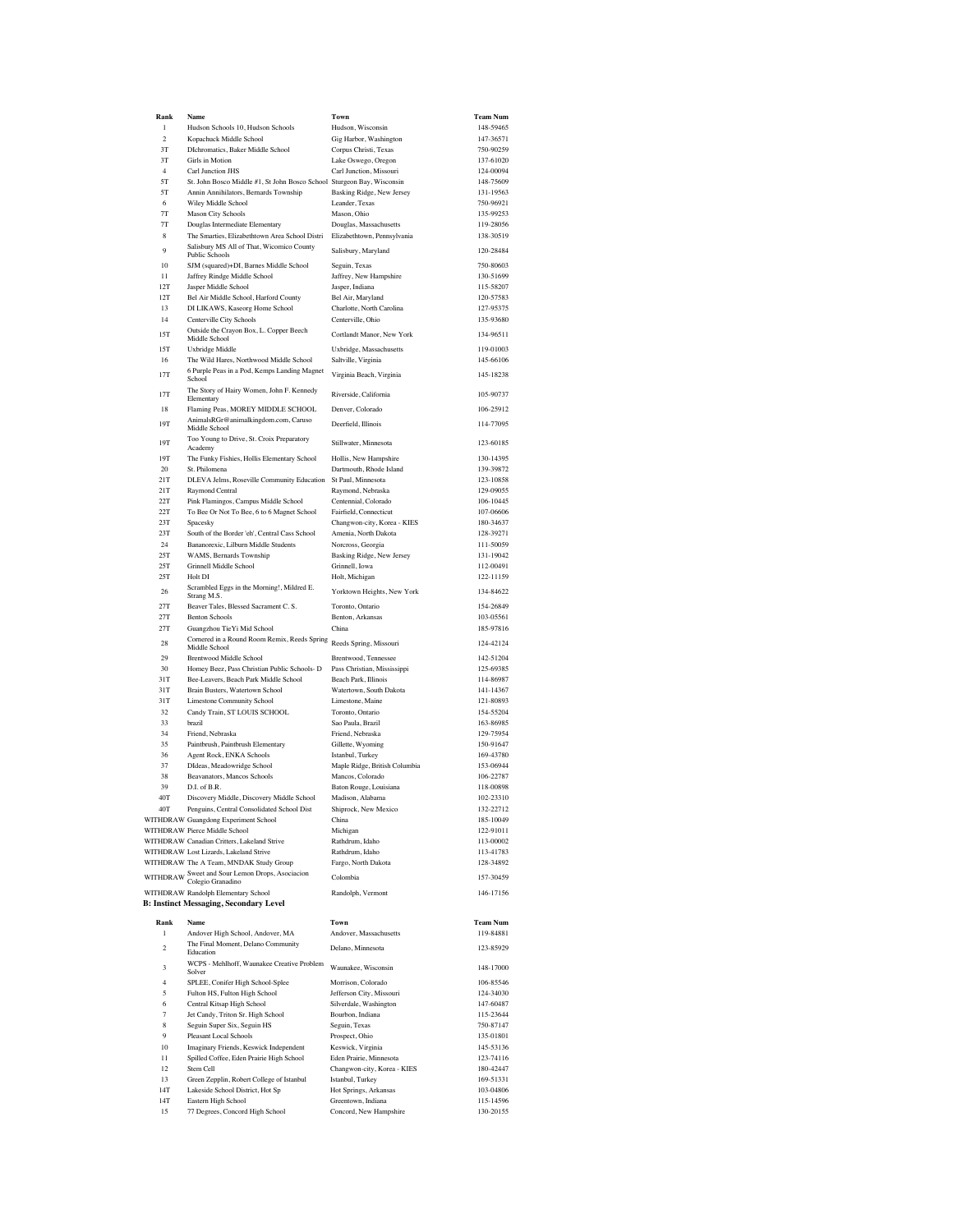| 1    | Ravenna Public Schools                                             | Ravenna, Michigan           | 122-88316       |
|------|--------------------------------------------------------------------|-----------------------------|-----------------|
| Rank | Name                                                               | Town                        | <b>Team Num</b> |
|      | <b>B: Instinct Messaging, University Level</b>                     |                             |                 |
|      | WITHDRAW We Love Packing Tape, Central Cass School                 | Casselton, North Dakota     | 128-74561       |
| 38   | Ocean's Five, Schuler Scholars Waukegan HS                         | Gurnee, Illinois            | 114-56497       |
| 37   | Dream Out Loud, st. michael's college school                       | Toronto, Ontario            | 154-59226       |
| 36   | Imaginators 4, Archuleta County Schools                            | Pagosa Springs, Colorado    | 106-08323       |
| 35   | Elkhorn High School                                                | Elkhorn, Nebraska           | 129-89836       |
| 34   | Twistin' Up a Rizzla, Frontier Central School<br>District          | Hamburg, New York           | 134-36075       |
| 33   | DIdiots Plus three girls, Franklin High School                     | Franklin, Tennessee         | 142-39400       |
| 32   | Dr Klaw, Dr. Klaw                                                  | Fayetteville, Alabama       | 102-92404       |
| 31T  | Gray/NewGloucester HS, Gray New Gloucester<br><b>HS</b>            | Maine                       | 121-77352       |
| 31T  | Ankeny Community Schools                                           | Ankeny, Iowa                | 112-45998       |
| 30   | D-Ice, Colegio de la Academia                                      | Guatemala, Guatemala        | 160-45480       |
| 29   | Milan High School                                                  | Milan, Tennessee            | 142-36414       |
| 28   | Bumps in the Backdrop, Groton Area Schools                         | Groton, South Dakota        | 141-62379       |
| 27   | Mona Shores High School                                            | Norton Shores, Michigan     | 122-85327       |
| 26   | Clements HS- The Knuckleheads, Fort Bend ISD Sugar Land, Texas     |                             | 750-06719       |
| 25   | 4-D I, Fondy HS                                                    | Malone, Wisconsin           | 148-58791       |
| 24   | Lynnfield School DI Program                                        | Lynnfield, Massachusetts    | 119-15326       |
| 23   | Central at Raymond                                                 | Raymond, Nebraska           | 129-38015       |
| 22   | New Berlin West High School, New Berlin West New Berlin, Wisconsin |                             | 148-39820       |
| 21   | 92monkeys                                                          | Changwon-city, Korea - KIES | 180-72111       |
| 20   | Miamisburg High School                                             | Miamisburg, Ohio            | 135-34337       |
| 19   | Paint Branch High School                                           | Burtonsville, Maryland      | 120-93600       |
| 18   | Conant High School                                                 | Rindge, New Hampshire       | 130-95267       |
| 17T  | DI's Have It. Kinnelon Public Schools                              | Kinnelon, New Jersey        | 131-81905       |
| 17T  | HuoShuiTuFeng, Florence High School                                | Penrose, Colorado           | 106-21954       |
| 17T  | Bel Air High School, Harford County                                | Bel Air, Maryland           | 120-27103       |
| 16   | Can't Jam, Loretto Abbey CSS                                       | Toronto, Ontario            | 154-97125       |

122-88316<br>Charlottesville, Virginia 145-13448 2 James Madison University DI